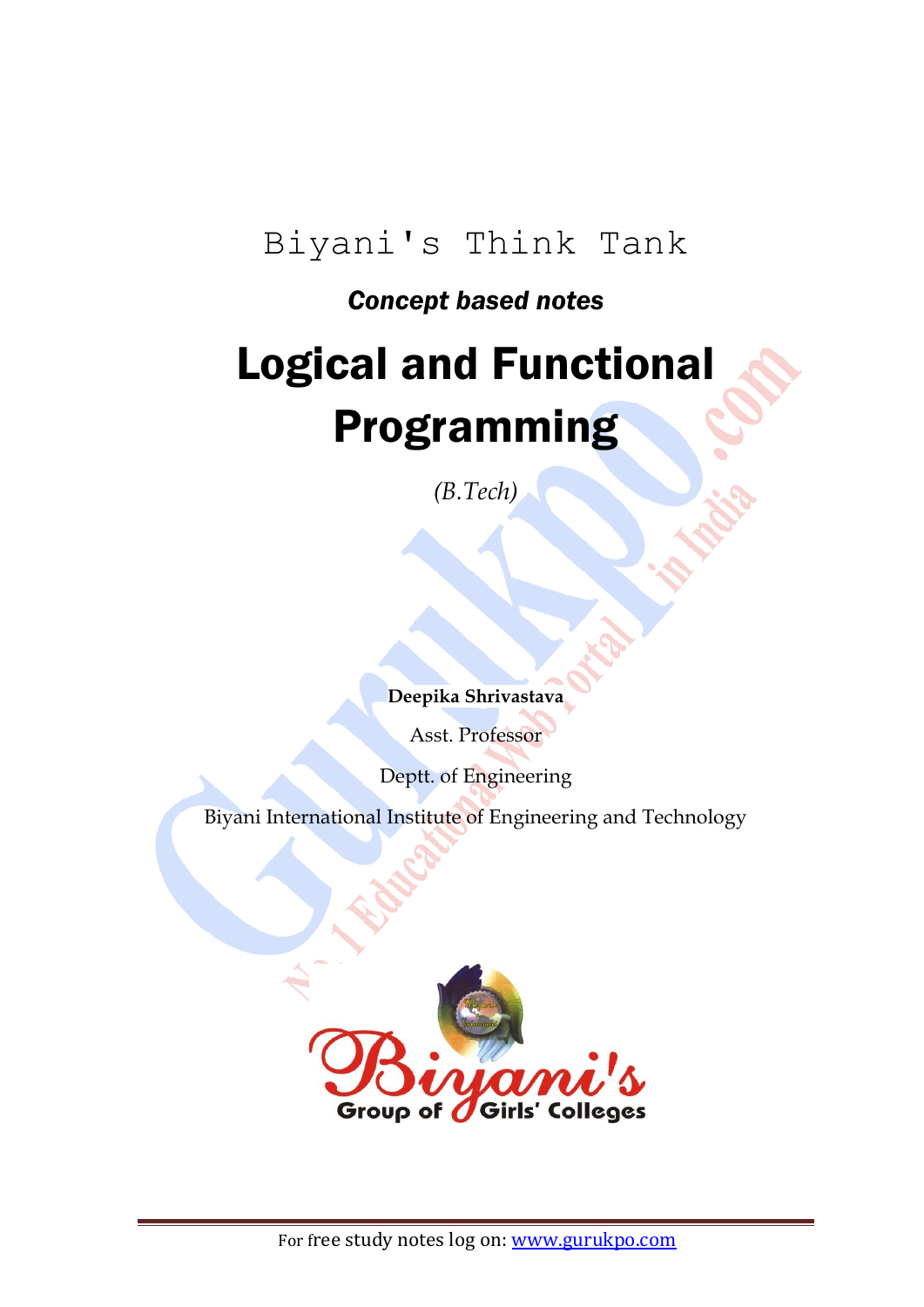*Published by :*

## **Think Tanks**

## **Biyani Group of Colleges**

*Concept & Copyright :*

#### **Biyani Shikshan Samiti**

Sector-3, Vidhyadhar Nagar,

Jaipur-302 023 (Rajasthan)

Ph: 0141-2338371, 2338591-95 • Fax: 0141-2338007

E-mail : acad@biyanicolleges.org

Website :www.gurukpo.com; www.biyanicolleges.org

#### **Edition : 2013**

**Price :**

While every effort is taken to avoid errors or omissions in this Publication, any mistake or omission that may have crept in is not intentional. It may be taken note of that neither the publisher nor the author will be responsible for any damage or loss of any kind arising to anyone in any manner on account of such errors and omissions.

*Leaser Type Setted by :*

**Biyani College Printing Department**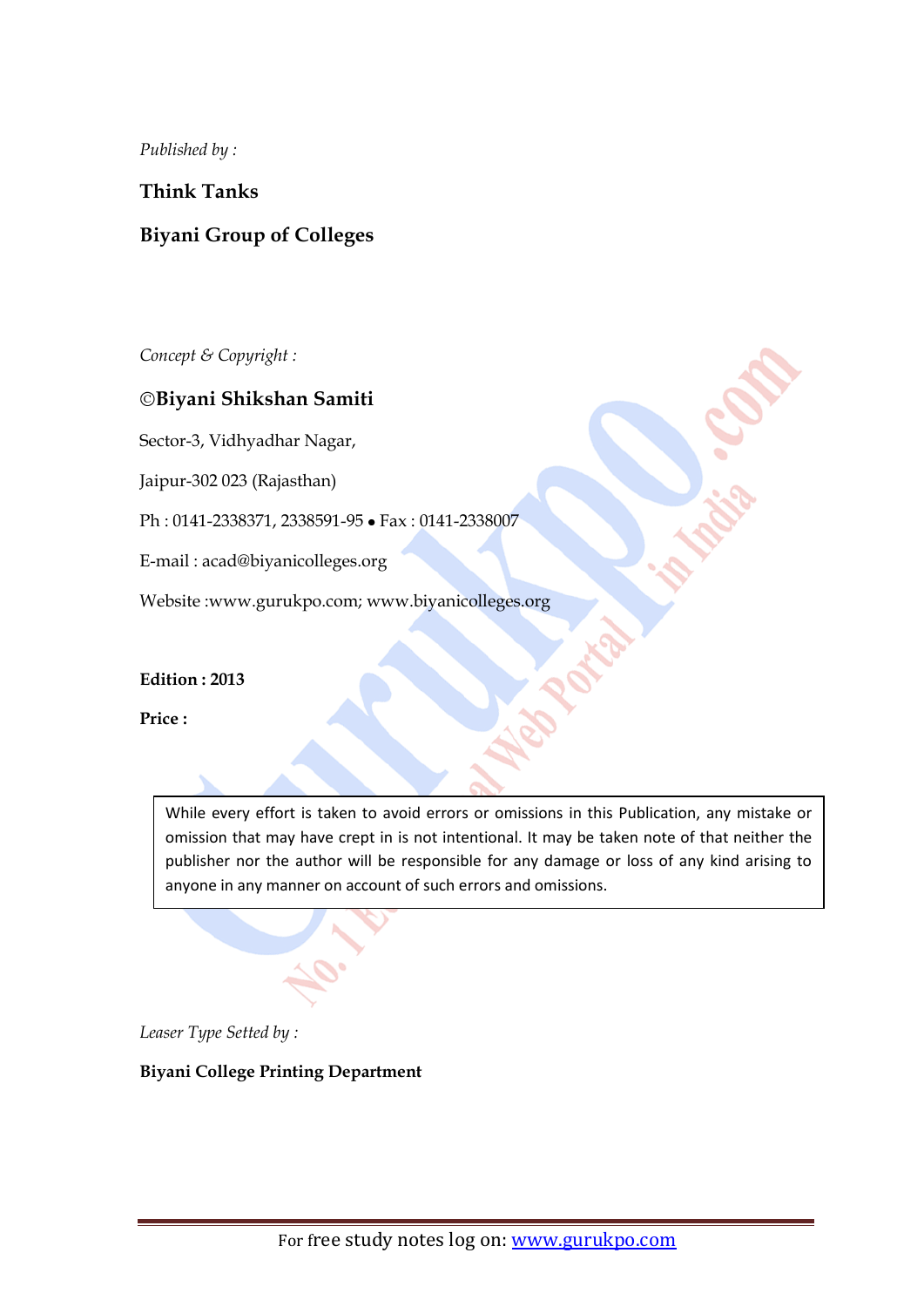# **Preface**

am glad to present this book, especially designed to serve the needs of the

students. The book has been written keeping in mind the general weakness in understanding the fundamental concepts of the topics. The book is self-explanatory and adopts the "Teach Yourself" style. It is based on question-answer pattern. The language of book is quite easy and understandable based on scientific approach.

Any further improvement in the contents of the book by making corrections, omission and inclusion is keen to be achieved based on suggestions from the readers for which the author shall be obliged.

I acknowledge special thanks to Mr. Rajeev Biyani, *Chairman* & Dr. Sanjay Biyani, *Director* (*Acad.*) Biyani Group of Colleges, who are the backbones and main concept provider and also have been constant source of motivation throughout this Endeavour. They played an active role in coordinating the various stages of this Endeavour and spearheaded the publishing work.

I look forward to receiving valuable suggestions from professors of various educational institutions, other faculty members and students for improvement of the quality of the book. The reader may feel free to send in their comments and suggestions to the under mentioned address.

**Note: A feedback form is enclosed along with think tank. Kindly fill the feedback form and submit it at the time of submitting to books of library, else NOC from Library will not be given.**

**Author**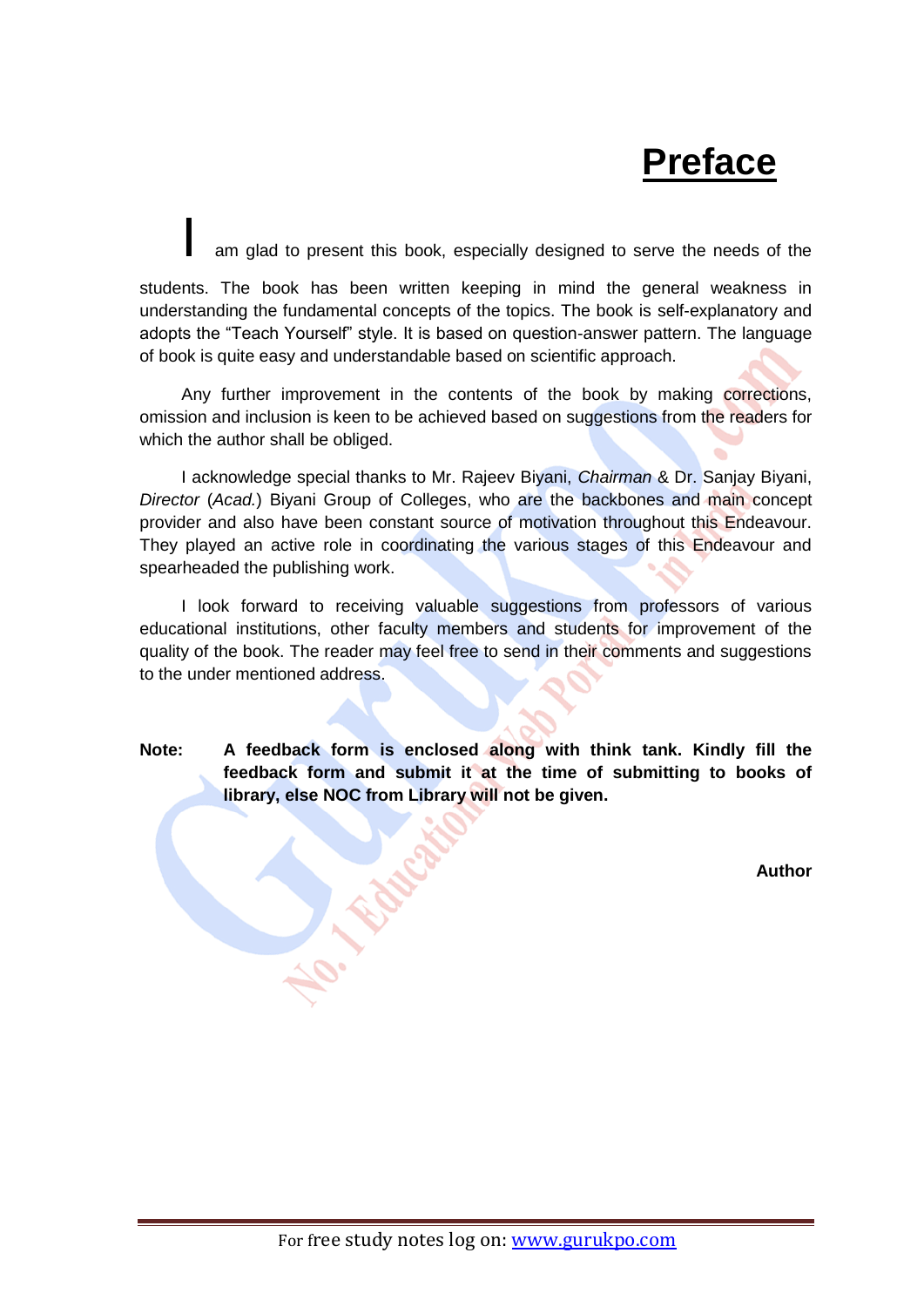# **Syllabus**

## **LOGICAL AND FUNCTIONAL PROGRAMMING: THINK TANK**

## **By : Deepika Shrivastava(Asst.Prof. Btech (CS))**

**Units** 

I. PROPOSITIONS AND PREDICATES: Evaluation of constant propositions, Evaluation of proposition in a state. Precedence rules for operators, Tautologies, Propositions a sets of states and Transforming English to propositional form. Introduction to first-order predicate logic, Quantifiers and Reasoning.

II. LOGIC PROGRAMMING USING PROLOG: Constants, Goals and Clauses, Facts,Rules, Semantics, Rules and Conjunction, Rules and Disjunction, Search strategy,

Queries.

III. ADVANCED LOGIC PROGRAMMING USING PROLOG: - Unification ,Recursion, Lists, Cut operator, and Sorting. Data structures, Text strings, **Searching** 

state space, Operators and their precedence, and Parsing in Prolog.

IV. FUNCTIONAL PROGRAMMING: Introduction to lambda calculus-Syntax and semantics, Computability and correctness, Lazy and Eager Evaluation Strategies,

comparison of functional and imperative languages.

V. FUNCTIONAL PROGRAMMING USING HASKELL: Introduction, lists, Userdefined data types, type classes, and arrays in Haskell. Input/Ouput in Haskell type classes IO and Monad, Simple applications/programs in Haskell.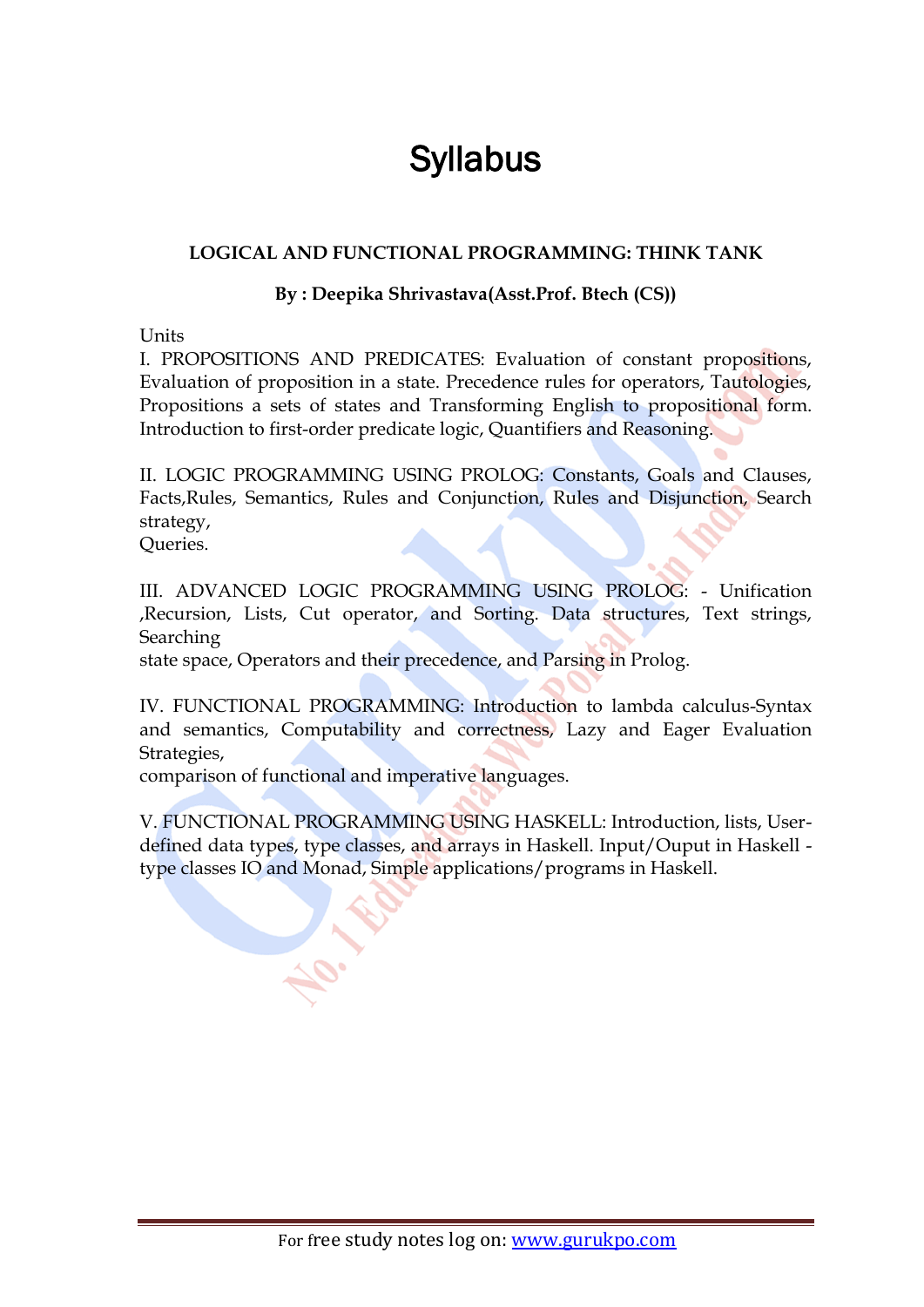## **Unit 1 and 2**

# **Propositions , Predicates and Logic programming using Prolog**

#### **Q.1 What is Prolog? Explain with uses.**

Ans In PROLOG, program logic is expressed in terms of relations, and a computation is initiated by running a query over these relations. Relations and queries are constructed using Prolog's single data type, the term. Relations are defined by clauses. Given a query, the Prolog engine attempts to find a [resolution](http://en.wikipedia.org/wiki/Resolution_(logic)) [refutation](http://en.wikipedia.org/wiki/Refutation) of the negated query. If the negated query can be refuted, i.e., an instantiation for all free variables is found that makes the union of clauses and the singleton set consisting of the negated query false, it follows that the original query, with the found instantiation applied, is a [logical consequence](http://en.wikipedia.org/wiki/Logical_consequence) of the program. This makes Prolog (and other logic programming languages) particularly useful for database, symbolic mathematics, and language parsing applications. Because Prolog allows impure [predicates,](http://en.wikipedia.org/wiki/Predicate_(mathematical_logic)) checking the [truth value](http://en.wikipedia.org/wiki/Truth_value) of certain special predicates may have some deliberate side effect, such as printing a value to the screen. Because of this, the programmer is permitted to use some amount of conventional [imperative](http://en.wikipedia.org/wiki/Imperative_programming)  [programming](http://en.wikipedia.org/wiki/Imperative_programming) when the logical paradigm is inconvenient. It has a purely logical subset, called "PURE PROLOG", as well as a number of extra logical features.

Its Implementation is done in 6 stages:

- 1. ISO prolog
- 2. Compilation
- 3. Tail recursion
- 4. Term indexing
- 5. Tabling
- 6. Implementation in hardware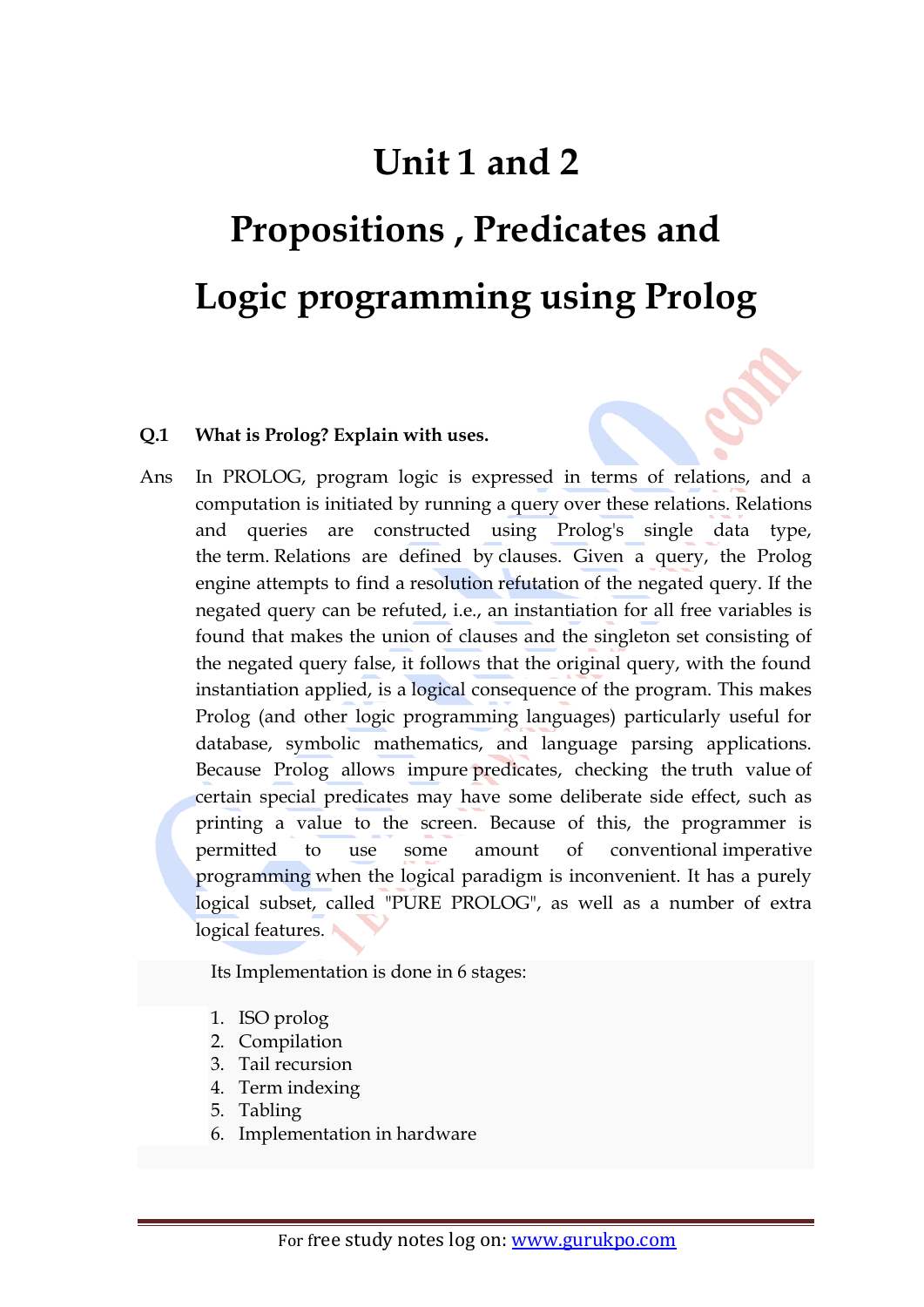A Prolog program is composed of predicates defined by facts and rules, which are special cases of definite (or Horn) clauses, i.e. clauses with at most one positive literal (the head of the clause).

- A predicate may have several alternative definitions (both facts and rules).

A fact has no negative literals and expresses positive knowledge that is definite (no disjunctions). Example: The knowledge that John is a child of Ann and Alex, and that Ann is a child of Bob, is expressed by two facts, namely

child\_of(john, ann). child\_of(john, alex). child\_of(ann, bob).

A rule has one or more negative literals (the body of the clause), and is used to infer predicates from other predicates. Example: A grand child is the child of the child, i.e.

grand child  $of(X,Y)$  :child  $of(X,Z)$ ,  $child_of(Z,Y)$ .

#### **Q.2 Explain constant , goals ,clauses fact & rules of prolog program ?**

Ans

**Constant** :- Constants are the value that does not change.constant can be either atom or number.there are two kinds of constant:

- 1) Atoms
- 2) Integers
- **Atom**: Strings of characters starting with a lower-case letter or enclosed in Apostrophes. Example of atoms is the name that was given:

Like Mary john book wine owns jewels can steal

The special symbols tht prolog uses to denote question "?-" and rules ":-" are also atoms.

• **Numbers**: Strings of digits with or without a decimal point.

Variables are strings of characters beginning with an upper-case letter or an underscore.

Structures consist of a functor or function symbol (looks like an atom), followed by a list of terms inside parentheses, and separated by commas.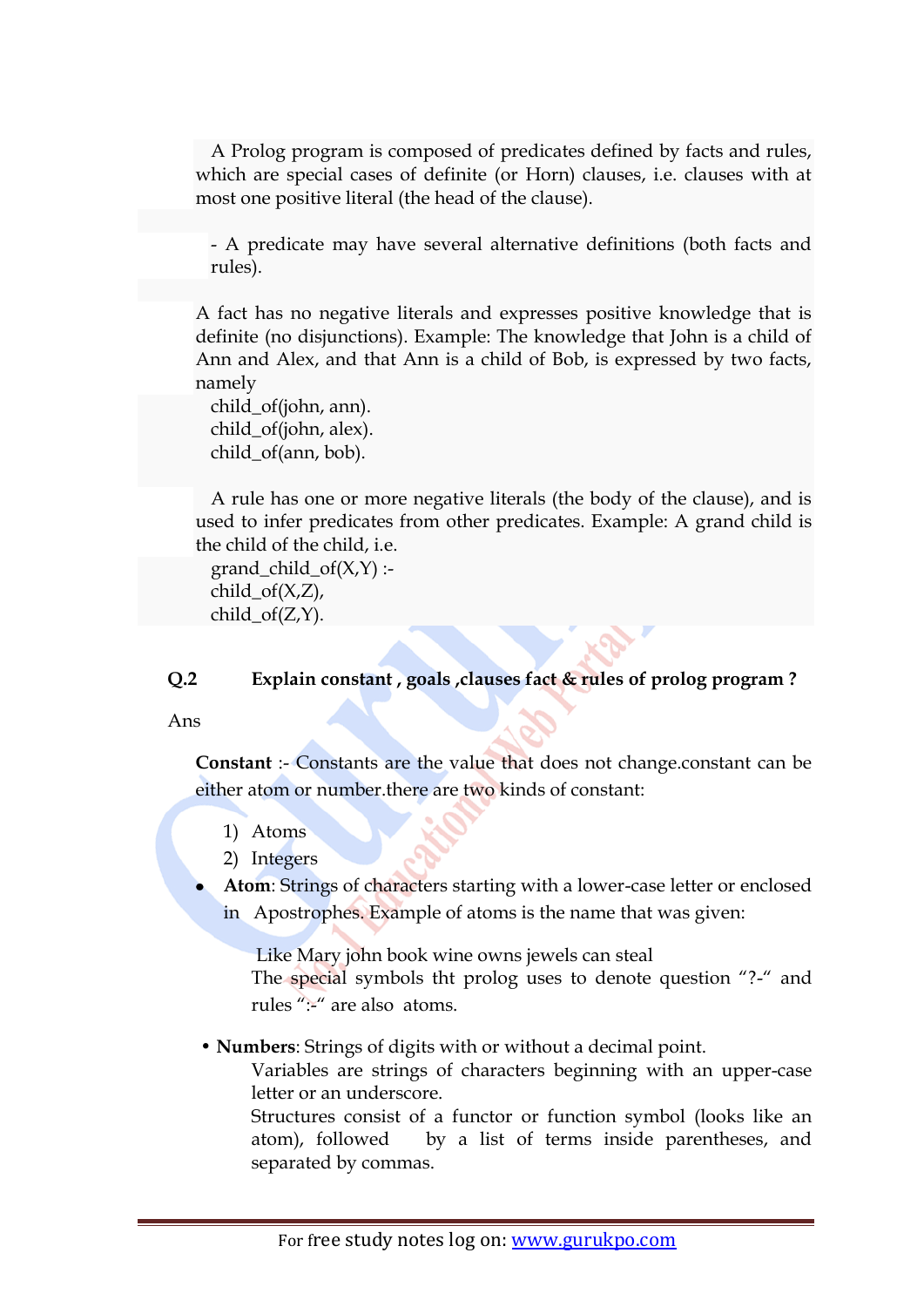**Integer**: integer is used to repesent the number value. Integer are consisting only of digits and may not contain a decimal no. For example: 0 1 99 123 457 all are integer no.

**Goals** :- A goal is an object whose truth or falsity we can check. A goal that turns out to be true is said to succeed. A goal that turns out to be false is said to fail.

In a **compound goal**: all the specified condition must succeed for the goal to succeed . prolog works from left to right in providing the compound goal.once the first part of goal is satisfied ,the variable is bound ,if other part of the goal contain the same variable , they must be satisfied with the same binding .

The purpose of submitting a goal is to find out whether the statement represented by the goal is true according to the knowledge database (i.e. the facts and rules in the consulted program). This is similar to proving a hypothesis - the goal being the hypothesis, the facts being the axioms and the rules being the theorems.

For example:

Like (Mary, food).

Like (Mary, wine).

Like (Mary, food).

Like (Mary, food).

We want to ask a question to prolog "Is there anything that John and Mary both like?

it consist of two goal:

- First, find out if there is some X that mary likes.
- Then, find out if John likes whatever  $X$  is.

In prolog two goal would be written as…

Likes(mary,  $X$ ), likes(John, $X$ ).

**Clause:-**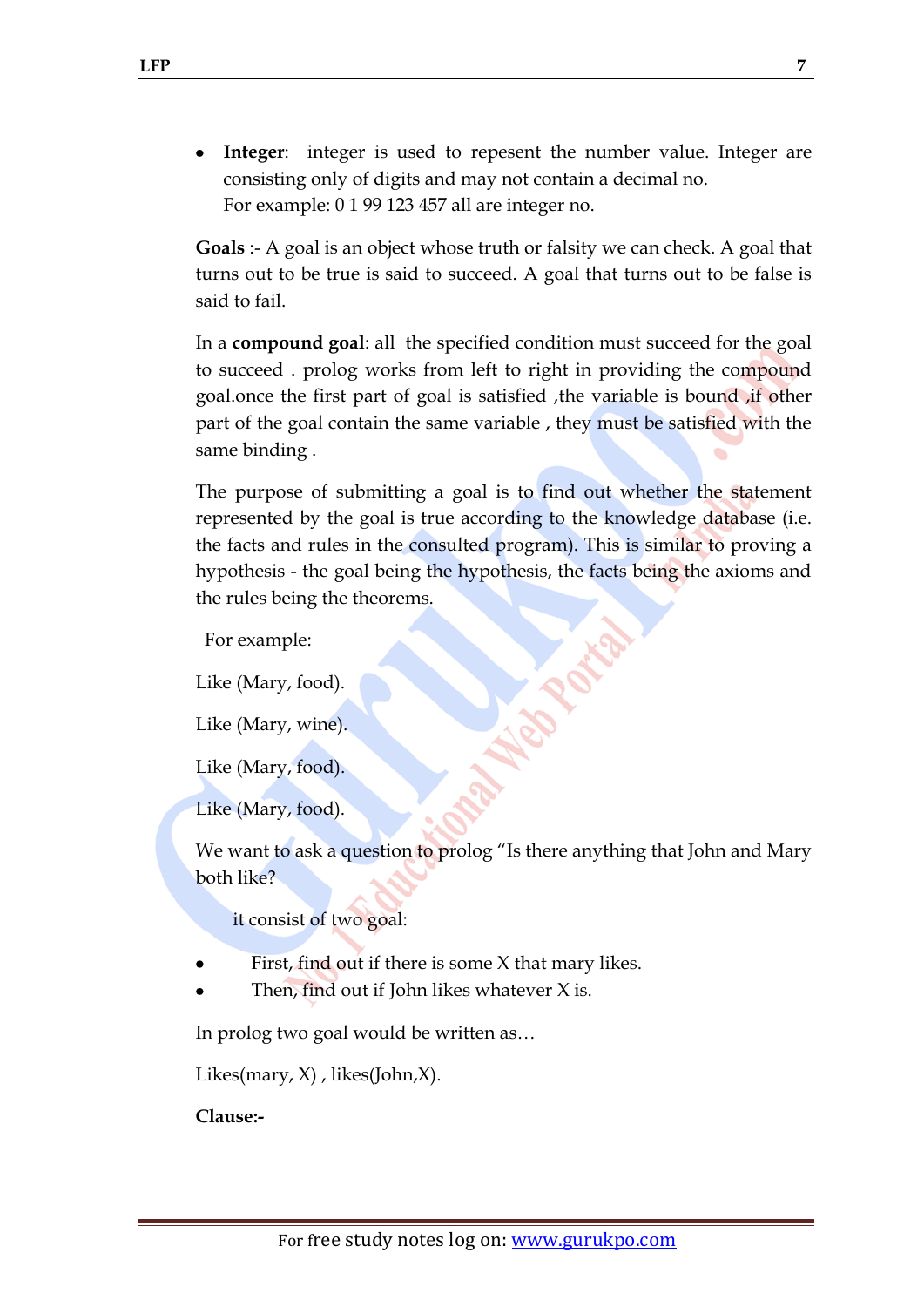In Prolog, a clause represents a statement about objects and relations between objects. Clauses represent the knowledge which the Prolog system can draw upon when processing a query.For Ex. Likes (john, mary) . ……………………………………..fact(clause)



#### **Facts:-**

A fact must start with a predicate (which is an atom) and end with a fullstop. The predicate may be followed by one or more arguments which are enclosed by parentheses. The arguments can be atoms (in this case, these atoms are treated as constants), numbers, variables or lists. Arguments are separated by commas.

A fact is a predicate expression that makes a declarative statement about the problem domain. Whenever a variable occurs in a Prolog expression, it is assumed to be universally quantified. Note that all Prolog sentences must end with a period.

| likes(john, susie).        |
|----------------------------|
| likes $(X, \text{susie}).$ |
| likes(john, Y).            |

/\* John likes Susie \*/ /\* Everyone likes Susie \*/ /\* John likes everybody \*/

A fact is a Prolog clause without a clause body.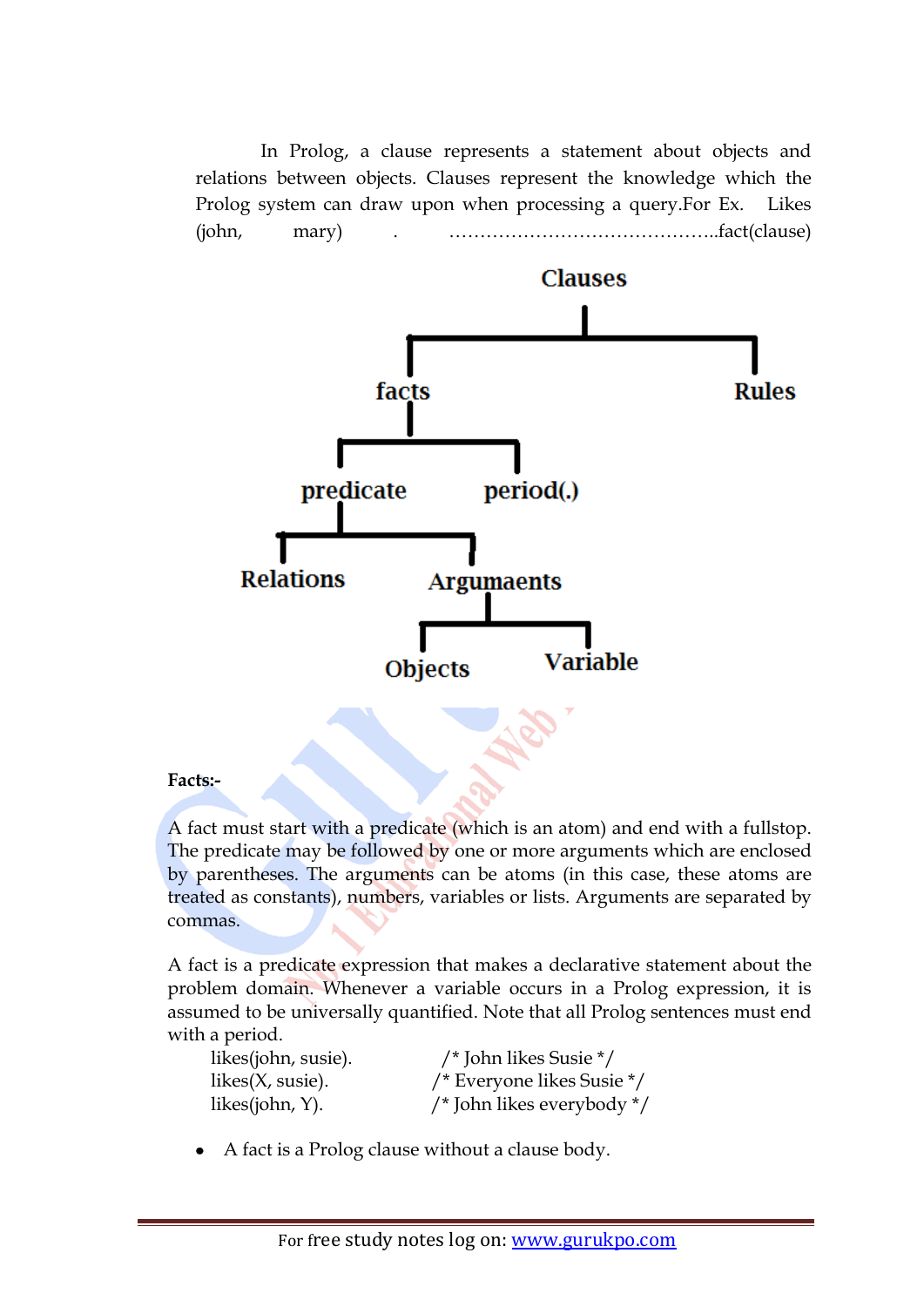A fact represents unconditional knowledge, i.e. it describes a relation between objects which always holds true, regardless of any other relations. Thus, provided their clause heads are identical, a fact is equivalent to a rule whose clause body always has the truth value TRUE.

In prolog we can express facts as a symbolic relationship .want to tell prolog the fact that "john likes mary"

For example –suppose we want to tell prolog the fact that "john likes mary" .this fact consist of two objects, called "mary" and "john" and a relationship ,called "likes".

In prolog we can express the fact above as

likes(john,mary).

- In which the name of all relationships and objects must begin with a lower case –letter ,for example ,likes,john,mary.
- The relationship is written separated by commas and the objects are enclosed by a pair of brackets .
- The full stop character "." Must come at the end of a fact .

The factual expression in prolog is called a clauses .if we remove the dot (.) operator from the expression on fact ,then the entire expression before the dot is called a predicate .

For example :

Likes(john,mary). …… … fact[clauses]

Likes(john,mary). ……..predicate

Facts and rules are part of clauses

There are two kinds of clauses: rules and facts.

#### **Rules:**

- A rule is a Prolog clause containing a clause body.
- A rule represents conditional knowledge clause body in the equivalent normal structure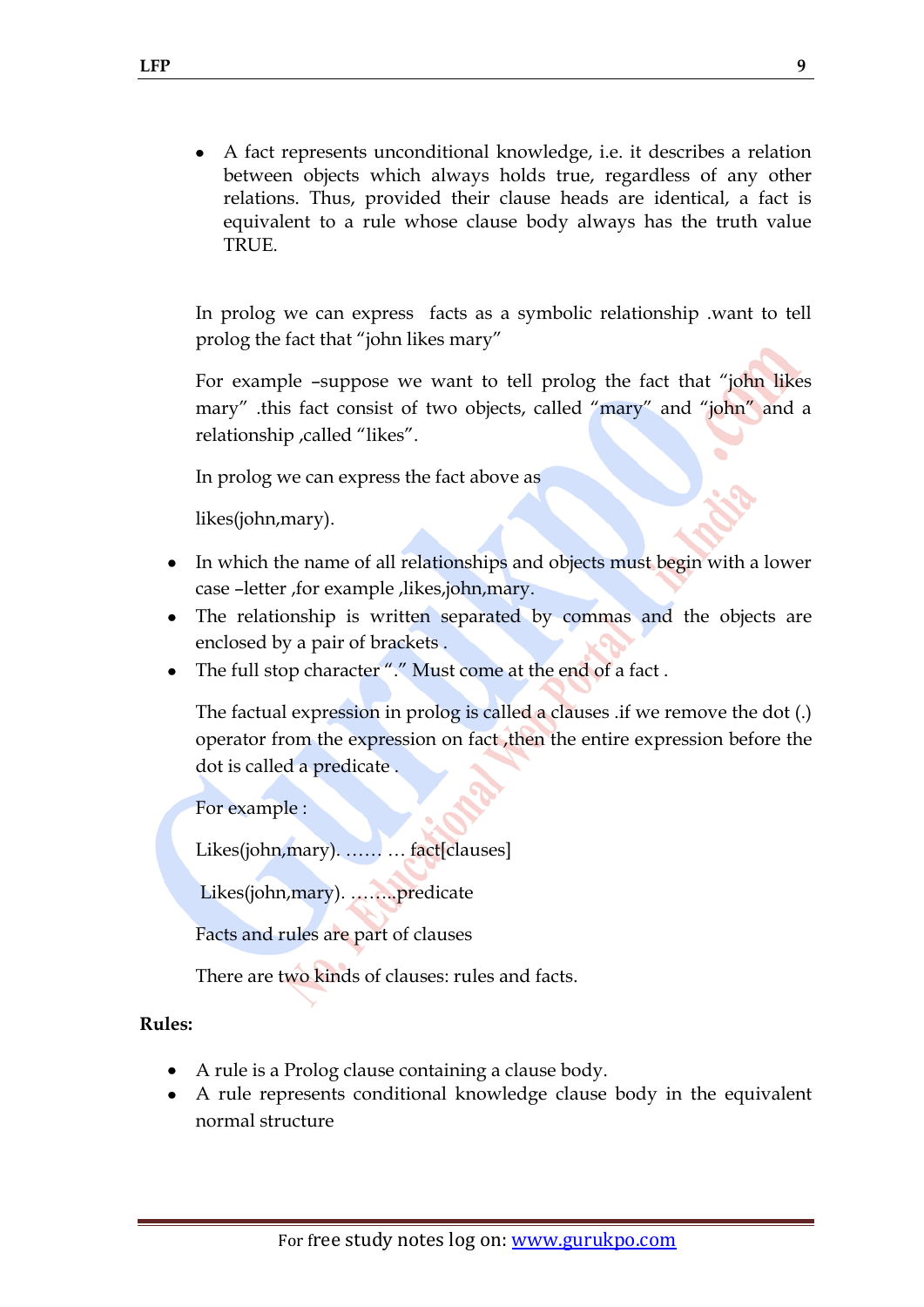The most important operations between subgoals (conditions) in the clause body are the following:

A rule is a predicate expression that uses logical implication (:-) to describe a relationship among facts. Thus a Prolog rule takes the form

left hand side :- right hand side.

This sentence is interpreted as: left\_hand\_side if right\_hand\_side. The left\_hand\_side is restricted to a single, positive, literal, which means it must consist of a positive atomic expression. It cannot be negated and it cannot contain logical connectives

For example:

John like X if X like wine. Yhis can be expressed as

Like (john,  $X$ ):-likes  $(X,$  wine).

In prolog:-

- 1) A rule consists of a head and body.
- 2) The head and body are connected by a symol " $:$ -" which is made up of a colon and a hyper.
- 3) The rules are also ended with a dot.
- 4) Head of the rule describes what fact the rule is intended to define.
- 5) The body describe the conjuction of goal that must be satisfied.

## **Q.3 How to transform English to prepositional form?**

## Ans INTRODUCTION:

The purpose of this set of example is to illustrate how informal English lang. description are translated into formulas in prepositional logic and advantage of making such a translation is that formal description can be analysed using formal logic.

Consider a sentence " if it rains,the picnic is cancel". Let identifier r stand for the proposition "it rains" and let identifier pc represent " the picnic is cancelled". Then sentence can be written as r- pc.

As shown by this example, the technique is to represent "atomic parts" of a sentence- how these are chosen is up to the translator- by identifiers and to describe their relationship using Boolean operator.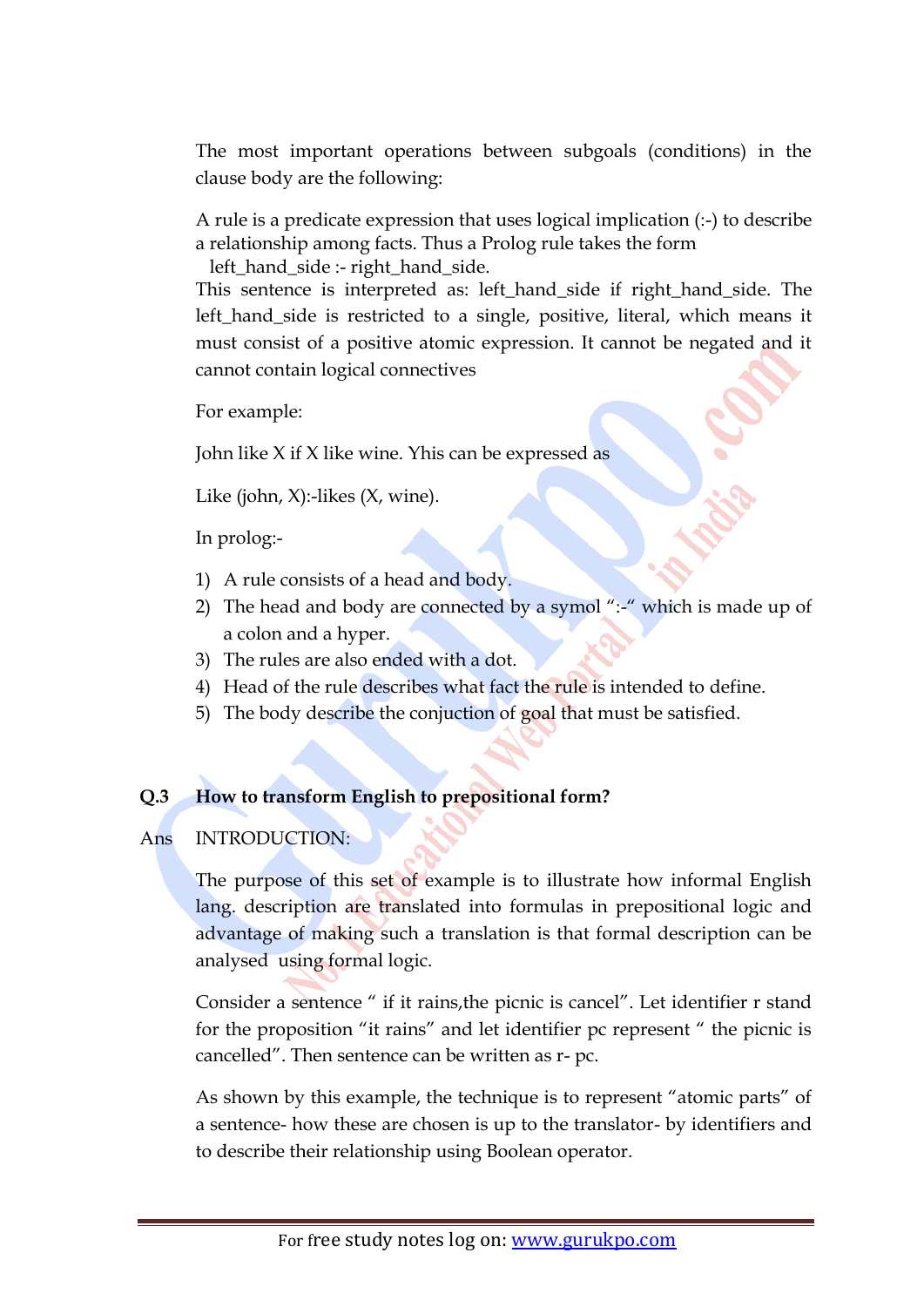Example-

r: it rains

pc: picnic is cancelled

wet: be wet

s: stay at home

- 1. If it rains but I stay at home,I won"t be wet:  $(r^s) \Rightarrow \neg wet$
- 2. I will be wet if it rains:  $r \Rightarrow$  wet
- 3. If it rains and the picnic is not cancelled or I don't stay home, I'll be wet:  $(r^{\wedge}(\sim pc)v\sim s) \Rightarrow$  wet
- 4. Whether or not the picnic is cancelled, I'm staying home if it rains:  $(\text{pcv~pc})^{\wedge}r \Rightarrow s$
- 5. Either it doesn't rain or I'm staying home:  $\sim r$  v s
- **Q.4 Write the merits and demerits of Prolog.**

## **Ans MERITS:**

- We can compile stand alone program that will execute on a machine that  $\bullet$ is not running prolog. These stand alone programs can be sold or distributed to users without paying any royalty.
- A functional interfaces to other language is provided allowing procedural languages to support to be added to any prolog system.
- Declared variables are used to provided more secure development control.
- Both integer and real arithmetic editor is provided, making program development compilation and debugging very easily.
- A full compliment of standard predicates for many functions such as string operations, random file access, cursor control,graphics, windowing and sound are available.

## **DEMERITS:**

- Prolog does not allows disjunction ("OR") of facts or conclusion such as "if car does not start and the light does not come on , then either battery is down or problem with ignition or some electric fault".
- Some rules cannot be expressed in prolog.
- Prolog does not allow us to express negative facts or conclusions.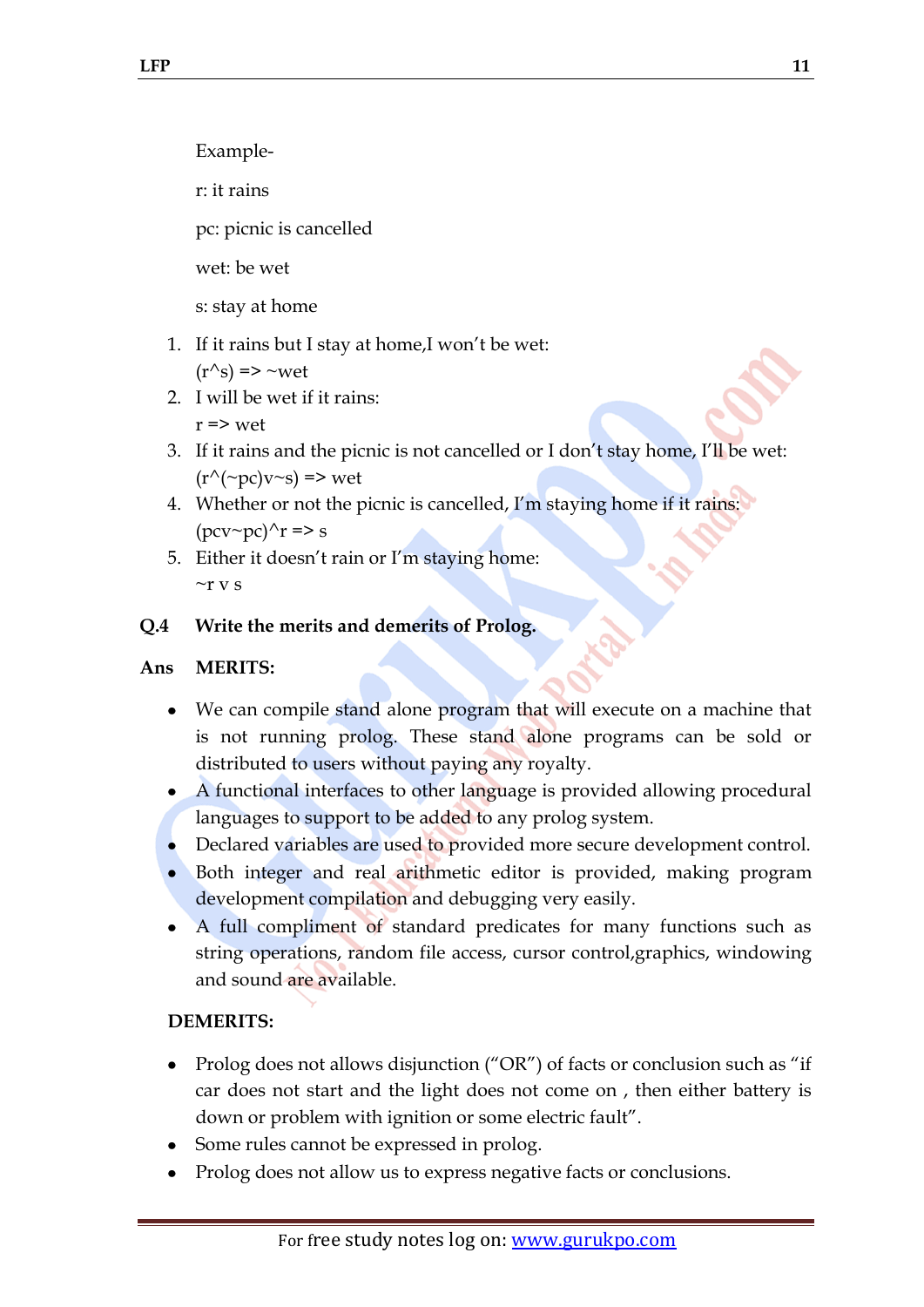- Prolog does not allow facts, rules having existential quantification.
- Prolog does not allow directly second order logic, but meta level facilities  $\bullet$ of prolog.

## **Q5 What do you mean by tautology ,contingency and contradiction ?**

Ans **TAUTOLOGY** : A compound statement i.e always true for all possible truth values of its propositional variable is called tautology or valid.



**CONTRADICTION** : A compound statement that is always false, is called a contradiction or absurdity.

|                | Eg; $(p^{\wedge}q)^{\wedge}$ (pvq) |                           |     |              |                                |
|----------------|------------------------------------|---------------------------|-----|--------------|--------------------------------|
| $\overline{P}$ | q                                  | $P^{\wedge}q$             | pvq | $\sim$ (pvq) | $(p^{\wedge}q)^{\wedge}$ (pvq) |
| T              | T                                  | T                         |     | F            | F                              |
| T              | F                                  | $\boldsymbol{\mathrm{F}}$ | т   | F            | F                              |
| F              | Т                                  | F                         | T   | F            | F                              |
| F              | F                                  | F                         | F   | T            | F                              |
|                |                                    |                           |     |              |                                |

**CONTINGENCY** : A statement that is neither a tautology nor a contradiction is called a contingency.

Eg;  $(p=>q)$ <sup> $\wedge$ </sup>(pvq)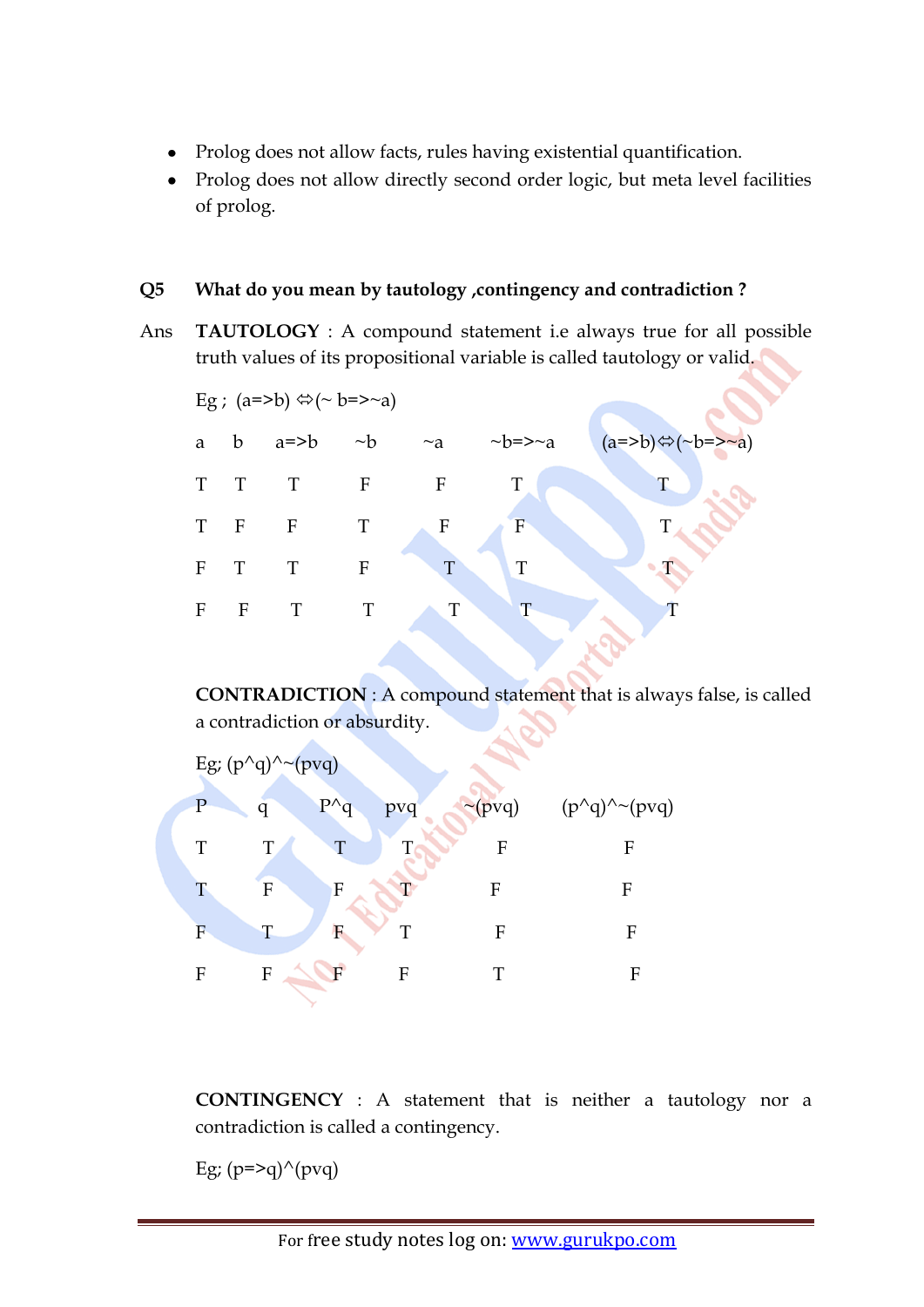| $\mathbf{p}$ | q            | $p = > q$ | pvq | $(p = >q)$ (pvq) |
|--------------|--------------|-----------|-----|------------------|
| T            | T            | T         | Т   | Т                |
| T            | F            | F         | Т   | F                |
| F            | $\mathbf{T}$ | T         | T   | T                |
| F            | F            | Т         | F   | F                |

### **Q.6 Explain quantifier in detail?**

### **Ans QUANTIFIERS:-**

A quantifier is an expression that reports a quantity of times that a predicate is satisfied in some class of things .( i.e in a domain ) . a quantifier turns a propositional fnction into a proposition without assiging specific values for the variables.

There are two quantifiers :-

- 1. Universal quantifiers .
- 2. Existential quantifiers.
- **UNIVERSAL QUANTIFICATION** :- a universal quantification is a type of quantifier, the universal quantification of a predicate  $P(x)$  is the proposition (statement )

 $P(x)$  is true for all values of x in the universe of discourse"

It is usually denoted by turned A logical oprater symbol ,which, when used together with a predicate variable,is called a universal quantifiers .

**EXISTENTIAL QUANTIFICATION** :- an existential quantification is a another type of quantifier, the existential quantification of a predicate  $P(x)$ is the proposition

"there exists an element x in the universe of discourse such that  $P(x)$  is true"

It is usually denoted by turned E logical oprater symbol ,which,when used together with a predicate variable ,is called an existential quantifiers .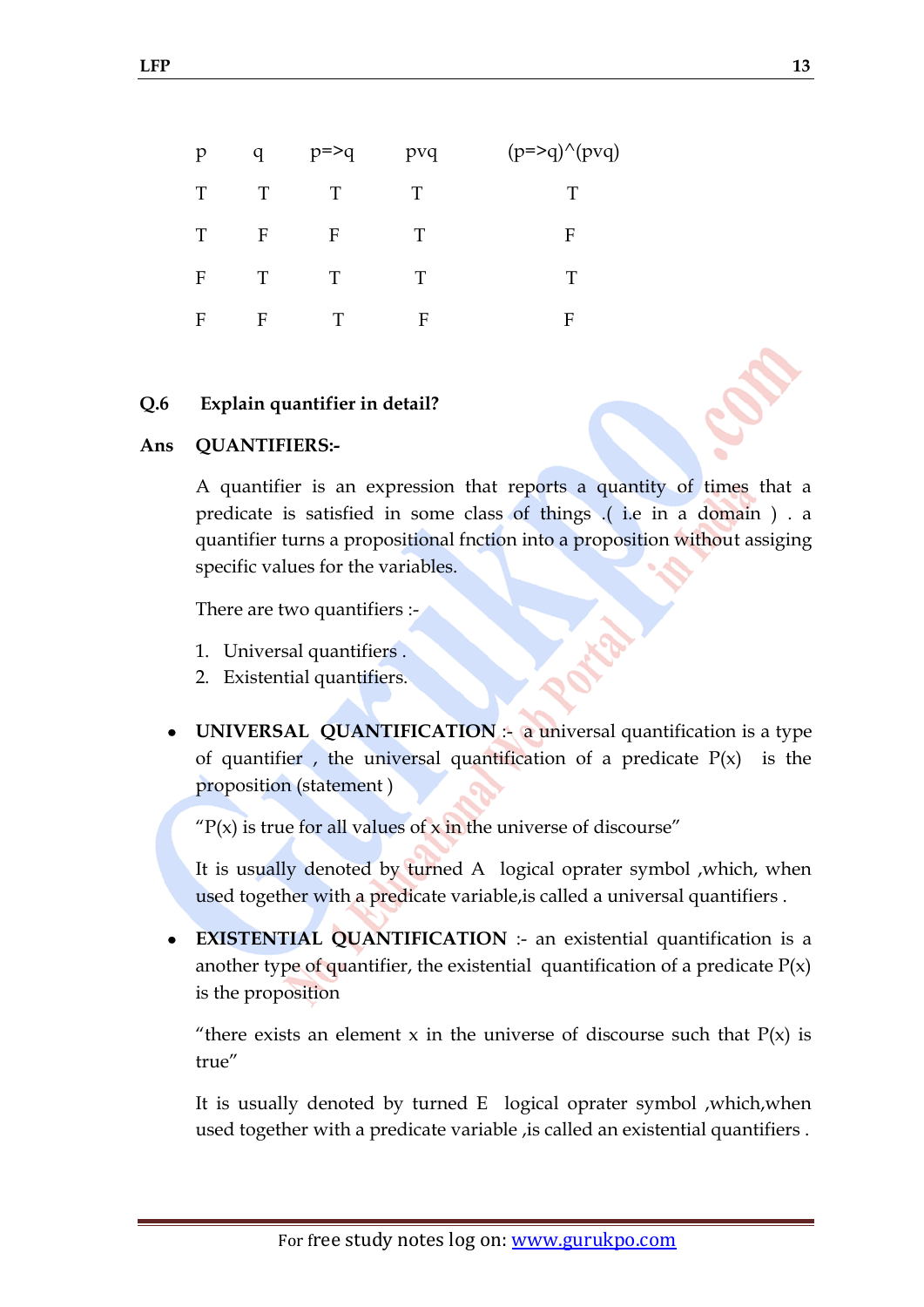## **Q7 Explain the searching state space. What are the different methods of searching state space?**

Ans A state space is a graph whose nodes correspond to problem situation, and a given problem is reduced to finding a path in the graph.

In searching state space we use three methods to solve the problem.

- **↓** Introductory Concepts
- **↓** Depth-first Search
- $\overline{\phantom{a}}$  Breadth-first search

### **1. Introductory concepts:**

 In this method we use an example to define the problem. The problem is to find a plan for rearranging a stack of block as shown in the figure 1.



Fig.1

We are only allowed to move one block at a time. A block can be grasped only when its top is clear. A block can be put on the table or on some other block. To find a required plan, we have to find a sequence of moves that accomplish the given transformation.

In the given problem first we put the C in empty stack.

Step: 1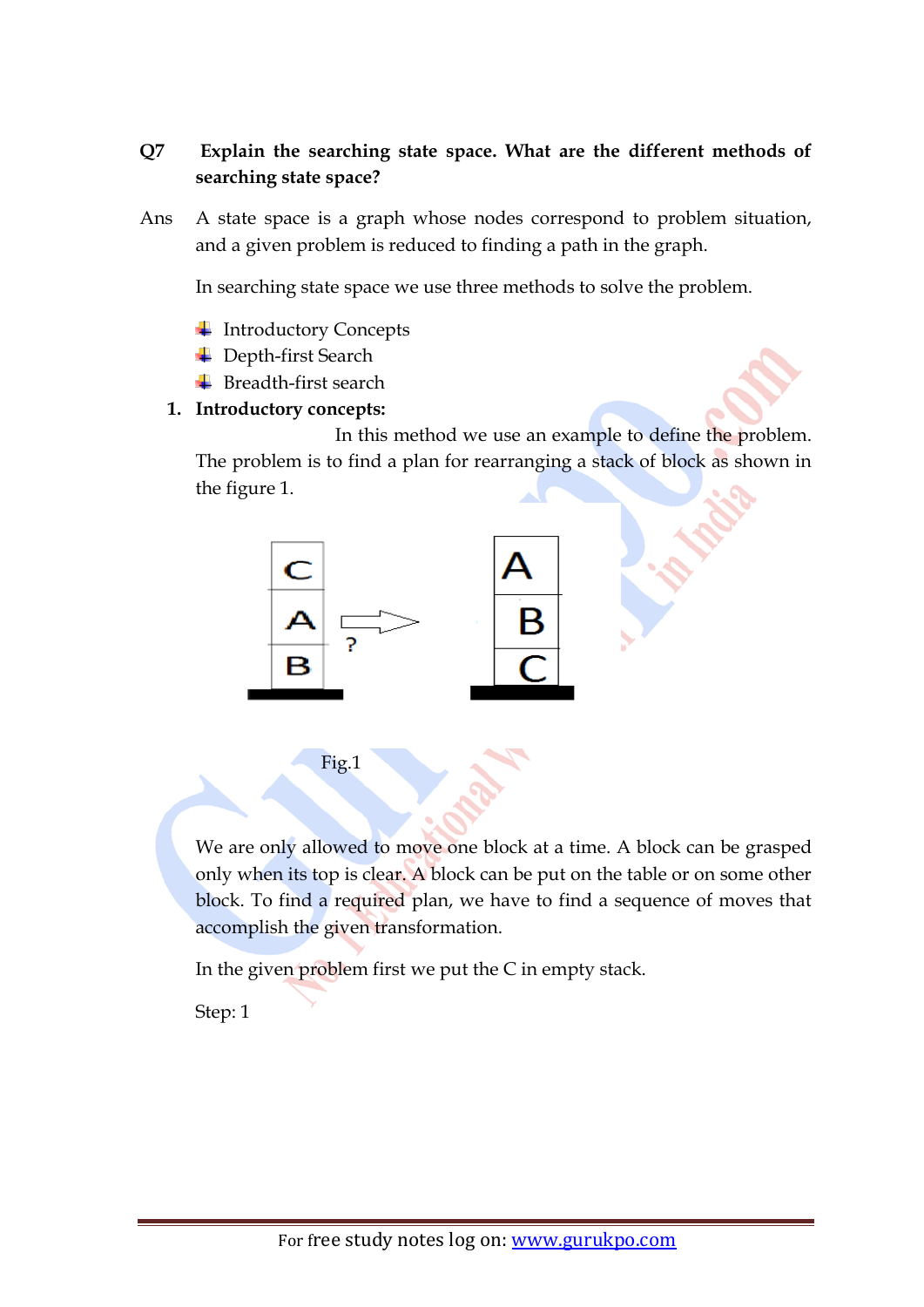

fig. 1.1

Step: 2 In the second step we move A in another empty stack.



 $fig. 1.2$ 

Step: 3 In this step we move the B on C in fig 1.1



Step: 4 In this step we move A on B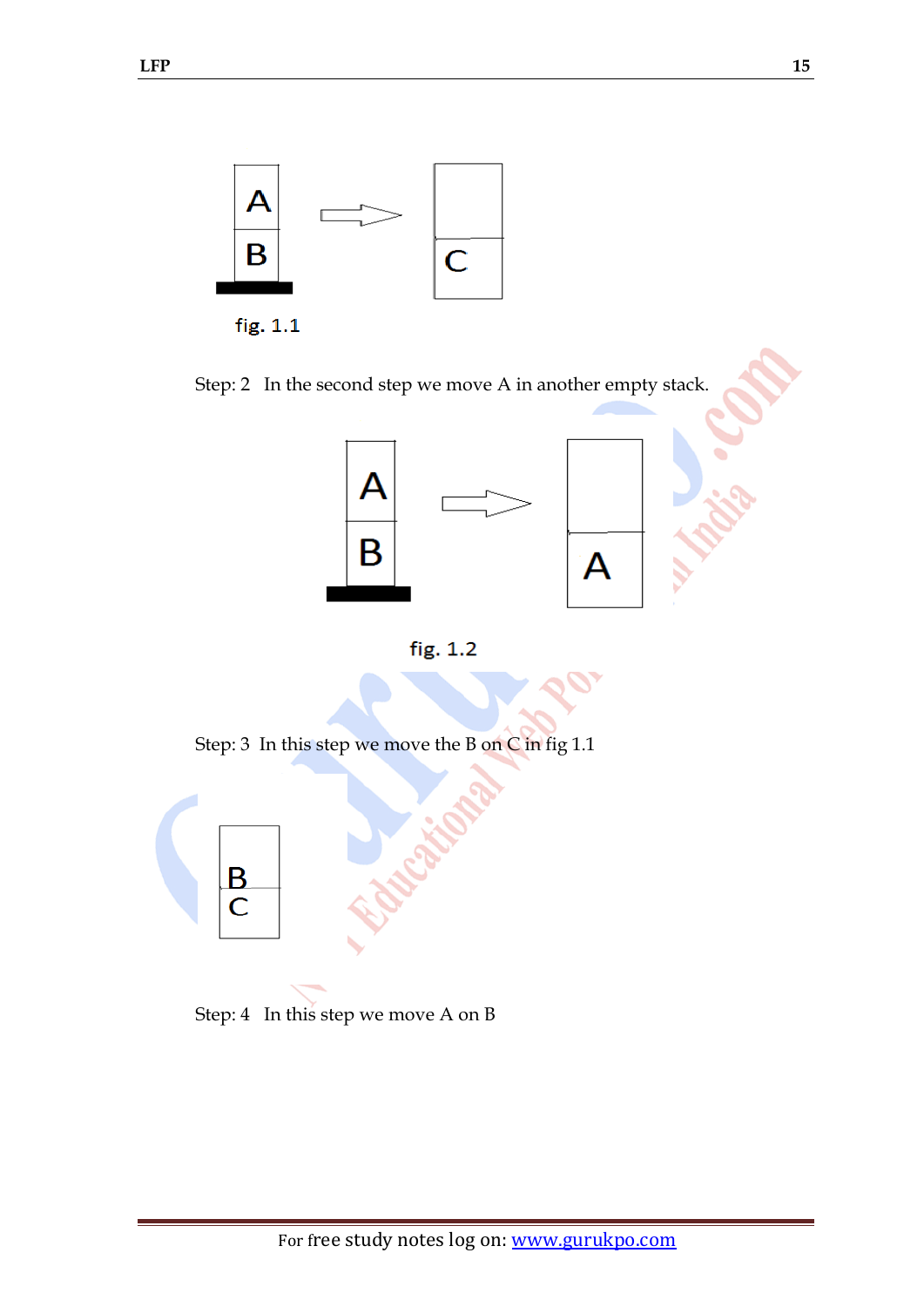

So we solve the given problem.

As the example illustrates, we have, in such a problem, two type of concept:

- 1. Problem situation.
- 2. Legal moves, or action, that transform situation into other situation.

Problem situation and possible moves form a directed graph, called a state space. A state space for our example problem is shown in fig. 2. The nodes of the graph correspond to problem situation, and the arcs correspond to legal transition between states. The problem of finding a solution plan is equivalent to finding a path between the given initial situation (the start node) and some specified final situation, also called a goal node.

The state space of a given problem specifies the 'rules of the game': nodes in the state space correspond to situation, and arcs correspond to "legal moves', or action, or solution steps. A particular problem is defined by:

- A state space
- A start node
- A goal condition; 'goal node' are those nodes that satisfy this condition.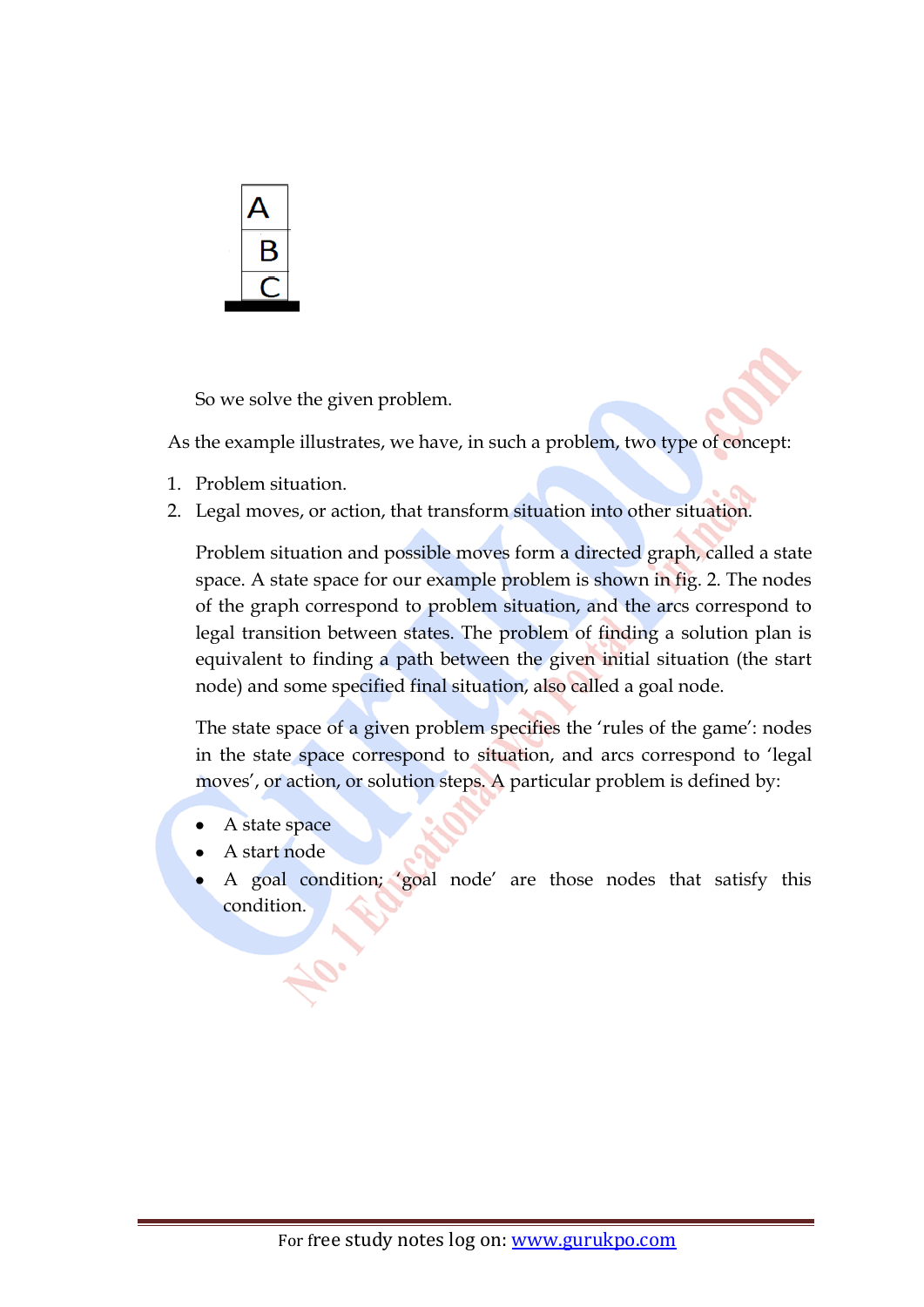

Fig. 2 A state - space respresentation of the block manipulation problem. The indicated path is a solution to the problem in fig. 1

We can attach cost to legal moves or actions.

In cases where costs are attached to moves, we are normally interested in minimum cost solution. The cost of a solution is the sum of the costs of the arcs along the solution path. Even if no costs are given we have an optimization problem: we may be interested in shortest solutions.

Before presenting some program that implement classical algorithm for searching state space, let us first discuss how a space can be represented in a prolog program.

We will represent state space by a relation  $S(X, Y)$ 

Which is true if there is a legal move in the state space from a node X to a node Y. We will say that Y is a successor of X.

If there are costs associated with moves then we will add a third argument, the cost of the move:

S(X, Y, Cost)

A problem situation can be represented as a list of stack. Each stack can be turn, represented by a list of block in that stack ordered so that the top block in the stack is the head of the list. Empty stacks are represented by empty lists. The initial situation of the problem in fig. 2 can be thus represented by:

 $[ [c, a, b], []$ 

D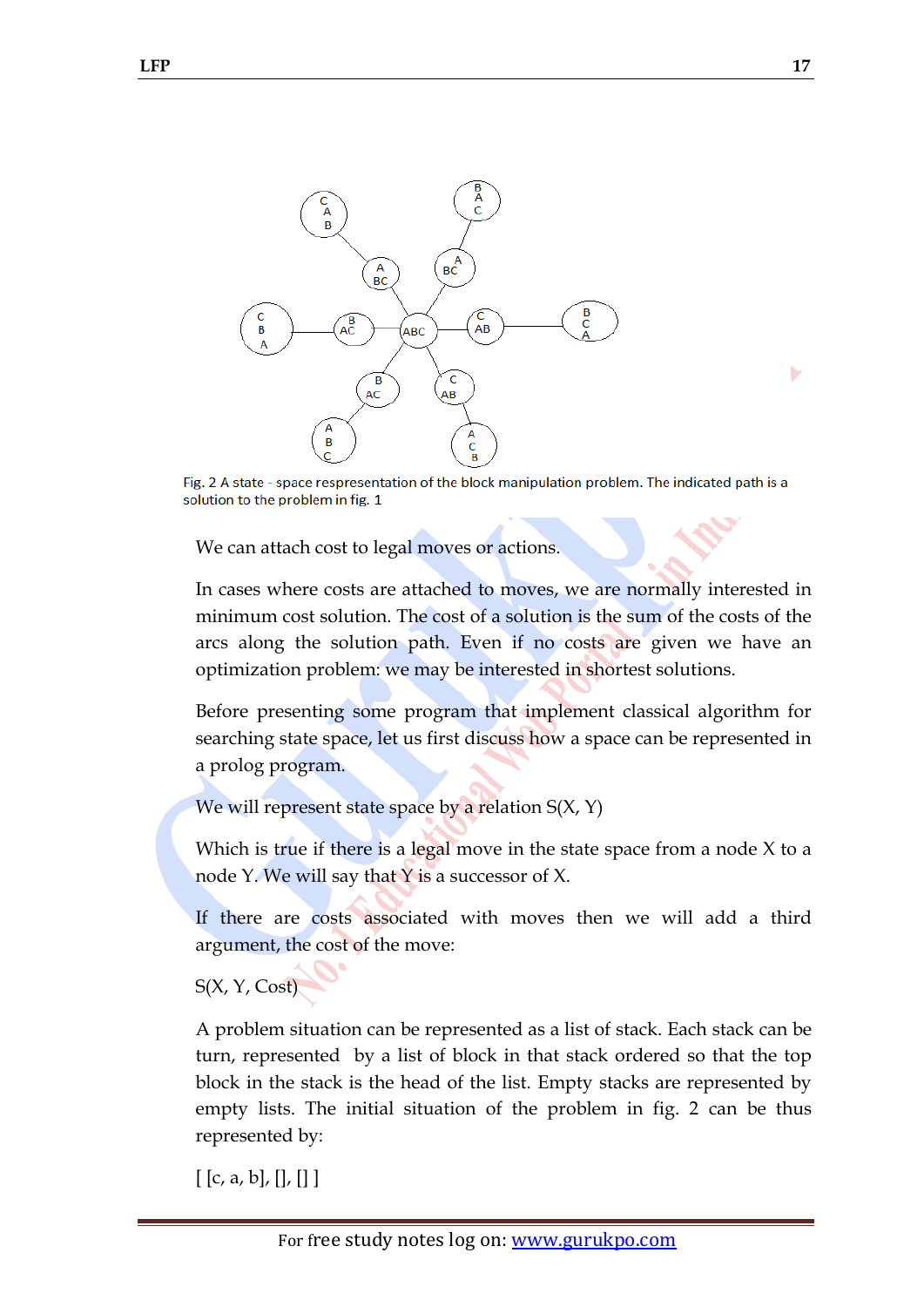A goal situation is any arrangement with the ordered stack of all the blocks. There are three such situations:

- $[ [a, b, c], [] , [] ]$  $[[]$ ,  $[a, b, c]$ ,  $[]$
- $[[], [[], [a, b, c]]$

The successor relation can be programmed according to the following rule: situation2 is a successor of situation1 if there are two stack, stack1 and stack2, in situation1, and the top block of stack1 can be moved to stack2. As all situations are represented as lists of stack, this is translated into prolog as:

s(Stacks, [Stack1,|Top1| Stack2 ]| OtherStacks]):- % Move top to Stack2

del ([Top1 | Stack1], Stacks, Stacks1), %Find first stack

del (Stack2, Stack1, otherStacks). %Find Second Stack

del  $(X,[X|L],L)$ .

del  $(X, [Y|L], [Y|L1])$ :-

del  $(X, L, L1)$ .

The goal condition for our example problem is:

goal (situation):-

member ( [a, b, c], situation).

We will program search algorithm as a relation

solve (Start , Solution)

where start is the start node in the state space, and solution is a path between start and any goal node. For our block manipulation problem the corresponding call can be:

?- solve  $([ [c, a, b], [] , [] ]$ , Solution).

As the result of the successful search solution is instantiated to a list of block arrangements. This list represents a plan for transformation the initial state into a state in which all the three blocks are in one stack arranged as [a, b, c].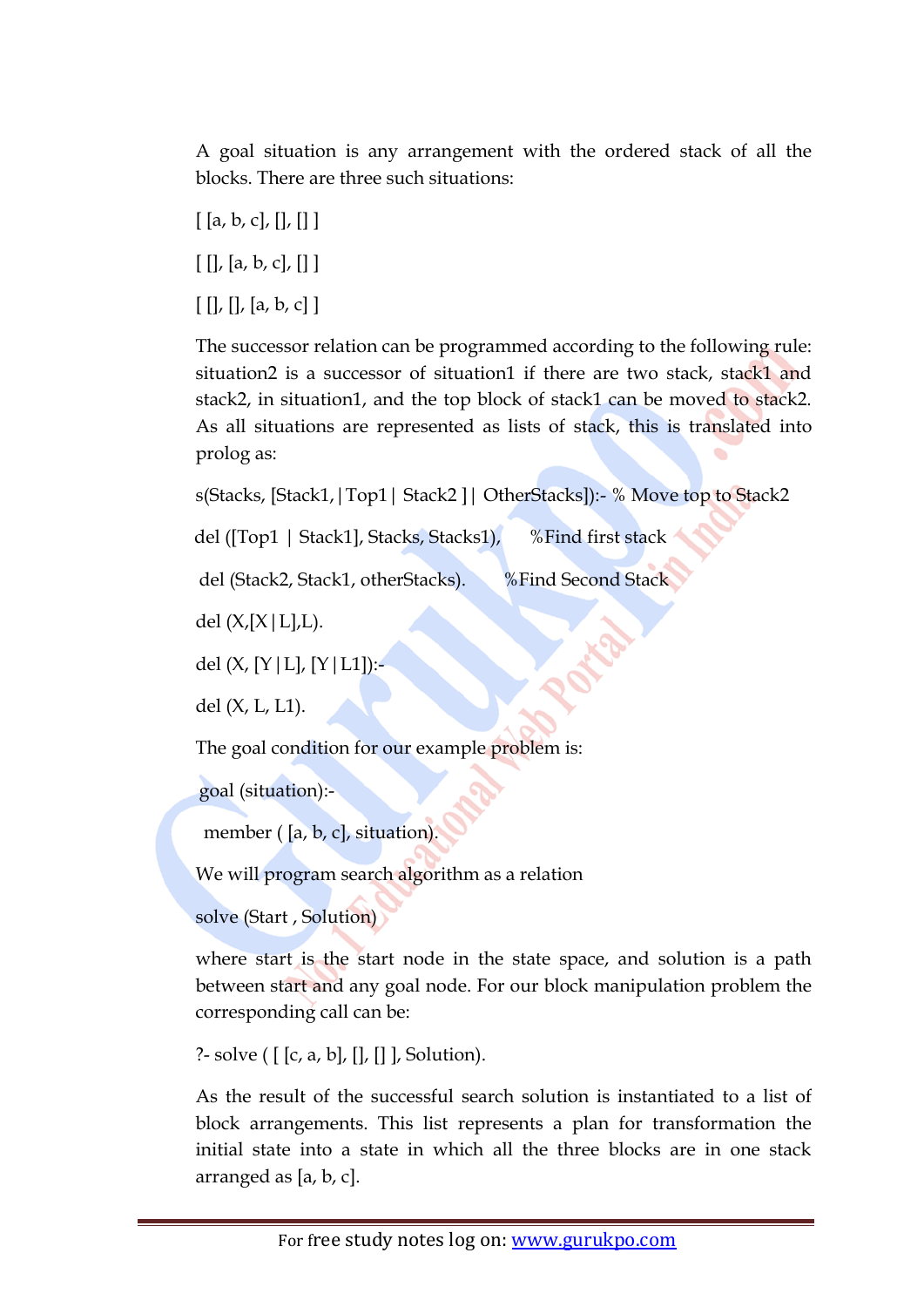## 2 **Depth - first search and iterative deepening:**

Dfs traversal follows first a path from a starting node to an ending node. Then another path from the start to the end, and so on until all nodes have been visited. Variations in dfs is known as iterative deepening.

## **Algorithm and its variations:**

To find a solution path,sol,from a given ode,N,to some goal node:

If N is a goal node then sol=[N].

If there is a successor node,N1,of N,such that there is a path sol1 from N1 to a goal node, then sol= $[N \mid sol1]$ .



This is the order in which nodes are visited.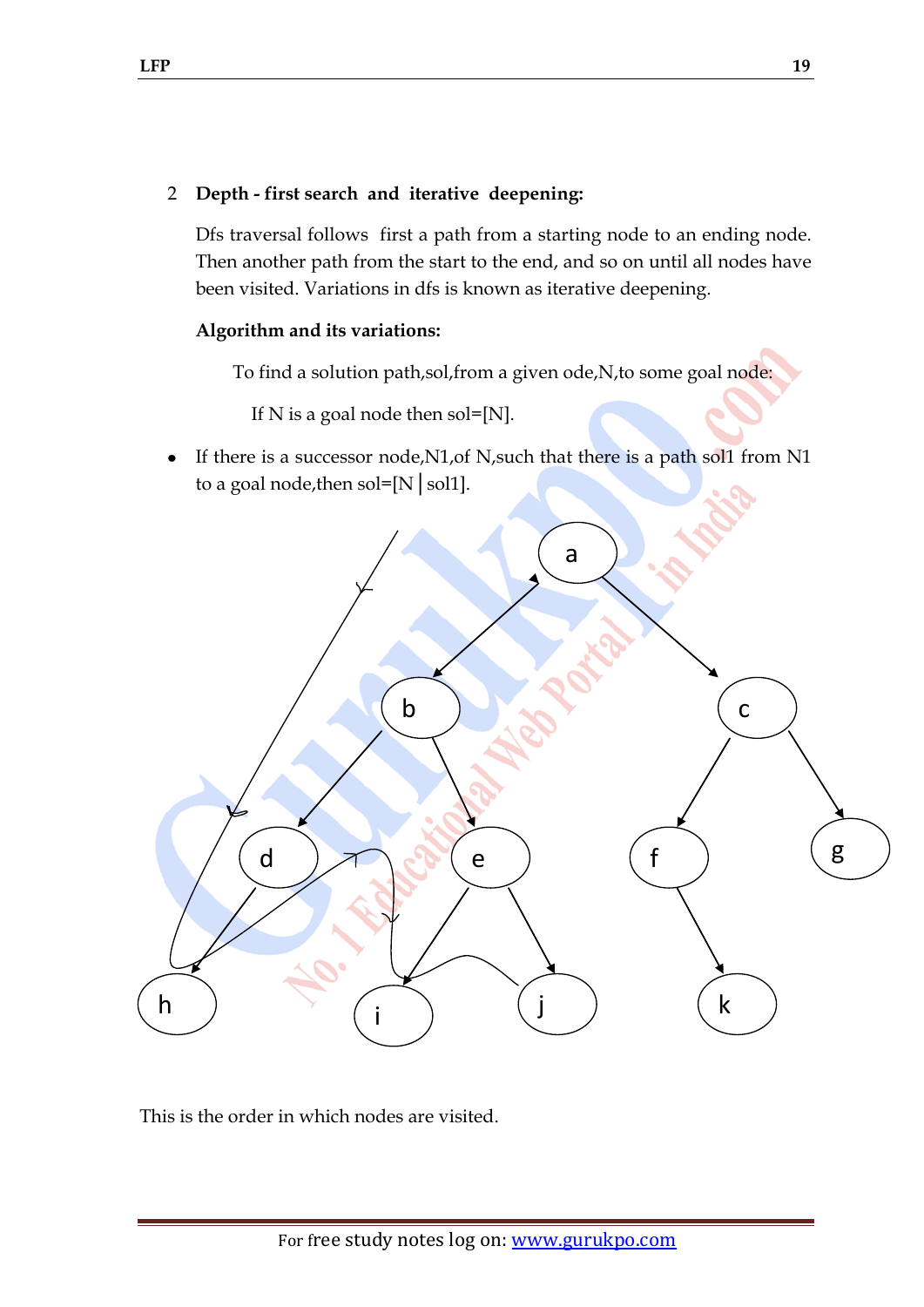With the cycle-detection mechanism,our depth-first procedure will find solutions paths in state spaces. There are, however, state spaces in which this program will still easily get lost.many state spaces are infinite.

Start node solution

Node

Goal node

Relation depthfirst(path,node,solution).

#### **3. Breadth-first search:**

In a bfs, we will require a starting vertex from which this search will begin. First vertex is selected as the start position,it is visited and printed,and then all unvisited vertices,adjacent to it are visited and printed in some sequential order.finally the unvisited vertices immediately adjacent to these vertices are visited and printed and so on,until the entire graph has been traversed.

An outline for bfs is:

To do the bfs when given a set of candidate paths:

If the head of the first path is a goal node then this path is solution of the problem.

Remove the first path from the candidate set and generate the set of all possible one-step-extension at the end of the candidate set and execute bfs on this update set.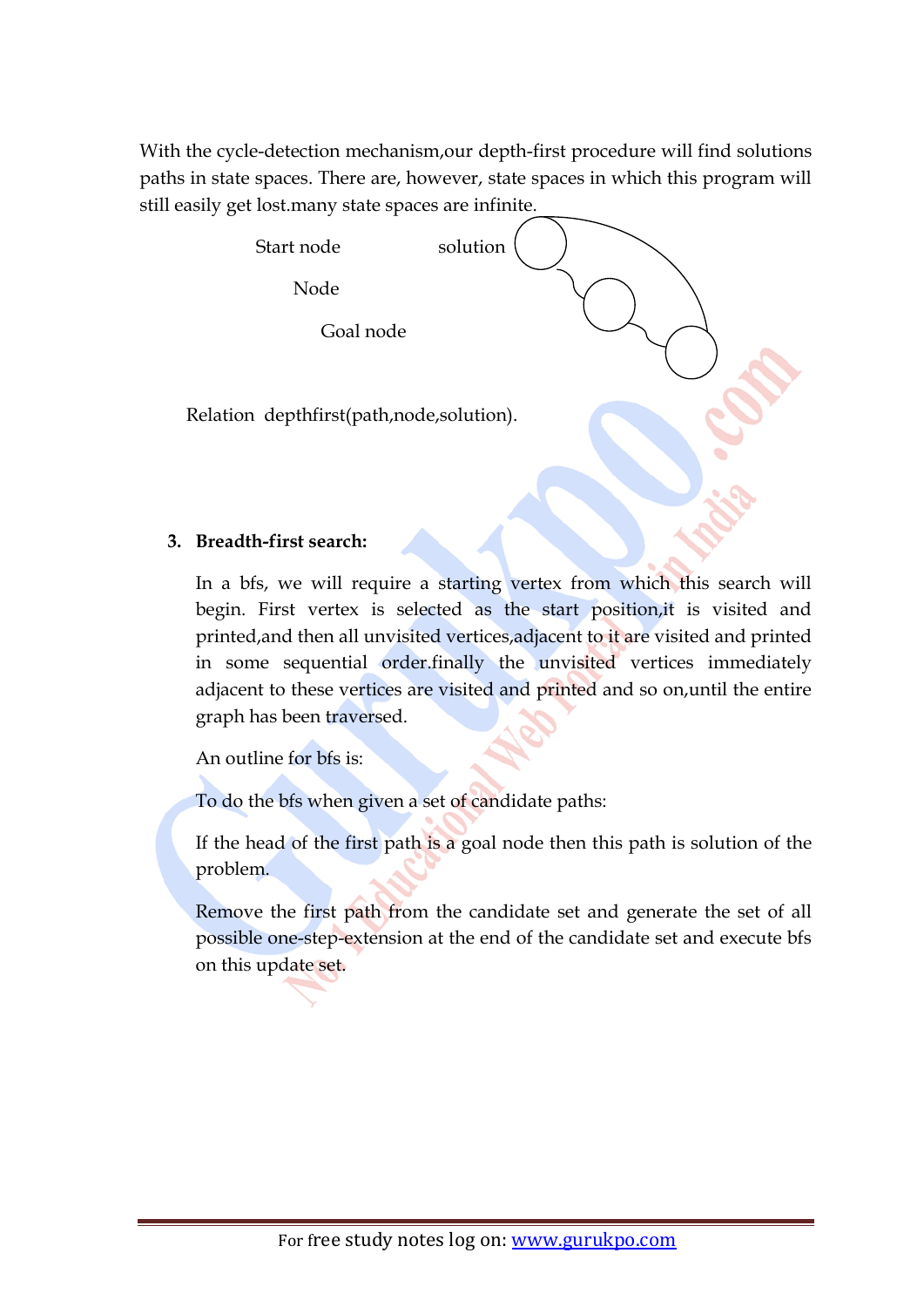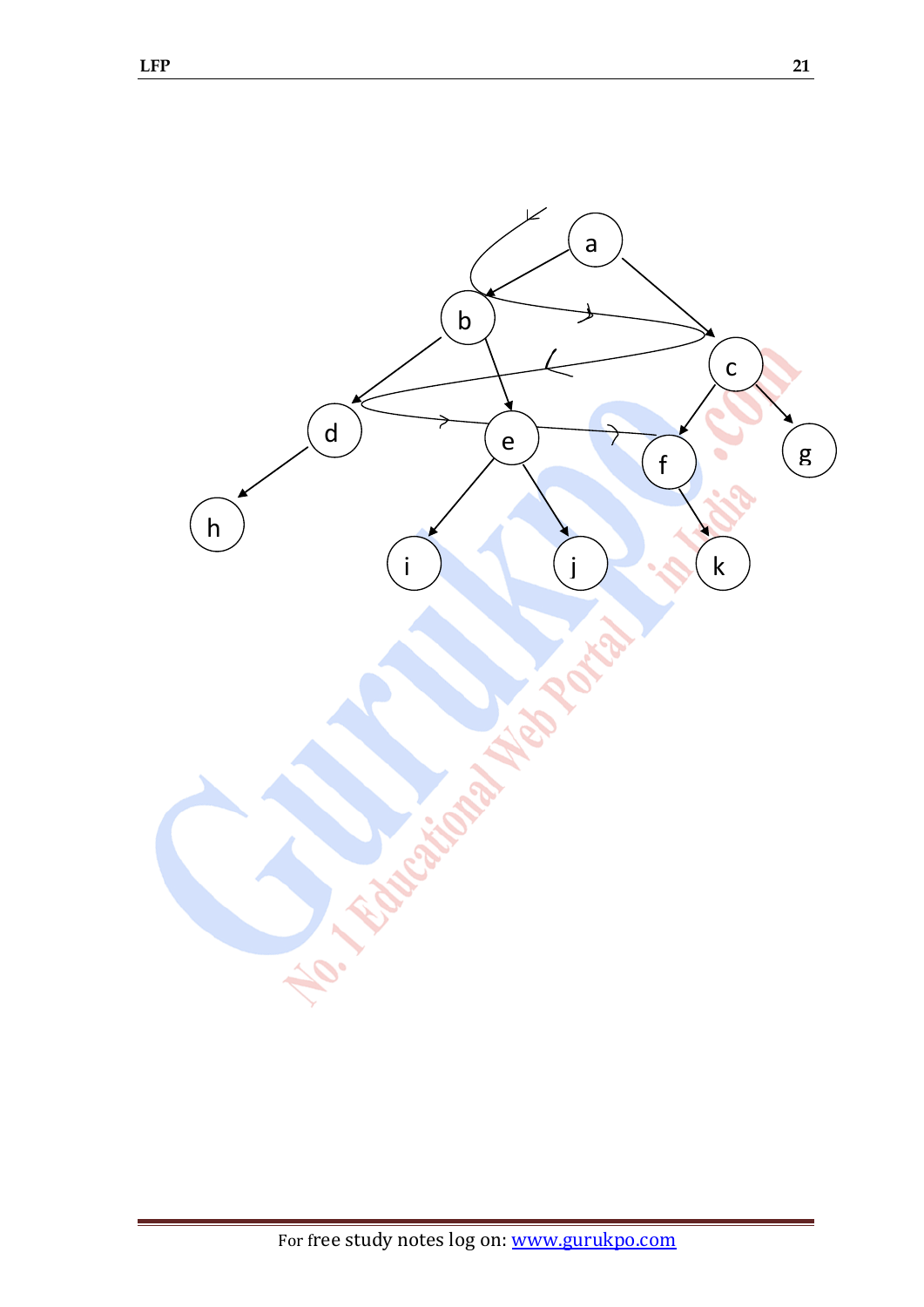## **Unit 3**

# **Advanced Logic Programming Using Prolog**

#### **Q.1 Explain data structure using in prolog**.

Ans. Basically we use three types of data structure in prolog.

1.Term

2.Unification

3.Operation

#### **TERM:-**

Term is a basic data structure in prolog, i.e. , everything is include program and data is expressed in form of term .

There are 4 basic types of terms in prolog:-

- Variables
- Compound terms
- atoms
- numbers

Prolog also provides built-in predicates to access structure of the nonvar terms as well to construct term.

If one needs to copy a term, it is possible to use predicate copy term  $|2 \rangle$ which is built-in in most prolog system.

However, it is straightforward to write a copy\_ term in prolog using above mentioned predicates.

During copying one has to remember copies of variable which can be used further during coping. Therefor the register of variable coping is maintained.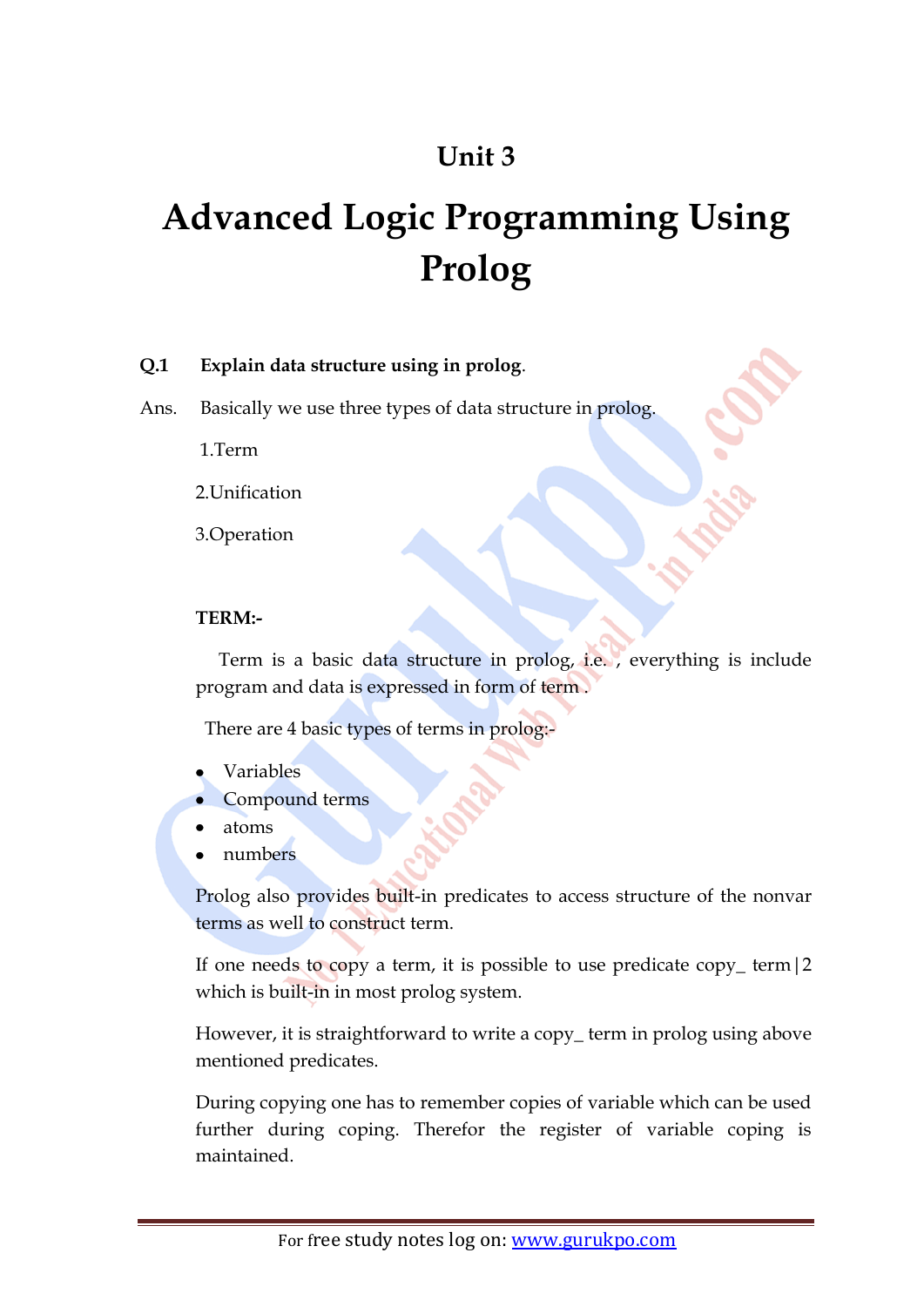#### **UNIFICATION:-**

Unification is an engine of prolog. It tries to find most general substitution of variables in two terms such that after applying this substitution to both terms, the terms become the same. To unify terms A and B, one can easily invoke built-in unification A=B. Again, it is straightforward to write prolog code of unification.

We will understand this with the help of this program:-

Unify  $(A,B)$ :-

Atomic (A) , atomic (B), A=B.

Unify  $(A=B)$ :-

var  $(A)$ , $A=$ B.

unify  $(A=B)$ :-

nonvar  $(A)$ , var $(B)$ , A=B.

Unify  $(A=B)$ :-

nonvar  $(A)$ , var  $(B)$ ,  $A=B$ .

Unify  $(A=B)$ :-

Compound (A), compound (B),

A=.. [F|ArgsA], B=.. [F|ArgsB],

Unify\_ args (ArgsA, ArgsB).

Unify args ( $[A|TA]$ ,  $[B|TB]$ ):-

Unify (A,B),

Unify\_ args (TA,TB).

Unify\_args  $[[,$  []).

Prolog system does not incorporate occurs check because of its time consuming nature. So, occurs check tests the occurrence of the variable X in the term T during unification of X and T.

#### **OPERATORS:-**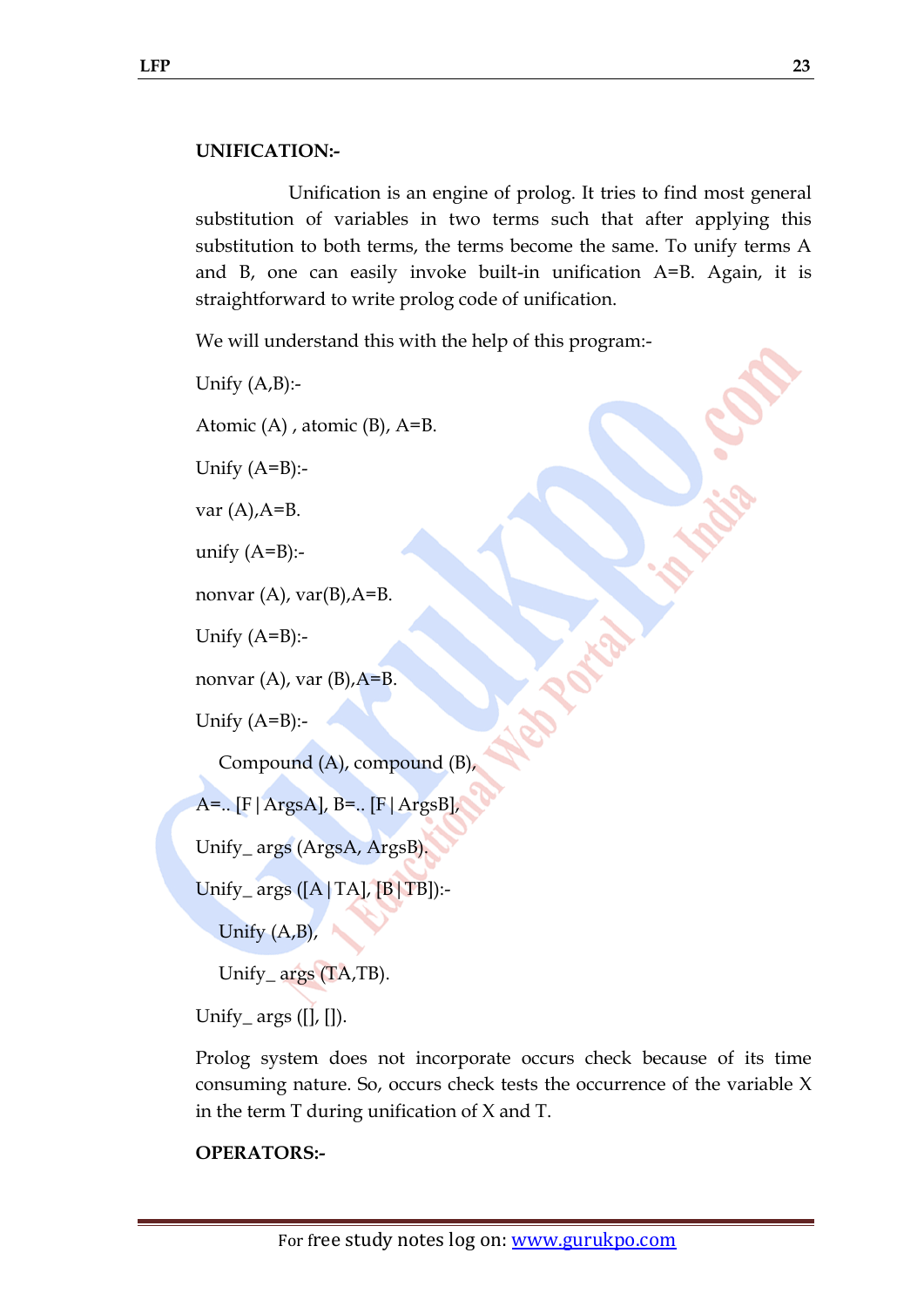Writing terms in the form fonctor (arg1, arg2…….) is not often appropriate from the human point of view. Just compare the following two transcription of the same prolog clause.

 $p(X, Z)$ :- q(X, Y), r(Y,Z), s(Z).

':-'(p(X, Y), (','(q(X,Y),','(r(Y,Z),s(Z))))).

Which one do you prefer????

To simplify the entry of the terms, prolog introduces operators which enable "syntactic sugar", i.e., more natural way of writing terms. Operators are used with unary and binary terms only. They enable to set the location of the function (prefix, infix, postfix), the associative feature and, finally, the priority among operations.

## **Q2. Define the text string in prolog?**

**Ans** A string is a sequence of ASCII characters they are typically used for storing text.

A string is represented by zero or more characters enclosed in double quotes " ".

The body of string may contain any ASCII characters.

Within the body of a string, the following syntactic apply:

Any printable character(one with an ASCII code of 32 or above) except the backslash/ or double quotes " represent itself.

An unprintable character (one with an ASCII code below 32) may be represented by the backslash characters.

- b representing backspace
- f representing form-feed (new page)
- n representing line feed
- t representing horizontal tab
- " representing double quote character
- / representing backslash itself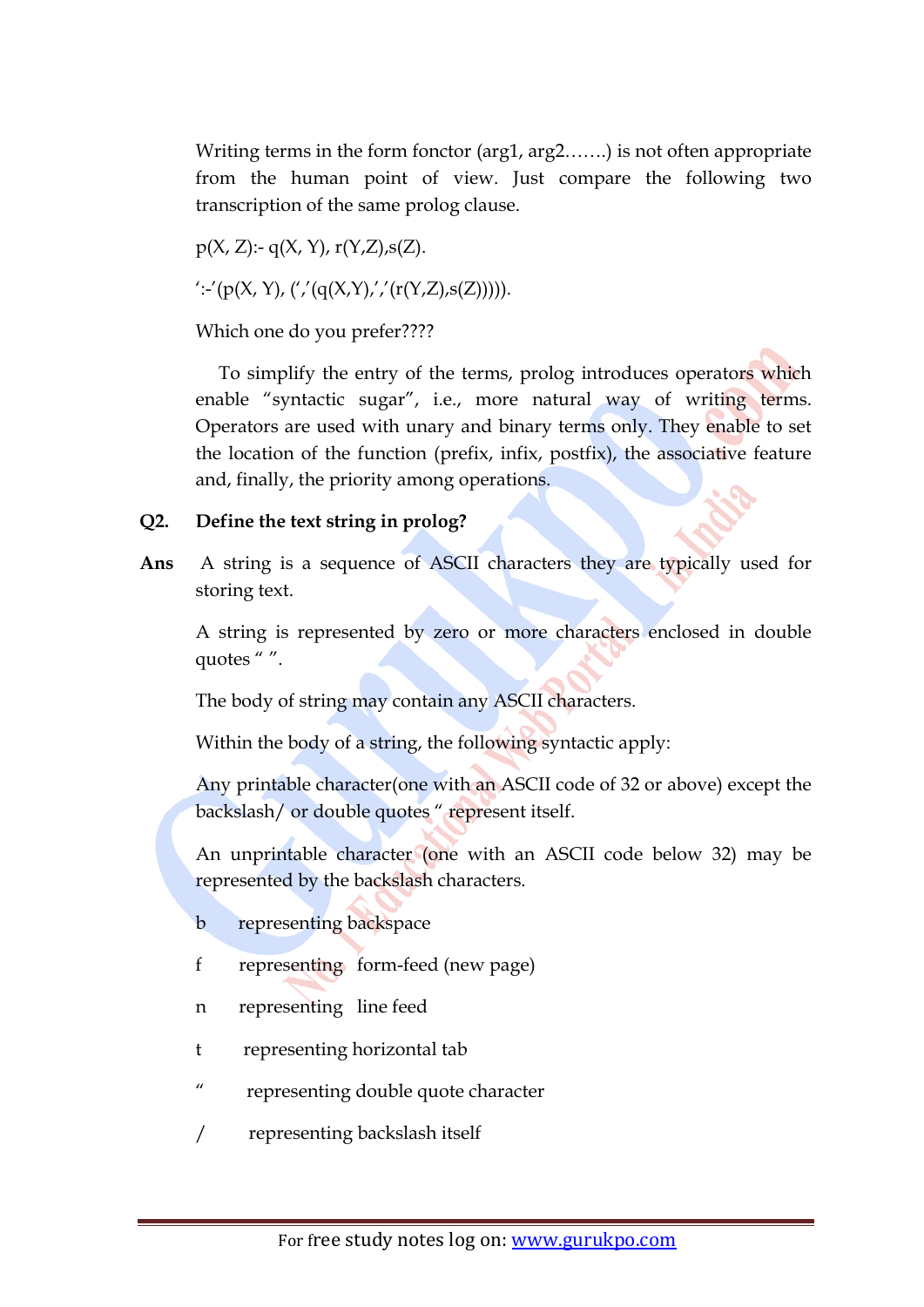A backslash followed by an integer produces the character represented by that ASCII code number, the integer must be to base 10 with not more than three digits.

All character of the string must be of same type.

A string can be of any length.

Order of a character in string is very important.

A string can be empty or null.

Example:-

"Ring the bell :  $\7$  and newline $\r \n\cdot \n\cdot$ "

"Note equal:=  $\008$ /"

#### **Q3. Explain all operators and their precedence in brief?**

**Ans.** The commonest extension to basic prolog is operator syntax. Operator definitions allow function defines as operators to be used in a different way from normal functions. If we use unextended prolog syntax '+' sign for addition.

OPERATOR TYPE

1. Whether the atom is infix, prefix or posfix;

2.what the" associativity " of the atom is- whether it evaluate right to left or left to right.

An infix operator must have two arguments, and lie between them; a prefix operator must have a single argument, which it must precedence; and a postfix operator must have a single argument, which it must follow (postfix is the rarest of the three).

The associativity of operators is only relevant when parsing a structure which contains several operators and which contains several operators and which can only be parsed unambiguously when the types (prefix, etc..,) andprecedences of these operators are considereded.

#### **OPERATOR PRECEDENCES AND PRECEDENCE NUMBERS**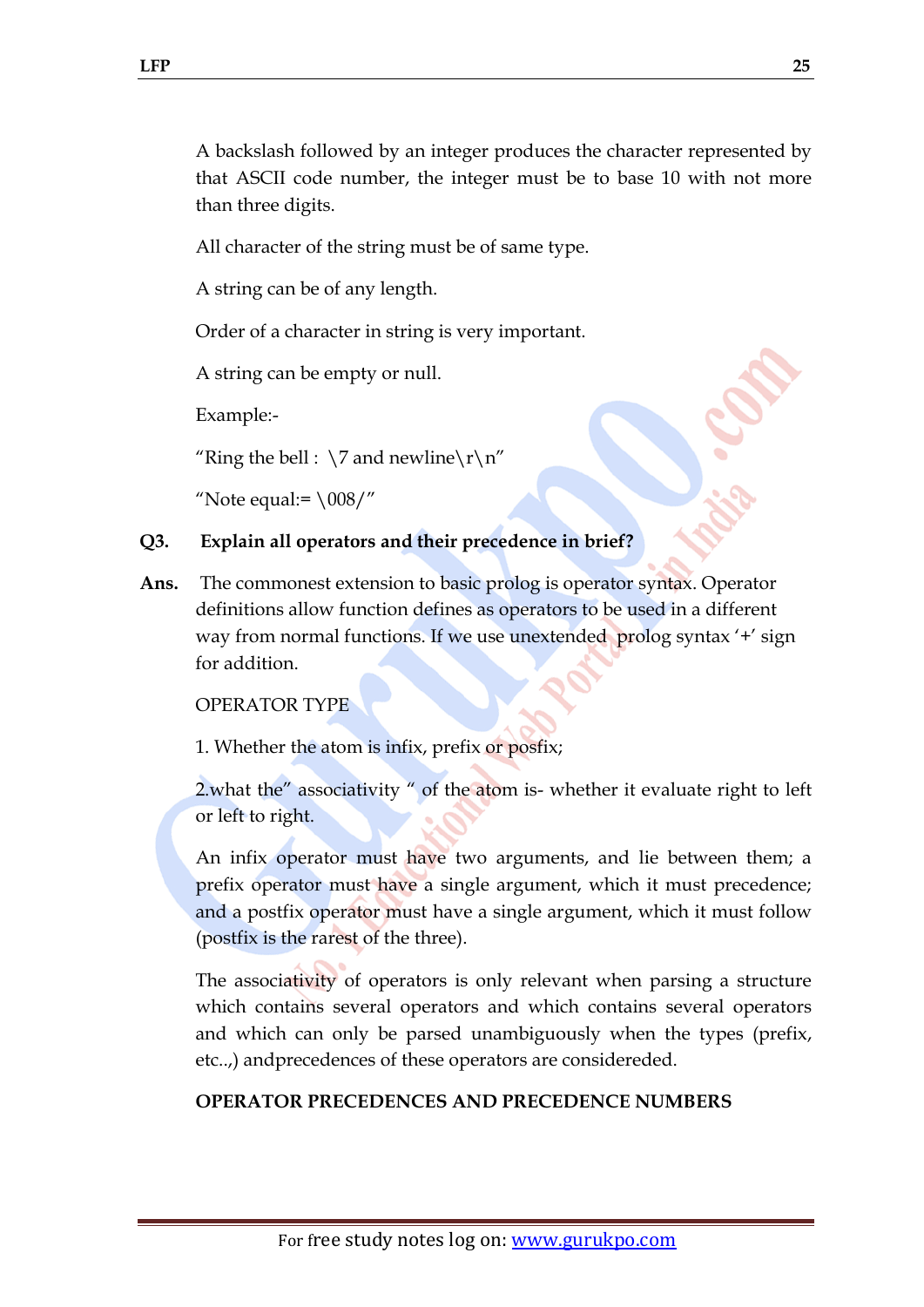Operator precedences determine the order the order in which operators are carried out in an expression: one operator will always have precedence over another .

The precedence number of an operator is an integer which determine how tightly it binds its arguments. The smaller the precedence number of an operator, the more tightly it binds its arguments. Prolog -2 precedence numbers range from 1 to 1200.

### **USING OP/3 TO DEFINE OPERATORS**

The prolog-2 BIP op/3 defines an atom as an operator. The three arguments are the predence number of the operator, the type of the operator, and the atom we are defining as an operator:

We can also use op/3 to clear an operator declaration and return an operator to ordinary atom status; we do this by making a new operator declaration and return an operator to ordinary atom status : we do this by making a new operator declaration for the atom, but using the atom none as second argument ( operator type) to op/3;

#### RETRIEVING INFORMATION ON OPERATORS

The prolog-2 BIP atomprops/3 will tells us the operator details of an atom.like op/3 ,the first argument is the precedence number of the operator, the second its type,and the third the atom.

Atomprops/3 is resatisfiable; if itused with with three variables arguments it will return all the atoms known to the system.

If there are several declarations for an atom then atomprops will backtrack through the lists and give us them

#### **Q.4 Explain Parsing In Prolog.**

**Ans.** A grammar for a language is a set of rules for specifying what sequences of words are acceptable as sentences of that language.it specifies how the words must group together into phrases and what orderings of these phrases are allowed. If the sequence is indeed acceptable , the process of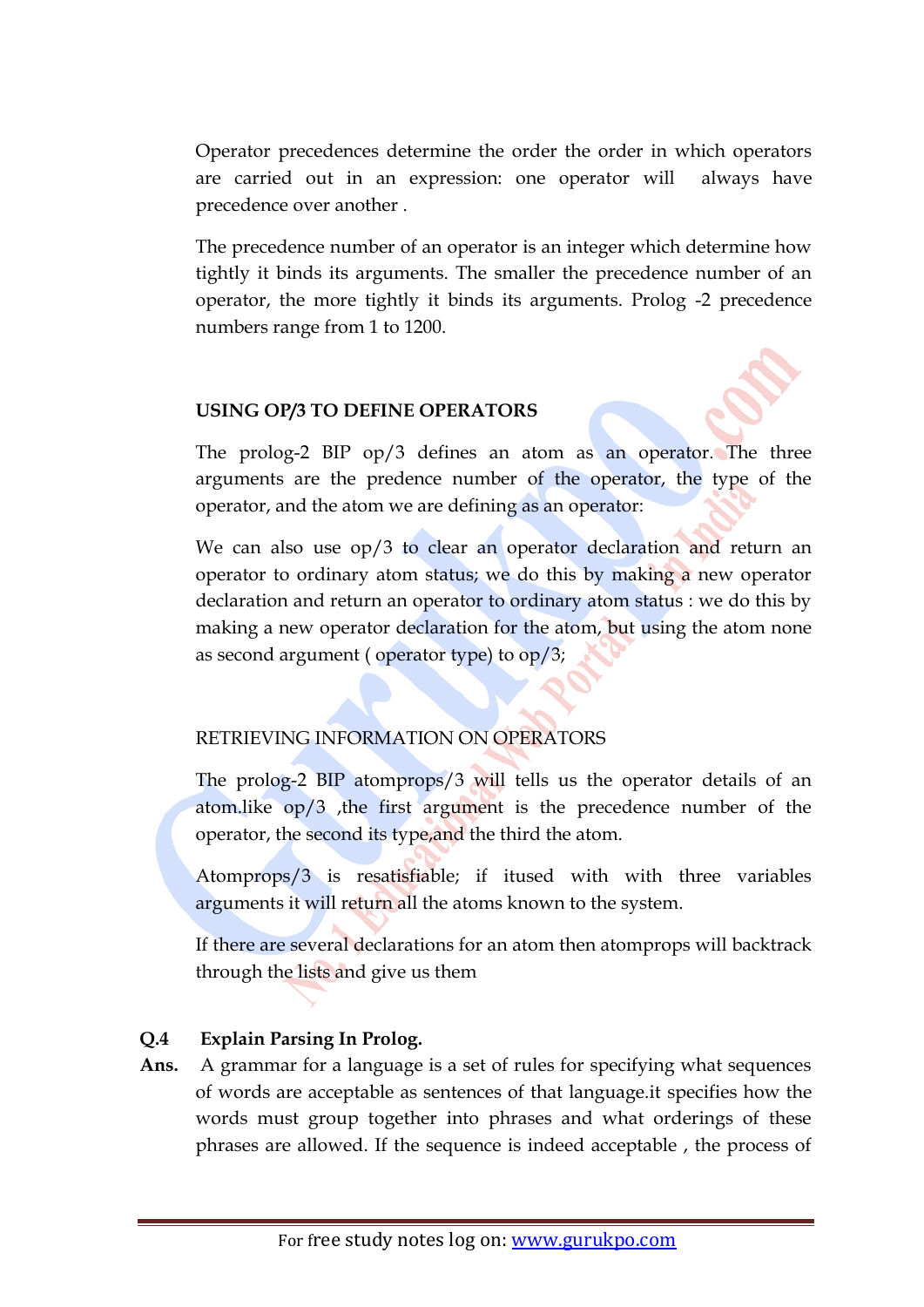verifying this will have established what the natural group of words are and how they are put together.

A Particularly simple kind of grammer is known as "context free" grammer. Rather than give a formal definition of what such a thing is, we will illustrate it by means of a simple example.

Sentence--> noun \_phrase, verb \_phrase

Noun\_phrase --> determiner, noun\_phrase

Verb\_phrase --> verb

Determiner --> [the]

Noun --> [apple]

Noun -->[man]

Verb --[eats]

Verb --> [sings]

The first rule says that a sentences consists of a phrase called a nonn\_ phrase. These two phrases are what are commonly known as the subject and predicate of the sentence:

Informally, a noun phrase is a group of words that names a thing (or things). Such a phrase contains a word, the "noun", which gives the main class that the thing belongs to. Thus " the man" names a man, "the program" names a program and so on. Also according to this grammer , he noun is preceded called a determiner".

Does the sequence decompose into two phrases, such that the first is an acceptable noun\_ phrase and the second is an acceptable verb \_ phrase?

At the end, if we succeed , we will have looked at all phrases and sub phrases of the sentence, as specified by the grammer , and will have established a structure.

A computer program that construct parse trees for sentences of a language we shall call a parser.Th idea are not confined to application concerned with syntax of natural languages. Indeed the same techniques apply to any problem where we the arrangement of these groups can be specifiedby a set of rules.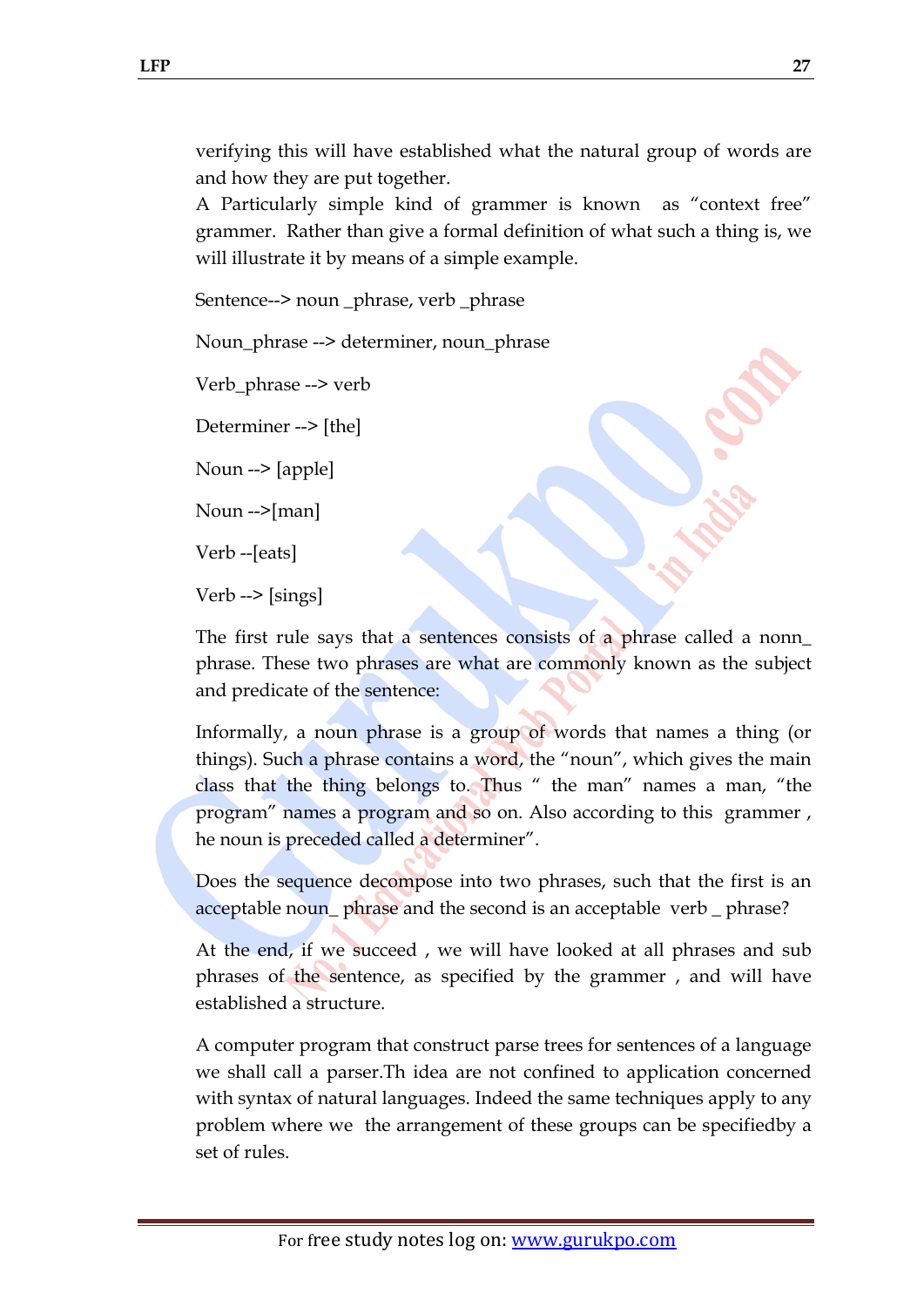#### **Q.5 Explain the following predicates with suitable eg.**

- **1. Cut Predicate**
- **2. Fail Predicate**
- **3. Not Predicate**

**Ans.**

#### **1. Cut Predicate:**

Prolog is diff. from other languages as it deals with facts and rules. Cut is used to control the program execution. Cut predicate is the most important and complex feature of prolog. Cut is used to prevent backtracking based on specific condition. Symbol of cut predicate is '!'. Cut predicate do not have any argument. Cut predicate always succeed and after success it block backtracking beyond the cut. If any premise beyond the cut fails, prolog only backtracks upto cut. If the rule itself fails and the cut is the last premise, then no other rules with the same head will be tried. Using cut prolog accept the clause as the decisive clause, so prolog had no need to check other clauses.

Basic purpose of adding cut is to eliminate certain search paths in the problem space.

The cut act like a fence, where it is placed in the program. We cannot backtrack beyond the cut.

Let take an example of Cut Predicate:-

**Domains** 

**Name, c name, s name = string**

**Predicates**

```
Location (c name, s name)
```
**Go**

**Checkstate (name)**

**Clause**

**Go :-**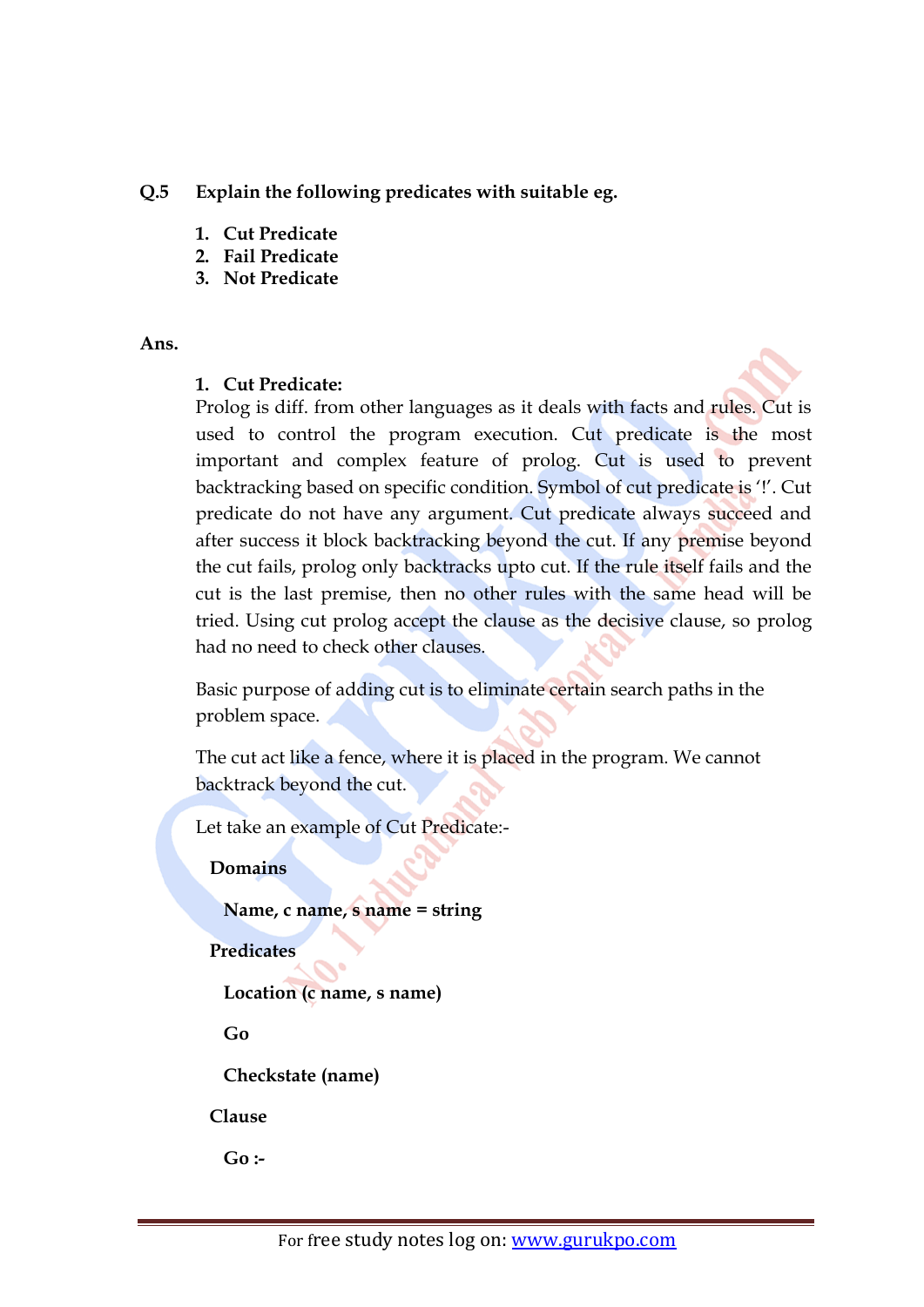**Write (city, state)**

**Fail** 

**Go :-**

**Location (city, state)**

**Checkstate (state)**

**Write (city, state)**

**Fail.**

**Go :-**

**Location ("Jaipur", "Rajasthan")**

**Location ("Bikaner","Rajasthan")**

**Location ("Surat","Gujrat")**

**! , fail**

```
Checkstate (-)
```
**Goal**

**go**

When we run this program, then our goal go will unify with first go clause which is rule. Then city and state will be printed and then the fail predicate forces the backtracking .write predicate always true. Now goal will be unified with next go clause. In unification process, when the checkstate ("Gujrat") fails, the cut predicate prevents prolog from backtracing to the checkstate(state) premise and will try to prove it again. So when checkstate ("Gujrat") conclusion fails, prolog gives upon proving checkstate with "Gujrat" binding so it backtracks to location (city, state) and the next variable binding is tried. The final list contains all but the state with Gujrat address.

## **2.Fail Predicate**

Fail predicate is used for controlling the execution of prologs program. Specially, prologs backtracking mechanism results in unnecessary searching. So it cause inefficiency. For example, some times we want to find out unique solutions of a given goal.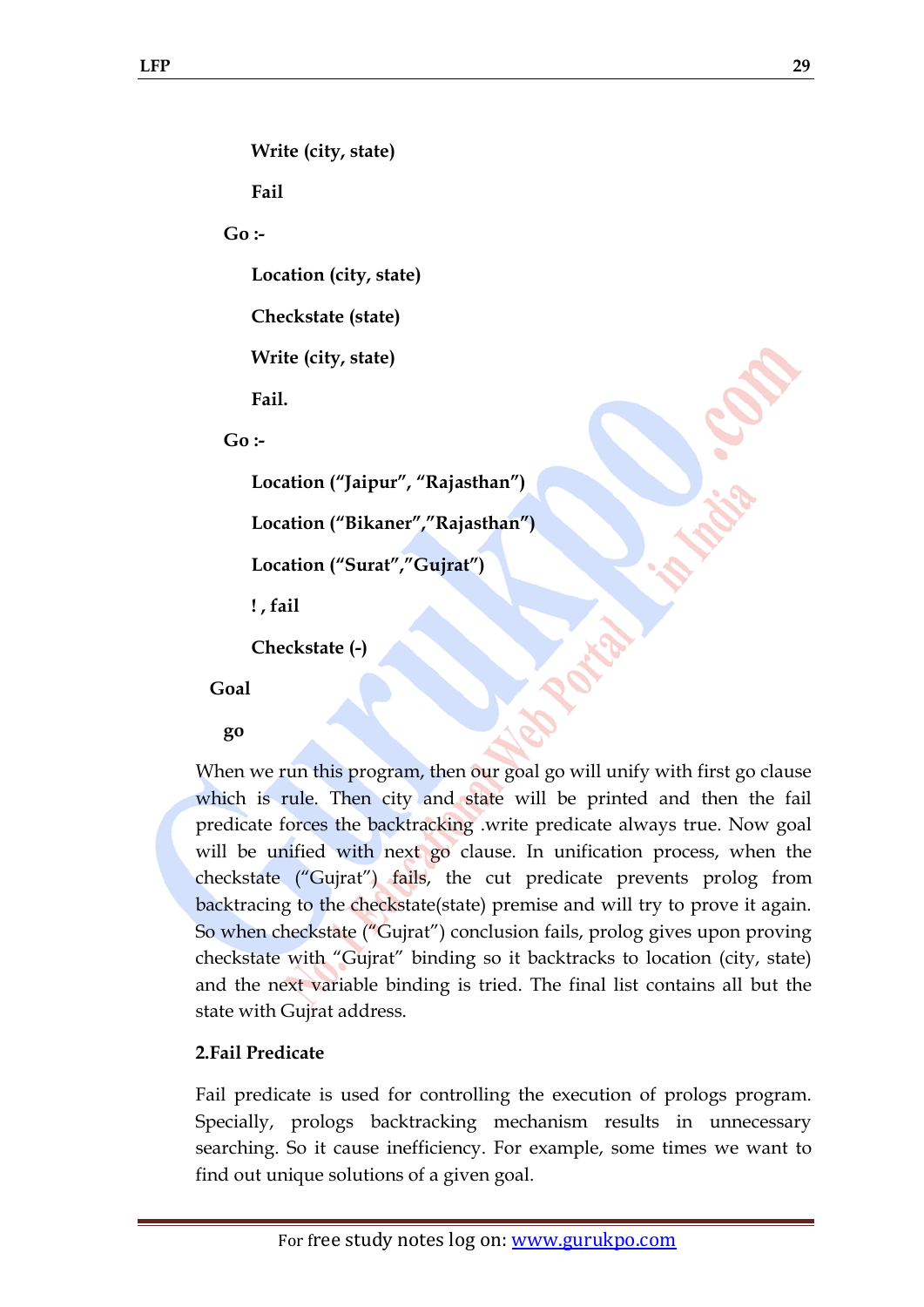To control this we use a mechanism to control backtracking. This is done with the help of a predicate. Fail predicate is used to force backtracking. Fail predicate forces the backtracking, in an attempt to unify with another clause. When faul predicate is used, the goal being proved immediately fails and the backing is initiated. Fail predicate have no argument. So failing of fail predicate does not depend on variable binding and thus the fail predicate always fails.

For example –

Let take a rule.

**Go:-**

**Go12,** 

**Write ("this line will never execute")**

**Go12 :-**

**Fail**

**Let goal Is go.**

Then during matching process, prolog will unify the goal with the head of first rule. Now for the head to be true, prolog tries to prove its premise which is go12. now go12, will unify with the head of second rule. The second rule contains fail, so goal will fail and the prolog will backtrack to the first rule again because fail predicate forces the backtracking.

Now again go goal fails and this the write predicate will never be executed.

The output of this goal will be false.

Let take another example:

**Go :-**

**Write ("this line will be executed")**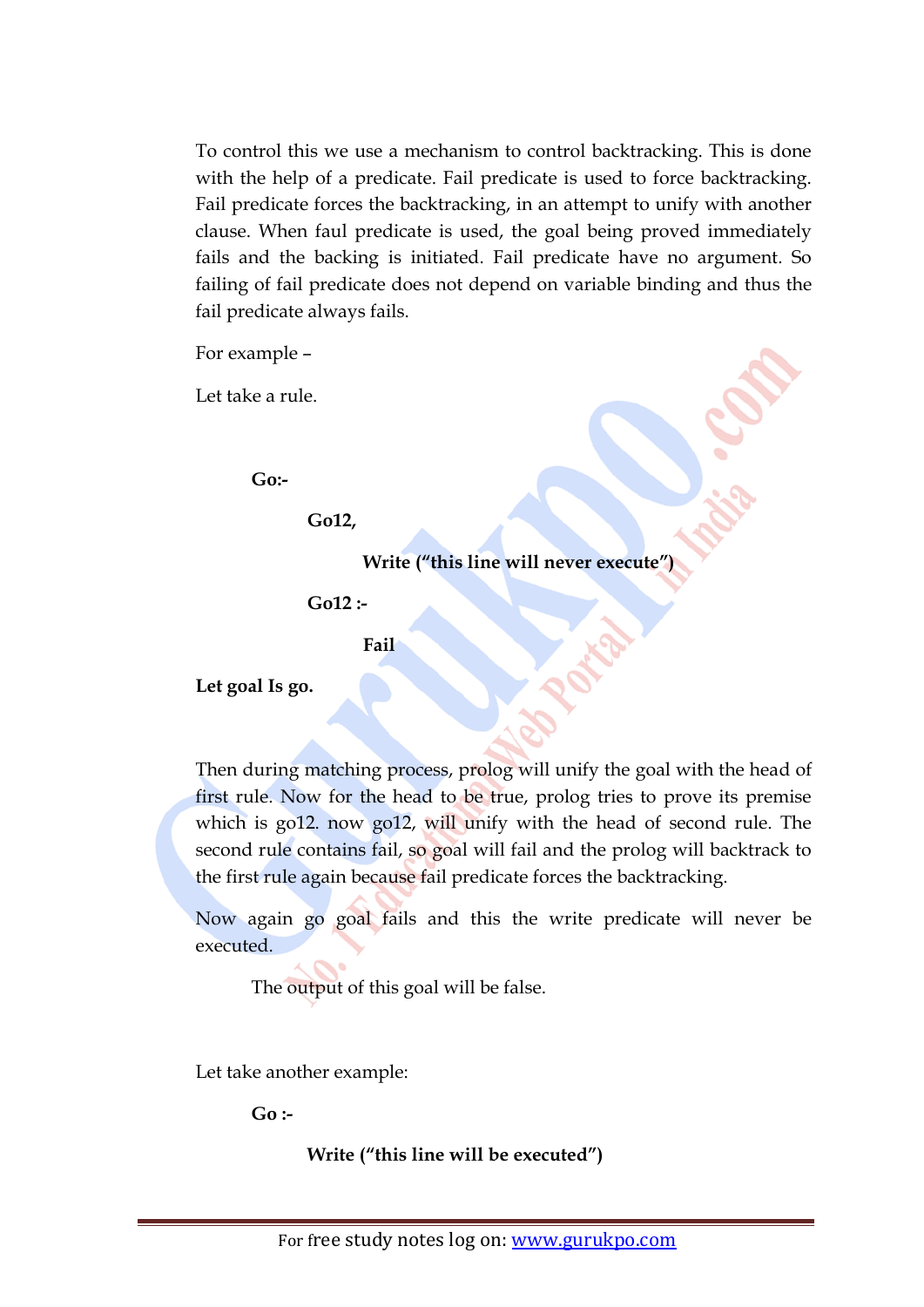**Go12 Go 12 :- Fail Goal : go.** 

The output of this query will – this line will be executed.

The goal will fail. But this time the string will be printed.

Let take an example of fail predicate:

**Domains**

**Name, color = symbol**

**Predicates**

**Location (name, color)**

**Go**

**Clauses**

**Go:-**

**Fruit (name, color) ,**

**Write(name), nl,** 

**Write(color), nl**

**Fail.**

**Go,**

**Fruit (apple, green)**

**Fruit (banana, yellow)**

**Fruit (mango, yellow)**

**Goal : go.**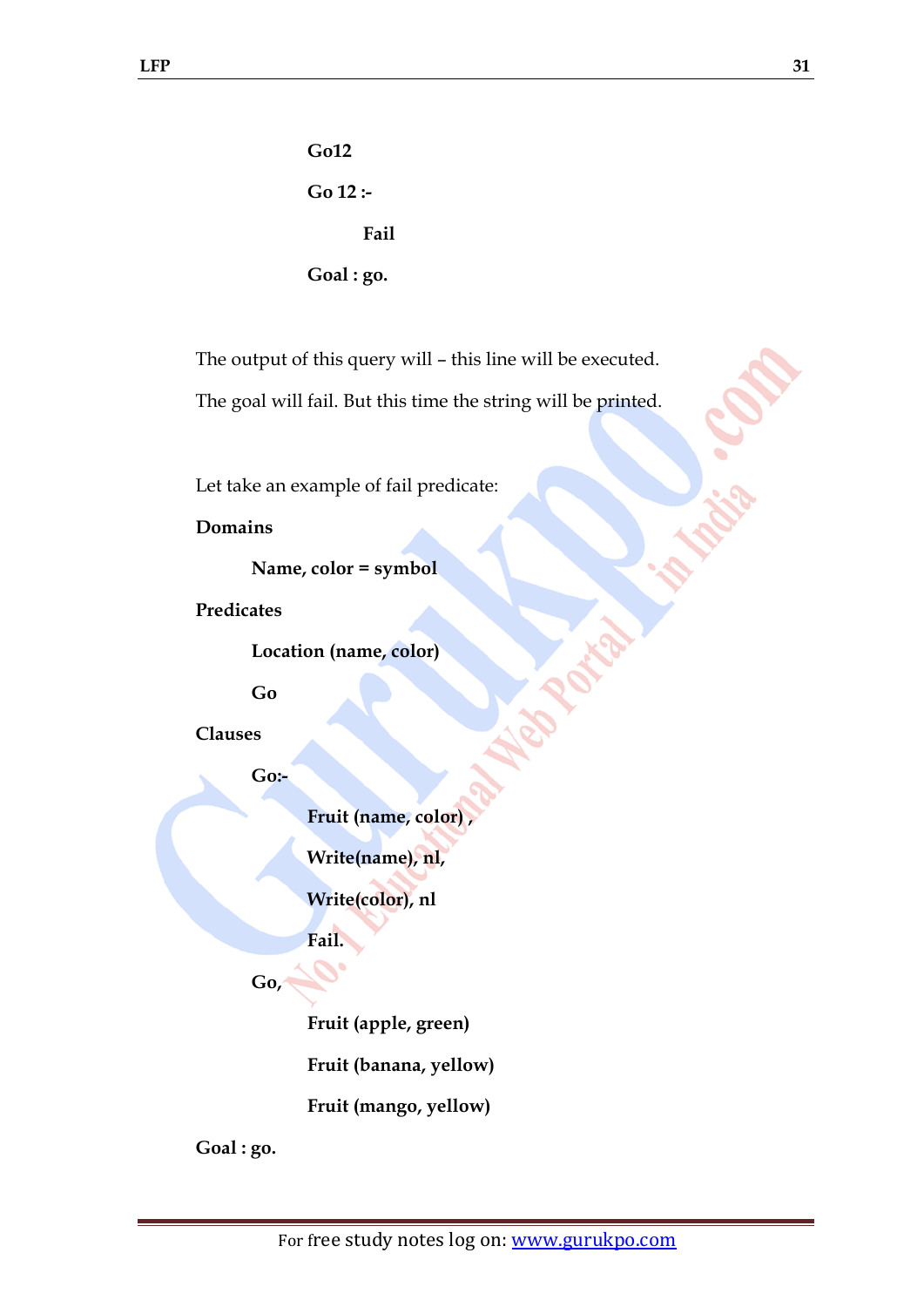The output of this program will be:-

Apple Green Banana Yellow Mango Yellow

When our goal is go, then it unifies with the head of first rule. For first rule to be true, all of its premises must be true. In first premises, the location(name, color) predicate forces name to bind with apple and color to bind with green. Then prolog marks this place, in case it needs backtracking. Then the variable names are displayed. Then there is a fail predicate which cause failing of this rule, and forcing the prolog to backtrack. Now writef predicate is always true, so prolog backtracks further at predicate location(city, state). At this time all the two variables fruit and color are freed. Prolog returned to this marked place and tries to find another match. Now, fruit is bind with banana and color is bind with yellow. then again, writef predicate write the values of two variables. Then again fail predicate fails the rule. Again backtracking starts and now fruit and colour are bind with mango and yellow, values of these are then displayed. Again fail predicate, cause failing of rule. Now, the prolog backtrack to second go claws. This is successful.

So from the above program, we can note that the rule using fail predicate always fails. So we have need to add a terminating claws that always succeeds to make the program better. This extra claws that we have to add is called terminating condition.

We can summarize from the above program.

Some imp. Points while using fail predicate: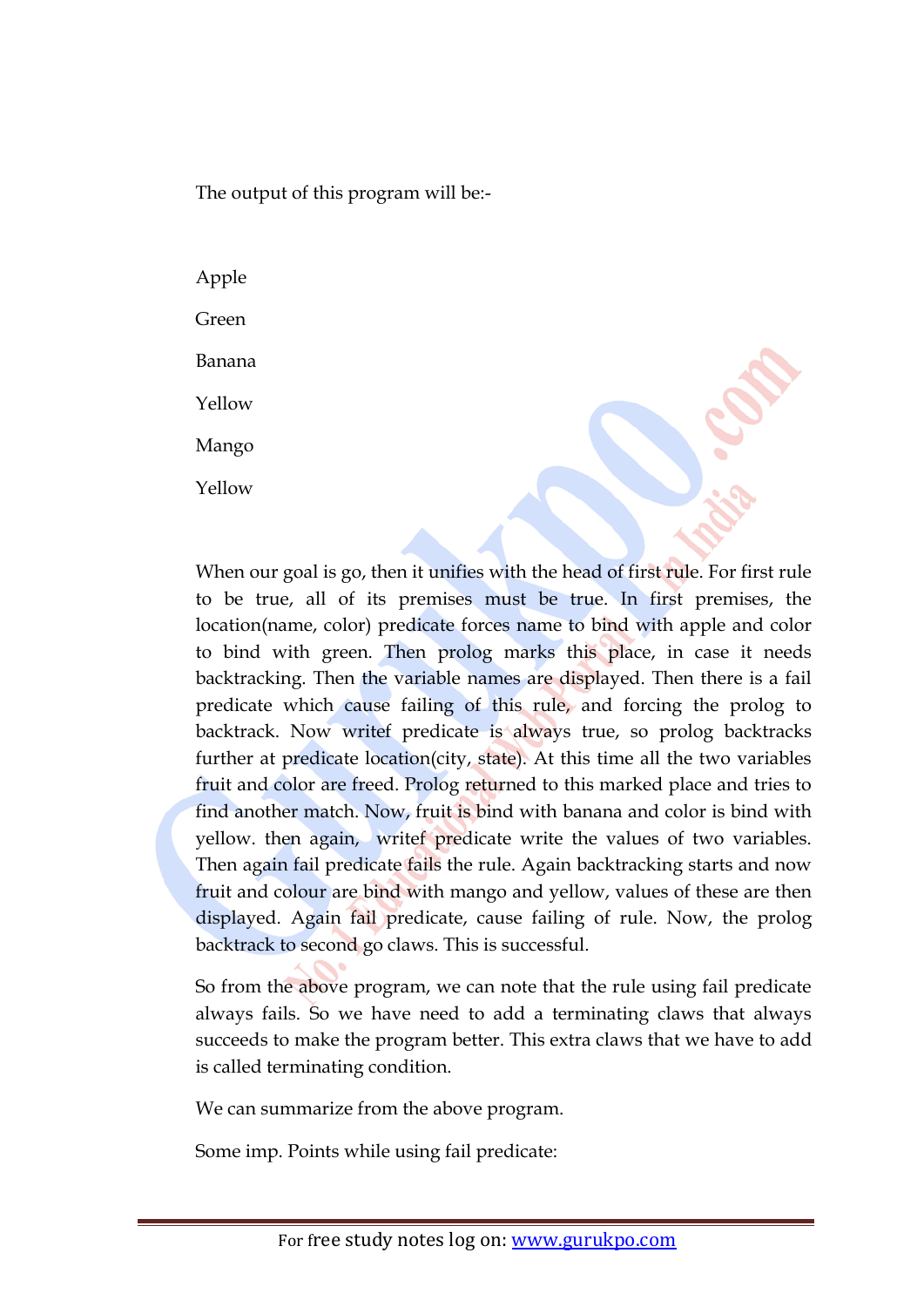- 1) The order of go clause is very imp. Their order defines an algorithm. If we reverse the order of two given go clause then the goal succeeds, but no list printed.
- 2) The second clause us called the terminating clause. And it is the imp. Part of the definition.
- 3) Whenever the rule fails , the variables in the clause loose their bindings . and thus backtracking forces new binding.
- 4) Prolog marks the place of each binding. So it returns and unify with the next clause in the sequence of location clause.
- 5) Prolog succeeds from left to right, going as far as it can on one path before backtracking and trying another.

#### **3. Not predicate:-**

When we want to xpress in the data base, that particular fact is not true, then we use not predicate. The not predicate is used in premise, such as:

```
Prepare (ram, exam) :-
```
**Not (is, (ram, pass)).**

Means ram is to prepare for the exam if ram is not passes.

So if the fact  $\rightarrow$  is (ram, pass) us n then database, then this will fail.

#### **Q6 What is recursion?**

**Ans** Recursion is actually a way of defining functions in which the function is applied inside its own definition. Definitions in mathematics are often given recursively. For instance, the fibonacci sequence is defined recursively. First, we define the first two fibonacci numbers nonrecursively. We say that  $F(0) = 0$  and  $F(1) = 1$ , meaning that the 0th and 1st fibonacci numbers are 0 and 1, respectively. Then we say that for any other natural number, that fibonacci number is the sum of the previous two fibonacci numbers. So  $F(n) = F(n-1) + F(n-2)$ . That way,  $F(3)$  is  $F(2) + F(1)$ , which is  $(F(1) + F(0)) + F(1)$ . Because we've now come down to only nonrecursively defined fibonacci numbers, we can safely say that *F(3)* is 2. Having an element or two in a recursion definition defined non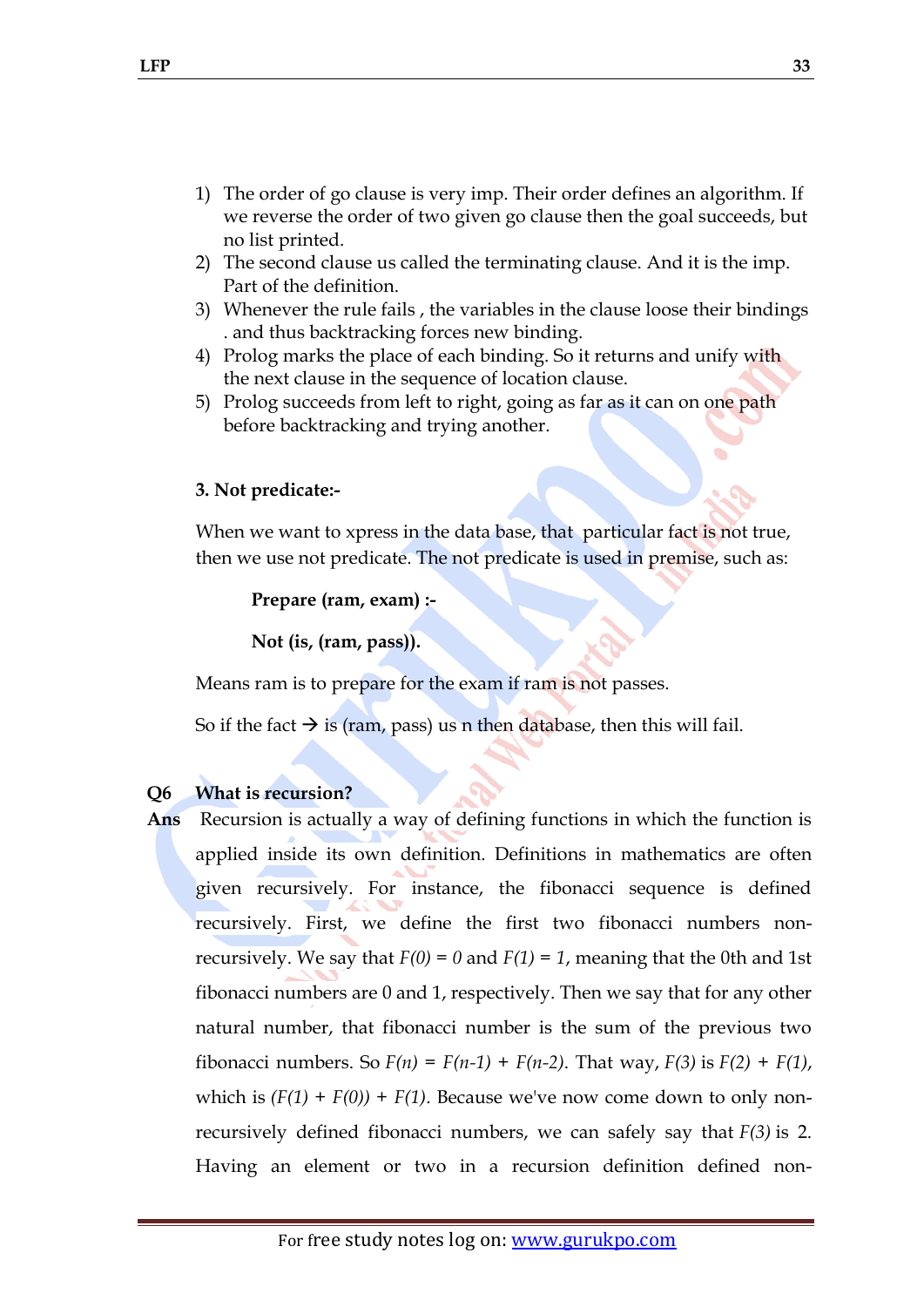recursively (like *F(0)* and *F(1)* here) is also called the **edge condition** and is important if you want your recursive function to terminate. If we hadn't defined *F(0)* and *F(1)* non recursively, you'd never get a solution any number because you'd reach 0 and then you'd go into negative numbers. All of a sudden, you'd be saying that *F(-2000)* is*F(-2001) + F(-2002)* and there still wouldn't be an end in sight!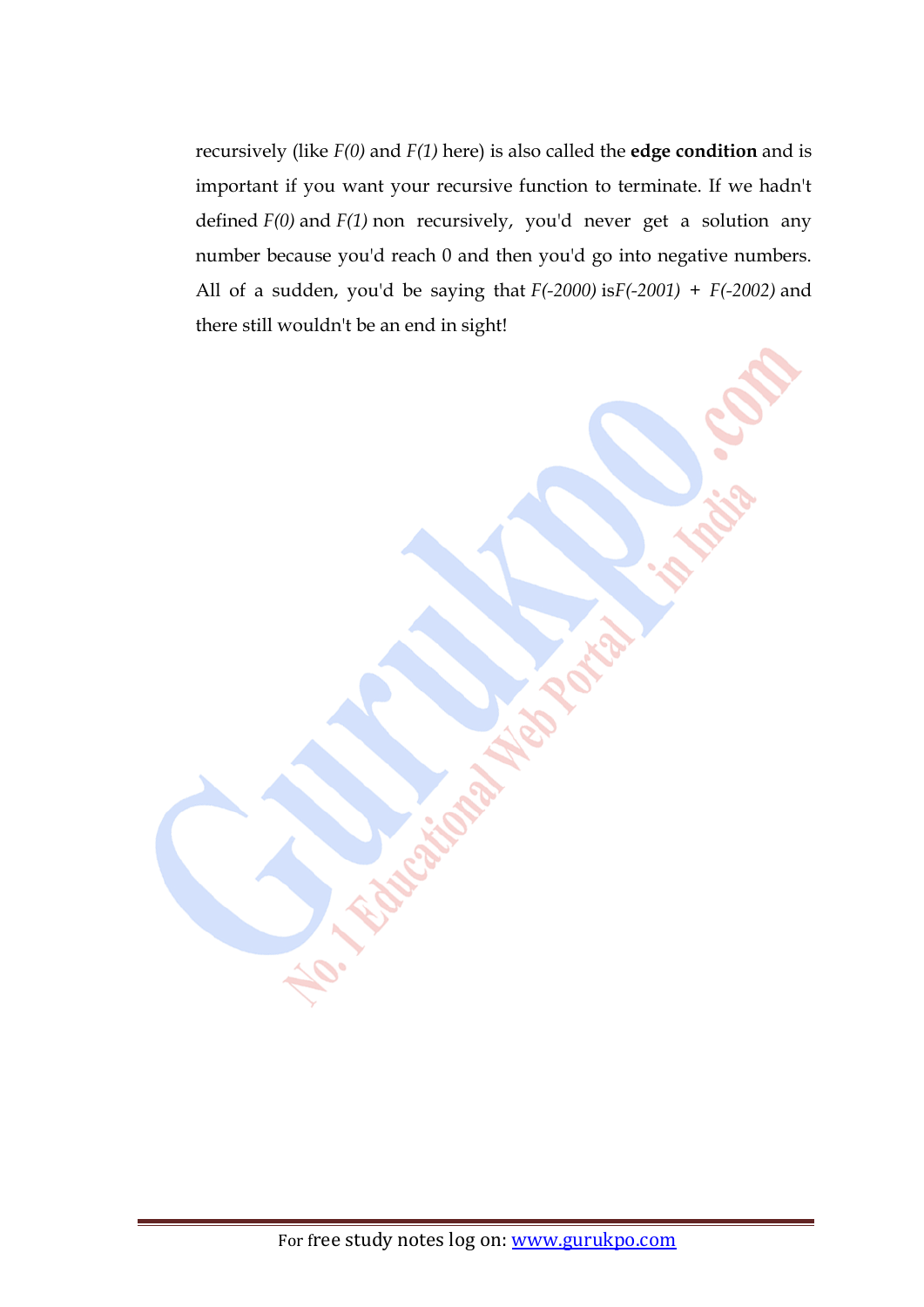## **Unit 4**

# **Functional Programming**

## **Q1 What is lambda calculus?**

**Ans** The lambda calculus is a formal mathematical system devised by Alonzo Church to investigate functions, function application and recursion. It has influenced many programming languages but none more so than the *functional programming languages*. Lisp was the first of these although only the "pure" Lisp sublanguage can be called a true functional language. Haskell, Miranda and ML are more recent examples. Lambda calculus also provides the meta-language for formal definitions in *denotational semantics*. It has a good claim to be the prototype programming language.

#### **Binding: free versus bound**

 $\lambda$  is a binding operator, just like backwards E ("∃") or upside down A ("∀"). Consequently, it always binds something (a variable), taking scope over some expression that (usually) contains occurrences of the bound variable. More practically,  $\lambda$  always occurs in the following configuration:

(λ var body)

Here, "var" is the variable bound by the lambda operator, and "body" is the constituent that the lambda operator has scope over.

For instance:

## $(\lambda x (* (+ 3 x) (- x 4)))$

Here "x" is the variable (the one immediately after the binding operator), and the body is "(\*  $(+ 3 x)$  (- x 4))". The body contains two occurrences of "x", and both are **bound** by the  $\lambda$  operator; any variable token that is not bound is **free**.

 $(\lambda x (* (+ y x) (- x z)))$ 

In this form, the tokens of "y" and of "z" are both free.

Freedom is always relative to a particular expression. If the preceding expression is embedded within a larger one, the free variables can come to be bound: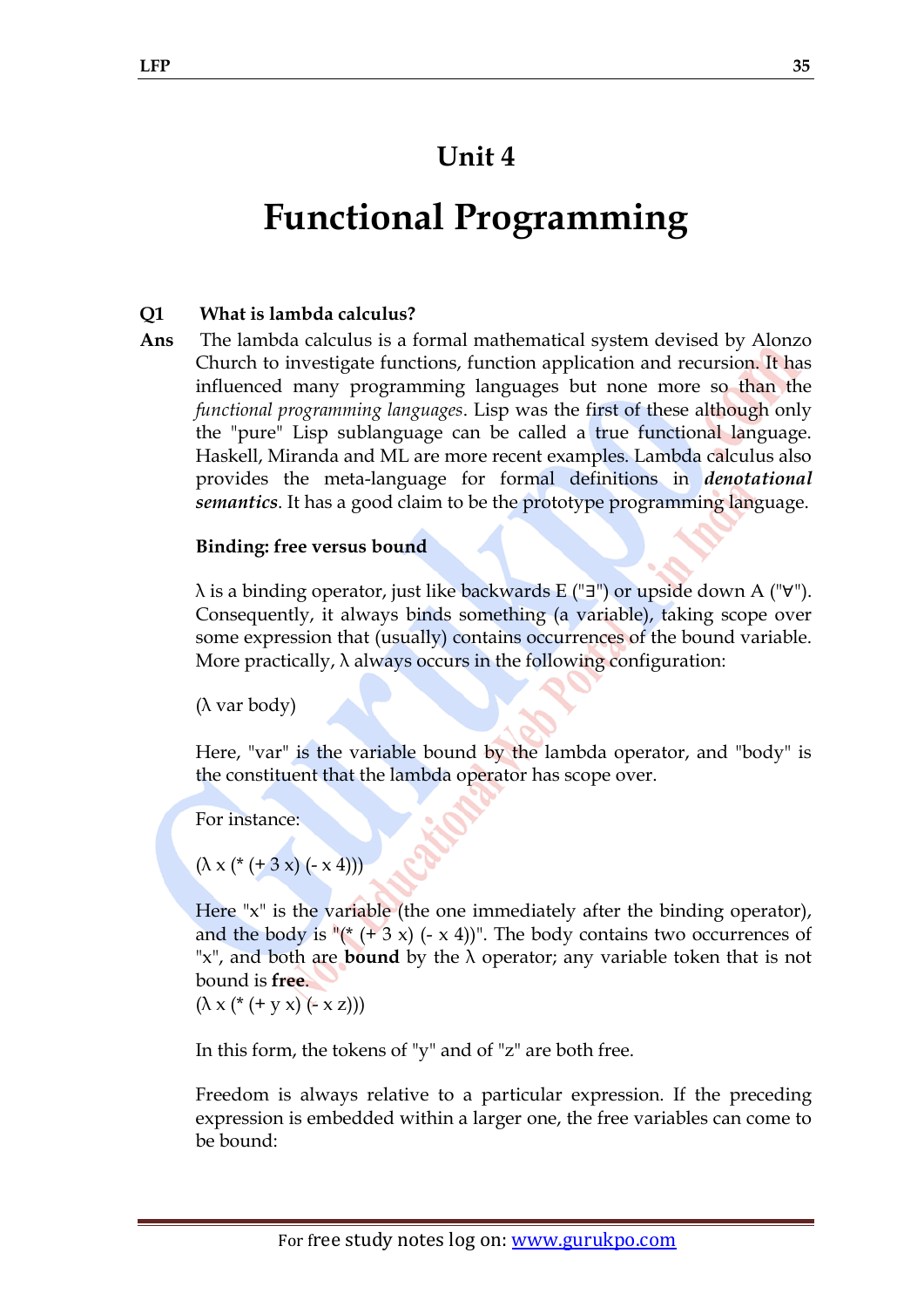## $(\exists v (\lambda x (*(+y x) (-x z))))$

In this case, the "y" has been bound, and only the "z" remains free.

## **Q.2 What is λ-reduction?**

### **Ans λ-reduction**

The key notion of the  $\lambda$ -calculus is that it is possible to arrive at a logically equivalent expression by means of a process called  $\lambda$ -reduction. In the usual case, λ-reduction is actually a combination of three distinct reduction operations, each of which is discussed below. The key operation, the one that does the heavy lifting, is called β-reduction, and that is operation we will discuss first.

By the way, some people say "λ-conversion" instead of λ-reduction; others reserve "λ-conversion" to refer specifically to a single step in a series of reductions. This tutorial is trying not to be overly pedantic, so for present purposes I don't care.

## **Q.3 What is β-reduction?**

## **Ans β-reduction (the heavy lifting)**

Nothing happens until a λ-binding form occurs in construction with an argument, thus:

((λ var body) argument)

Once a  $\lambda$ -based binding form occurs with an argument like this, it is possible to reduce the expression to a simpler form by means of βreduction (sometimes with the help of α-reduction and η-reduction).

The main idea of β-reduction is to replace every free occurrence of the variable "var" in "body" with "argument". For instance, in the form below, both occurrences of "var" in the body are free.

((lambda var ((fn1 var) & (fn2 var))) argument)

Consequently, after β-reduction, both occurrences get replaced with "argument", and the result is significantly simpler than the original expression.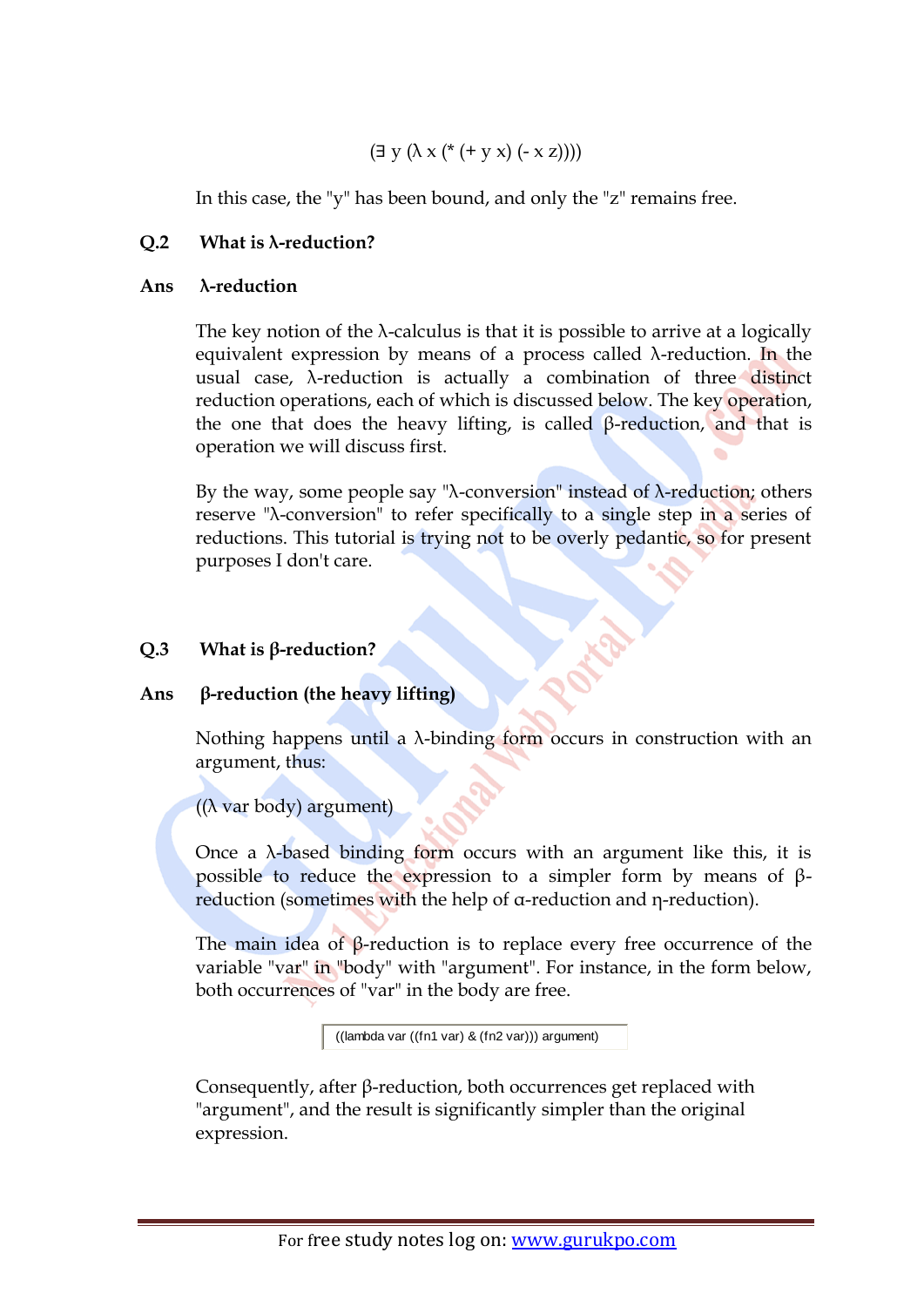## **Q.4 What is α-reduction?**

#### **Ans α-reduction (alphabetic variants)**

Unfortunately, applying  $\beta$ -reduction indiscriminately can cause trouble when the body contains binding operators. Consider:

 $((lambda x (lambda y 1)))$ :

Following the rules of β-reduction, we replace "x" with "z" for a result of "( $\lambda$  y1 (z y1))", and this result is correct. Note that in the result the  $\lambda$ operator binds exactly one variable in the body, and the other variable remains free.

But consider what happens in this closely parallel but slightly different situation:

 $((\lambda \times (\lambda \times (x))))$ y)  $\beta$ -reduction: substitute "y" in for "x" in the body "(λ y (x y))"  $=$  $(\lambda y (y y))$ **Wrong result!**

The only difference here from the first example is that the argument is " $y$ " and not "z". But now, blindly following the rules of β-reduction would produce the result "( $\lambda$  y (y y))", in which the  $\lambda$ -operator binds two variables, not just one, which is not correct. The argument variable "y" is said to have been `captured' by the inner  $\lambda$ -operator; another commonlyused expression for this kind of situation is `variable collision'.

The solution is to make use of alphabetic variants. Roughly, two expressions are "alphabetic variants" if they are identical except perhaps for the choice of variable symbols. For instance, the following expressions are alphabetic variants of one another:

> $(\lambda \times (\lambda \times (x (+ y x))))$  $(\lambda z (\lambda y (z (+ y z))))$

To create an alphabetic variant for an expression of the form  $\sqrt[n]{\lambda}$  var body)", simply replace each free occurrence of "var" in the expression with "new", where "new" is a variable symbol not occurring anywhere in "body". (Since expressions have finite length, as long as there is an infinite supply of variable symbols, it will always be possible to find a suitable variable to serve the role of "new".) This transformation is called α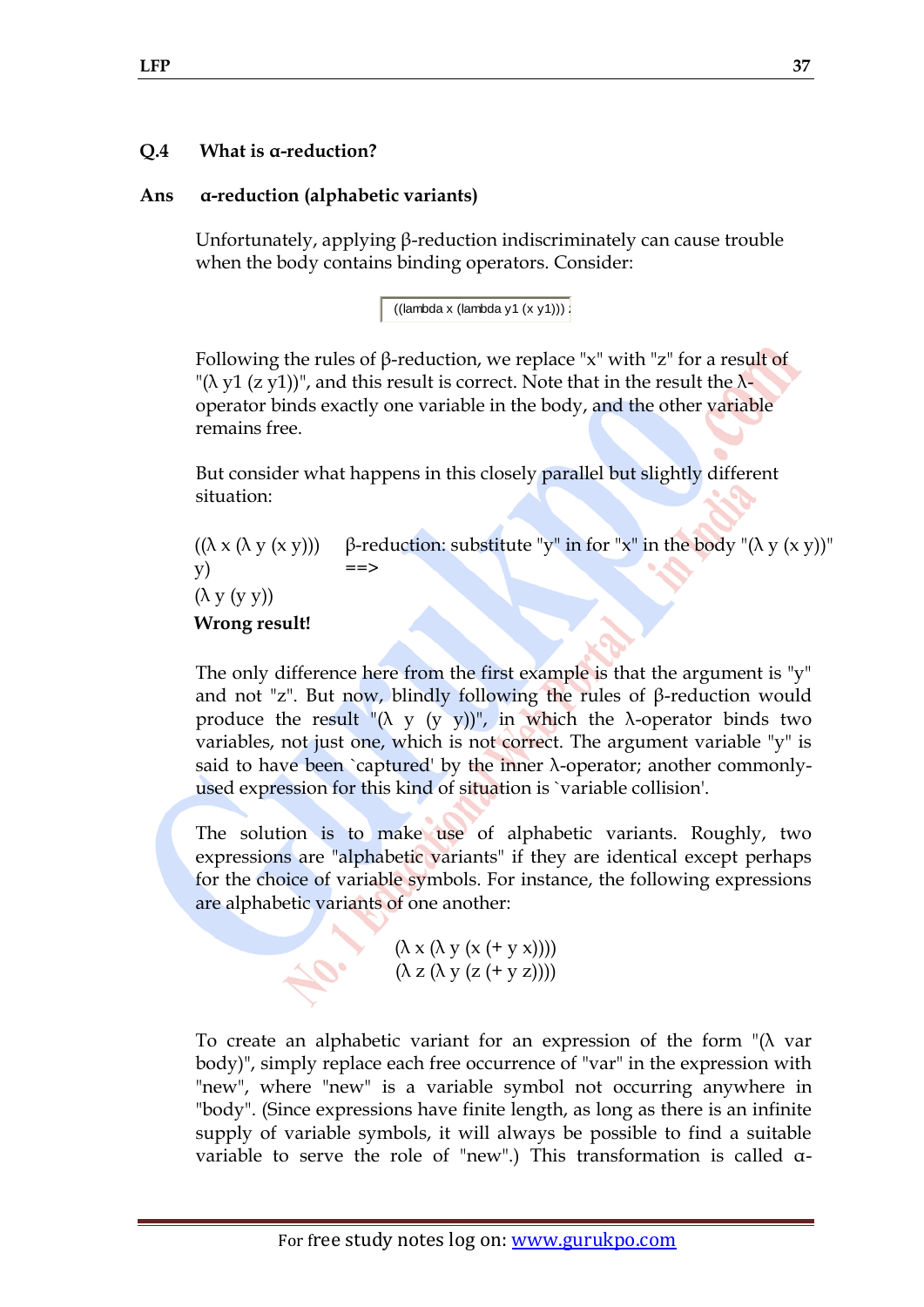reduction. The crucial property of the reduced form is that each  $\lambda$  operator binds the same number of variables in the same positions within its body.

Some examples of alphabetic variants:

1.  $((\lambda \times x) x)$   $\alpha$ -reduction on " $(\lambda \times x)$ ", substituting "y1" for "x" ==>  $((\lambda y1 y1)x)$ 2.  $((\lambda \times x)(\lambda \times (x \times)))$  a-reduction on " $(\lambda \times x)$ ", substituting "y1" for "x" ==>  $((\lambda y1 y1)(\lambda x)$ x))) 3.  $(\lambda \times (\lambda \times (x \times)))$   $\alpha$ -reduction on " $(\lambda \times (\lambda \times (x \times)))$ ", substituting "y1" for "x"  $=$  $(\lambda y1 (\lambda x (x x)))$  $\bullet$ 

The third example may look surprising; the key fact is that α-reduction specifically targets only *free* occurrences of the variable in question (free relative to the  $\lambda$  body). Since the second  $\lambda$  binds the last two occurrences of "x", performing α-reduction on the larger form won't touch them.

**Now, back to the original problem.** The way to deal with " $((\lambda \times (\lambda \vee (\chi \vee)))$ y)", then, is to first take an alphabetic variant. Because alphabetic variants are guaranteed to be logically equivalent, we can substitute variants in place of the original sub expressions. If we do this cleverly, the "y" and the "z"'s don't interact in the pernicious manner shown above.

1.  $((\lambda \times (\lambda \times (x \times y))) \times)$  a-reduction on " $(\lambda \times (x \times y))$ ", substituting "y1" for "y" ==> 2.  $((\lambda \times (\lambda \text{ y1 (x y1)})) \text{ y})$  β-reduction, substituting "y" for "x" ==> 3. ( $\lambda$  y1 (y y1))

The result contains exactly one free variable, which is correct. (Note that "y" and "y1" count as entirely distinct variables, as different as "y" is from  $"x".$ 

Equivalent steps are taken automatically by the λ-reduction program:

((lambda x (lambda y (x y))) y)

It usually takes some practice to know when it is necessary to use an alphabetic variant. The safest strategy is to automatically apply αreduction to every binding operator before each application of βreduction. See if you can work out the right result for this form before clicking on the "Reduce" button; you will need three applications of βreduction and at least one application of α-reduction: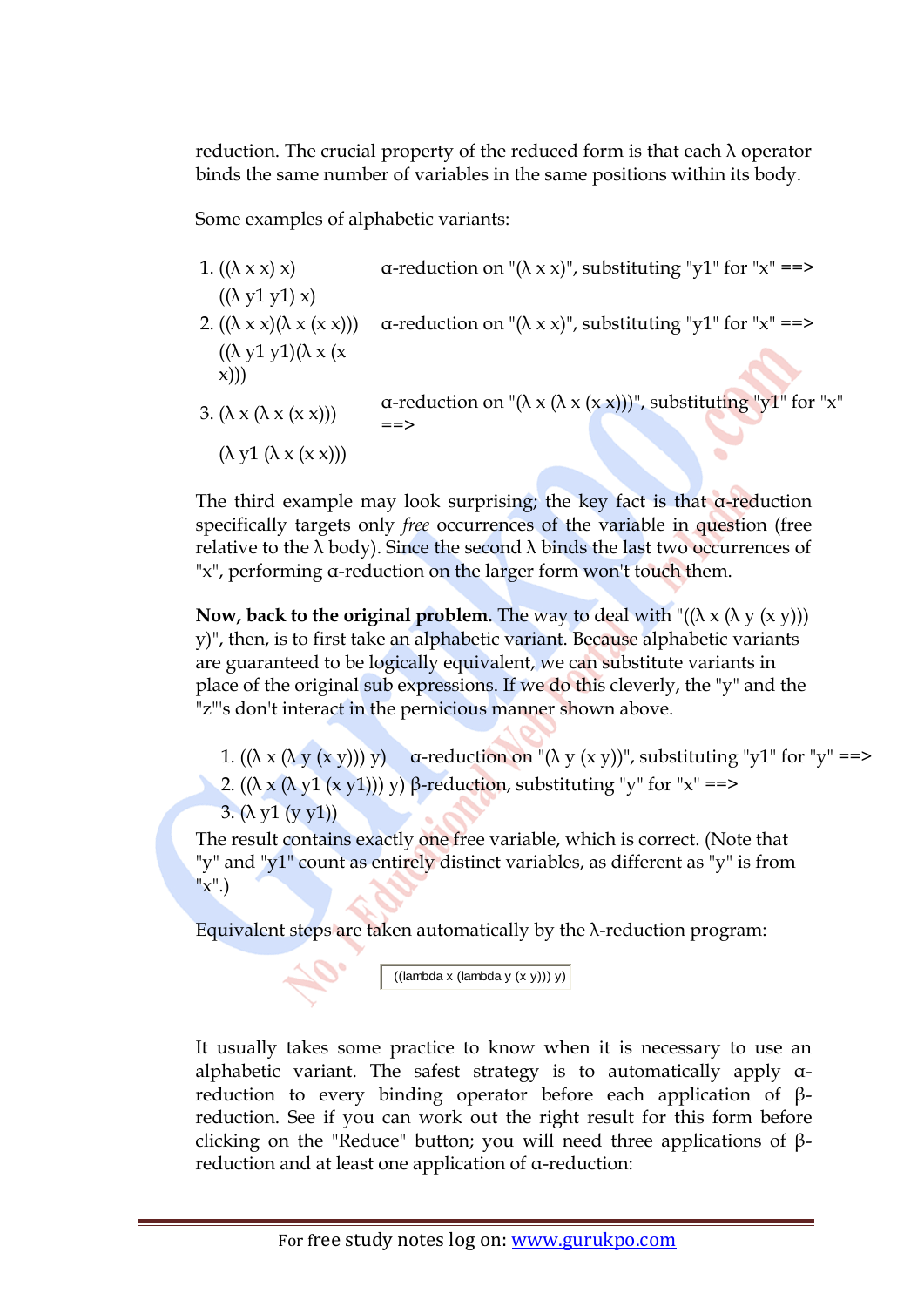The program uses the safe strategy, blindly performing α-reduction whenever a binding operator occurs inside a body. Experienced human λreducers, however, typically apply α-reduction only when it is absolutely necessary to avoid variable collision (it was necessary at least once in the example immediately above). For beginners, though, the best rule is: when in doubt, perform α-reduction!

**(Warning:)** I have modified the characterization of β-reduction and of αreduction somewhat in the interests of simplicity. The simplified versions are perfectly sound, and provide the full expressive power of the  $\lambda$ calculus. If you're interested in the traditional elaboration, consult either the Hankin book or Berendregt book mentioned above.

## **Q.5 What is η-reduction?**

#### **Ans η-reduction**

η-reduction says that an expression of the form "(λ x (P x))" is guaranteed to be equivalent to "P" alone, where "P" is any expression (in which x does not occur free). This equivalence is obvious enough, but α-reduction and β-reduction alone do not guarantee it. However, few practical applications of  $λ$ -reduction bother to implement η-reduction. In particular, the programs given on this page do not:

 $(lambda x (Px))$ 

Clicking on "Reduce" results in no change.

#### **Q6 What is lazy and eager evaluation?**

Ans **lazy evaluation** is the technique of delaying an evaluation of any expression until a value is actually being used and also avoid repeated evaluations.

For experimental is a sylemba x (andchi y cyp)<br>
whencever a binding operator cocurs inside a body. Experiment<br>
whencever a pixelial operator cocurs inside a body. Experimentaties<br>
necessary to avoid variable collision (it The benefits of lazy evaluation include: performance increases due to avoiding unnecessary calculations, avoiding error conditions in the evaluation of compound expressions, the capability of constructing potentially infinite [data structures,](http://www.wikipedia.org/wiki/Data_structure) and the capability of defining [control](http://www.wikipedia.org/wiki/Control_structure)  [structures](http://www.wikipedia.org/wiki/Control_structure) as abstractions instead of as primitives. Lazy evaluation can lead to reduction in memory footprint, since values are created when needed.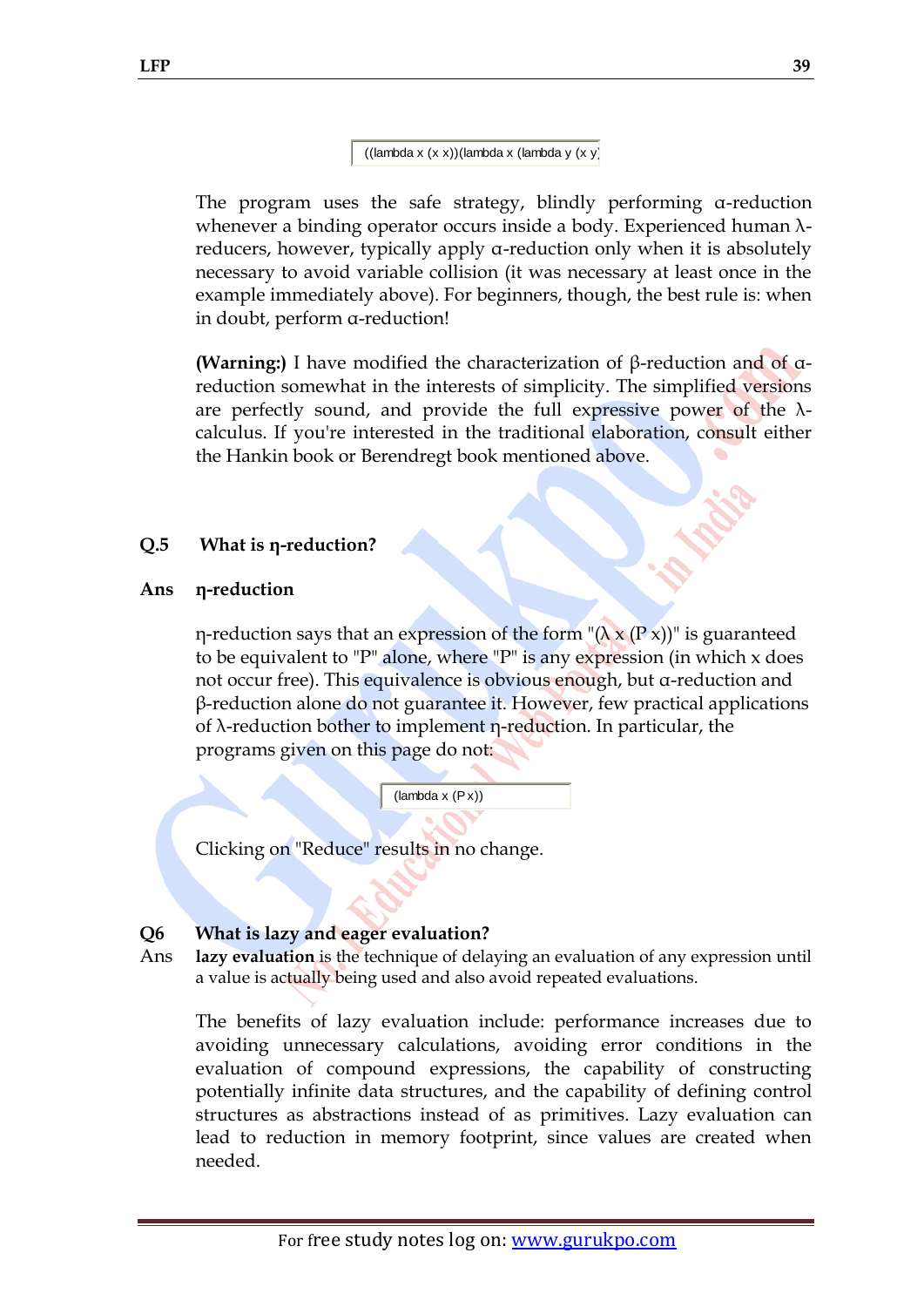Languages that use lazy actions can be further subdivided into those that use a call-by-name [evaluation strategy](http://www.wikipedia.org/wiki/Evaluation_strategy) and those that use call-by-need. Most realistic lazy languages, such as [Haskell,](http://www.wikipedia.org/wiki/Haskell_%28programming_language%29) use call-by-need for performance reasons, but theoretical presentations of lazy evaluation often use call-by-name for simplicity.

The opposite of lazy actions is [eager evaluation,](http://www.wikipedia.org/wiki/Eager_evaluation) sometimes known as *[strict](http://www.wikipedia.org/wiki/Evaluation_strategy#Strict_evaluation)  [evaluation](http://www.wikipedia.org/wiki/Evaluation_strategy#Strict_evaluation)*. Eager evaluation is the evaluation behavior used in most [programming languages.](http://www.wikipedia.org/wiki/Programming_languages) **eager evaluation** or **greedy evaluation** is the [evaluation strategy](http://en.wikipedia.org/wiki/Evaluation_strategy) used by most traditional [programming languages.](http://en.wikipedia.org/wiki/Programming_language) In eager evaluation, an [expression](http://en.wikipedia.org/wiki/Expression_%28mathematics%29) is evaluated as soon as it is bound to a [variable.](http://en.wikipedia.org/wiki/Variable_%28programming%29) The alternative to eager evaluation is [lazy evaluation,](http://en.wikipedia.org/wiki/Lazy_evaluation) where expressions are only evaluated when evaluating a dependent expression. [Imperative](http://en.wikipedia.org/wiki/Imperative_programming) programming languages, where the order of execution is implicitly defined by the source code organization, almost always use eager evaluation.

One advantage of eager evaluation is that it eliminates the need to track and schedule the evaluation of expressions. It also allows the programmer to dictate the order of execution, making it easier to determine when subexpressions (including functions) within the expression will be evaluated, as these sub-expressions may have side-effects that will affect the evaluation of other expressions.

A disadvantage of eager evaluation is that it forces the evaluation of expressions that may not be necessary at run time, or it may delay the evaluation of expressions that have a more immediate need. It also forces the programmer to organize the source code for optimal order of execution. Conversely, it allows the programmer to order the source code to control the order of execution.

Note that many modern compilers are capable of [re-ordering execution to](http://en.wikipedia.org/wiki/Compiler_optimization#Specific_techniques)  [better optimize processor resources](http://en.wikipedia.org/wiki/Compiler_optimization#Specific_techniques) and can often eliminate unnecessary expressions from being executed entirely, if it can be determined that the results of the expressions are [not visible to the rest of the program.](http://en.wikipedia.org/wiki/Dead_code) Therefore, the notions of purely eager or purely lazy evaluation may not be applicable in practice.

## **Q7 What is functional programming?**

**Ans Functional programming** is a style of programming which models computations as the evaluation of expressions. This article is meant to describe it briefly; however, the best way to understand functional programming is to learn the basics of one of the functional programming languages. In functional programming, programs are executed by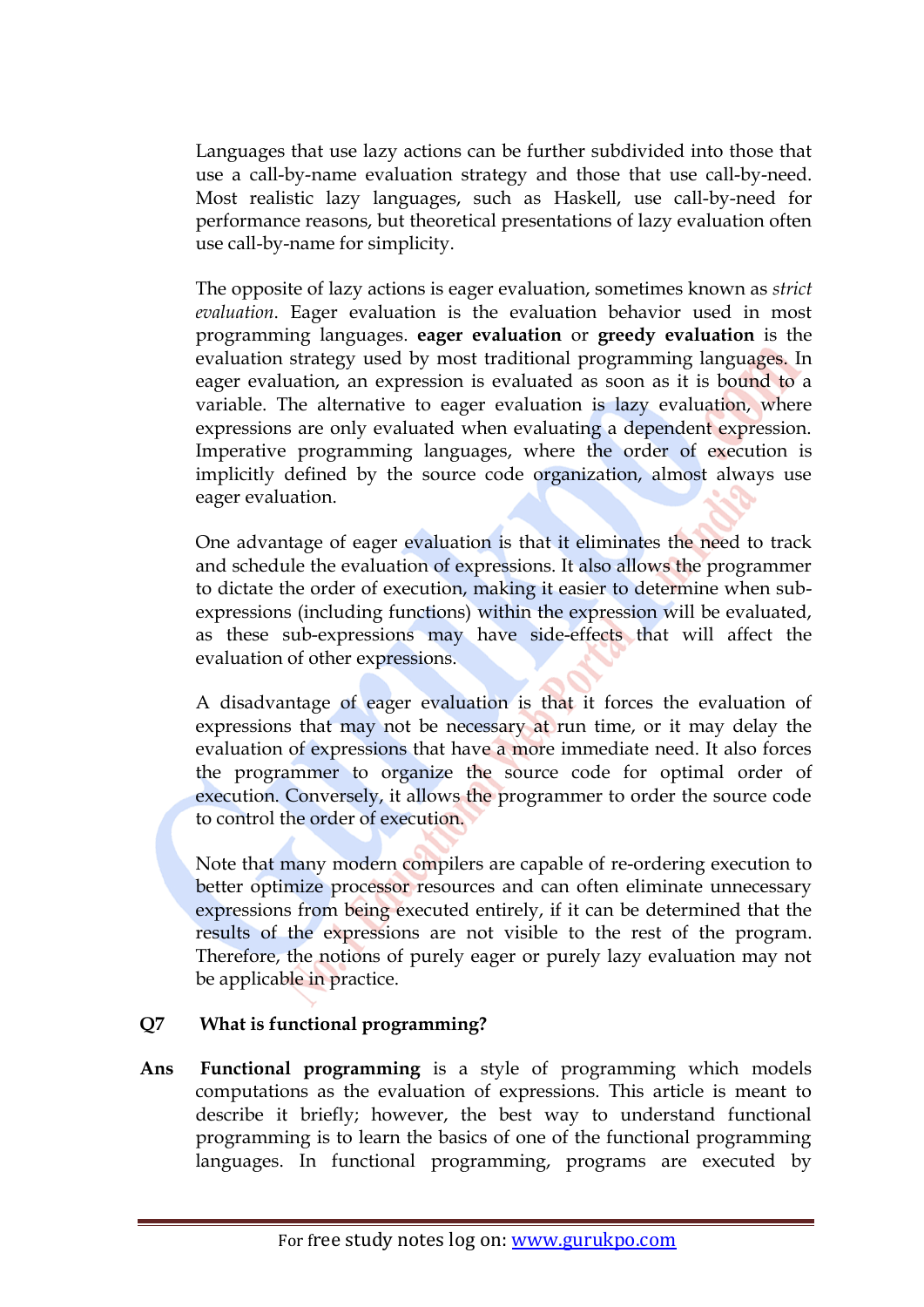evaluating *expressions*, in contrast with imperative programming where programs are composed of *statements* which change global *state* when executed. Functional programming typically avoids using mutable state.

Functional programming requires that functions are *first-class*, which means that they are treated like any other values and can be passed as arguments to other functions or be returned as a result of a function. Being first-class also means that it is possible to define and manipulate functions from within other functions. Special attention needs to be given to functions that reference local variables from their scope. If such a function escapes their block after being returned from it, the local variables must be retained in memory, as they might be needed later when the function is called. Often it is difficult to determine statically when those resources can be released, so it is necessary to use automatic memory management.

#### **Q8 What is imperative programming?**

- Ans We can define such languages according to the characteristics that they display:
	- By default, statements (commands) are executed in a step-wise, sequential, manner.
	- As a result order of execution is crucial.
	- Destructive assignment the effect of allocating a value to a variable has the effect of destroying any value that the variable might have held previously.
	- Control is the responsibility of the programmer programmers must explicitly concern themselves with issues such as memory allocation and declaration of variables.

Out of the five principal programming language paradigms the imperative is the most popular, why?

- The imperative paradigm is the most established paradigm.
- It is much more in tune with the computer community's way of thinking.
- Imperative programs tend to run much faster than many other types of program.
- Programmers are prepared to sacrifice some of the advanced features and programming convenience generally associated with higher level languages in exchange for speed of execution.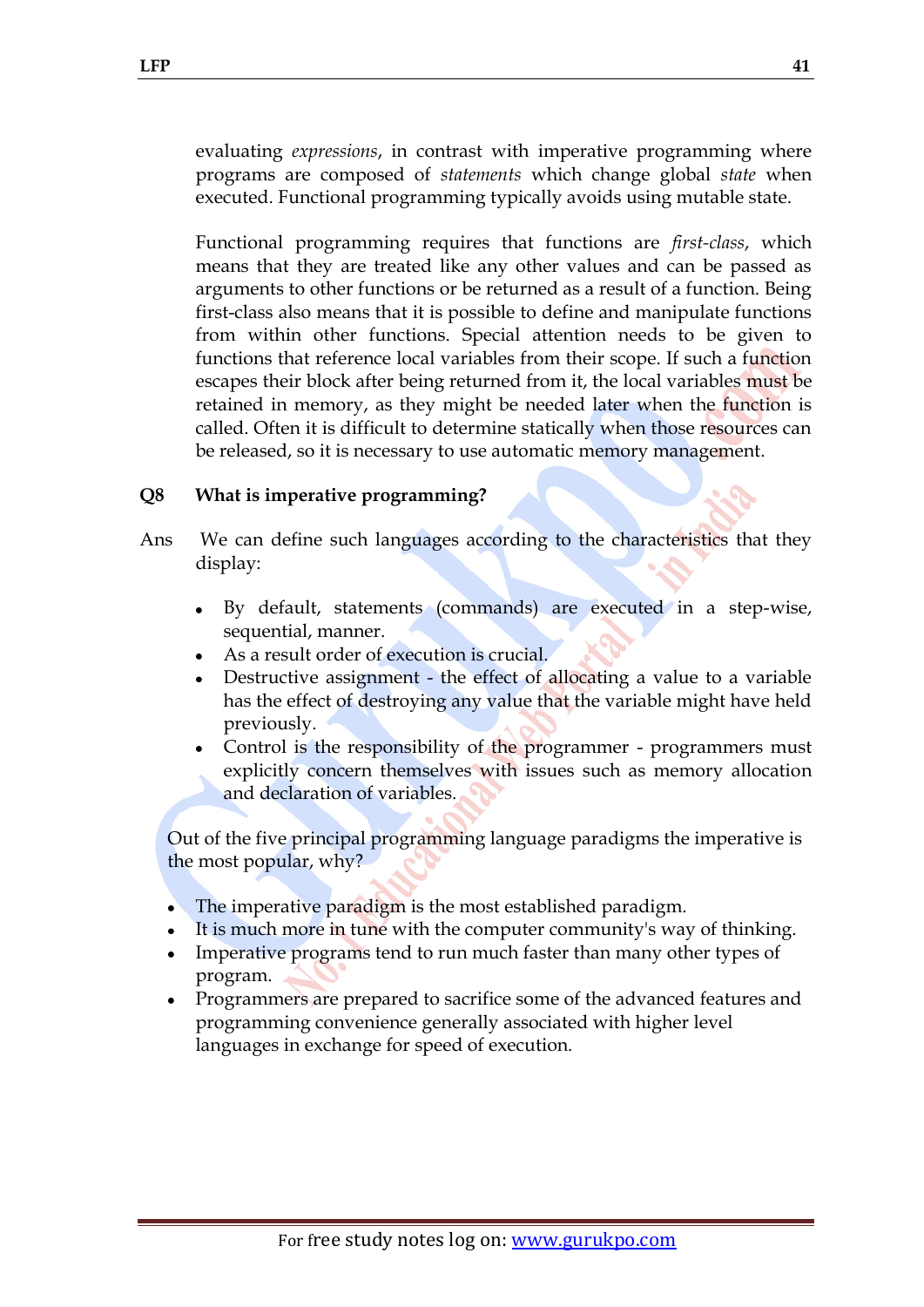## **Unit 5**

# **Functional Programming Using Haskell**

### **Q.1 What is Haskell?**

Ans Haskell is a general-purpose [purely](http://en.wikipedia.org/wiki/Purely_functional) [functional programming](http://en.wikipedia.org/wiki/Functional_programming) [language,](http://en.wikipedia.org/wiki/Programming_language) with [non-strict semantics](http://en.wikipedia.org/wiki/Non-strict_semantics) and [strong](http://en.wikipedia.org/wiki/Strong_typing) [static typing.](http://en.wikipedia.org/wiki/Static_typing) It is named after [logicianHaskell Curry.](http://en.wikipedia.org/wiki/Logician) In Haskell, "a function is a [first-class citizen"](http://en.wikipedia.org/wiki/First-class_object) of the programming language. As a [functional programming](http://en.wikipedia.org/wiki/Functional_programming) language, the primary [control construct](http://en.wikipedia.org/wiki/Control_flow) is th[efunction.](http://en.wikipedia.org/wiki/Subroutine) Haskell features [lazy](http://en.wikipedia.org/wiki/Lazy_evaluation)  [evaluation,](http://en.wikipedia.org/wiki/Lazy_evaluation) [pattern matching,](http://en.wikipedia.org/wiki/Pattern_matching) [list comprehension,](http://en.wikipedia.org/wiki/List_comprehension) [type classes,](http://en.wikipedia.org/wiki/Type_class) and [type](http://en.wikipedia.org/wiki/Type_polymorphism)  [polymorphism.](http://en.wikipedia.org/wiki/Type_polymorphism) It is a [purely functionall](http://en.wikipedia.org/wiki/Purely_functional)anguage, which means that in general, functions in Haskell do not have [side effects.](http://en.wikipedia.org/wiki/Side_effect_(computer_science)) There is a distinct construct for representing side effects, [orthogonal](http://en.wikipedia.org/wiki/Orthogonal#Computer_science) to the type of functions. A pure function may return a side effect which is subsequently executed, modeling th[eimpure functions](http://en.wikipedia.org/wiki/Pure_function#Impure_functions) of other languages.

Haskell has a [strong,](http://en.wikipedia.org/wiki/Strongly_typed_programming_language) [static](http://en.wikipedia.org/wiki/Static_type#Static_typing) type system based on Hindley–[Milner type](http://en.wikipedia.org/wiki/Hindley%E2%80%93Milner_type_inference)  [inference.](http://en.wikipedia.org/wiki/Hindley%E2%80%93Milner_type_inference) Haskell's principal innovation in this area is to add type classes, which were originally conceived as a principled way to add [overloading](http://en.wikipedia.org/wiki/Polymorphism_(computer_science)) to the language, but have since found many more uses.

The construct which represents side effects is an example of a [monad.](http://en.wikipedia.org/wiki/Monad_(functional_programming)) Monads are a general framework which can model different kinds of computation, including error handling, [nondeterminism,](http://en.wikipedia.org/wiki/Nondeterministic_algorithm) [parsing,](http://en.wikipedia.org/wiki/Parsing) and [software transactional memory.](http://en.wikipedia.org/wiki/Software_transactional_memory) Monads are defined as ordinary datatypes, but Haskell provides some [syntactic sugar](http://en.wikipedia.org/wiki/Syntactic_sugar) for their use.

The language has an open, published specification, and [multiple](http://en.wikipedia.org/wiki/Haskell_(programming_language)#Implementations)  [implementations exist.](http://en.wikipedia.org/wiki/Haskell_(programming_language)#Implementations)

The main implementation of Haskell, [GHC,](http://en.wikipedia.org/wiki/Glasgow_Haskell_Compiler) is both an [interpreter](http://en.wikipedia.org/wiki/Interpreter_(computing)) and [native-code](http://en.wikipedia.org/wiki/Machine_code) [compiler](http://en.wikipedia.org/wiki/Compiler) that runs on most platforms. GHC is noted for its high-performance implementation of [concurrency](http://en.wikipedia.org/wiki/Concurrency_(computer_science)) and [parallelism,](http://en.wikipedia.org/wiki/Parallel_computing) and for having a rich type system incorporating recent innovations such as [generalized algebraic data](http://en.wikipedia.org/wiki/Generalized_algebraic_data_type)  [types](http://en.wikipedia.org/wiki/Generalized_algebraic_data_type) and [Type Families.](http://www.haskell.org/ghc/docs/latest/html/users_guide/type-families.html)

## **Q. 2 What are function applications and types in Haskell?**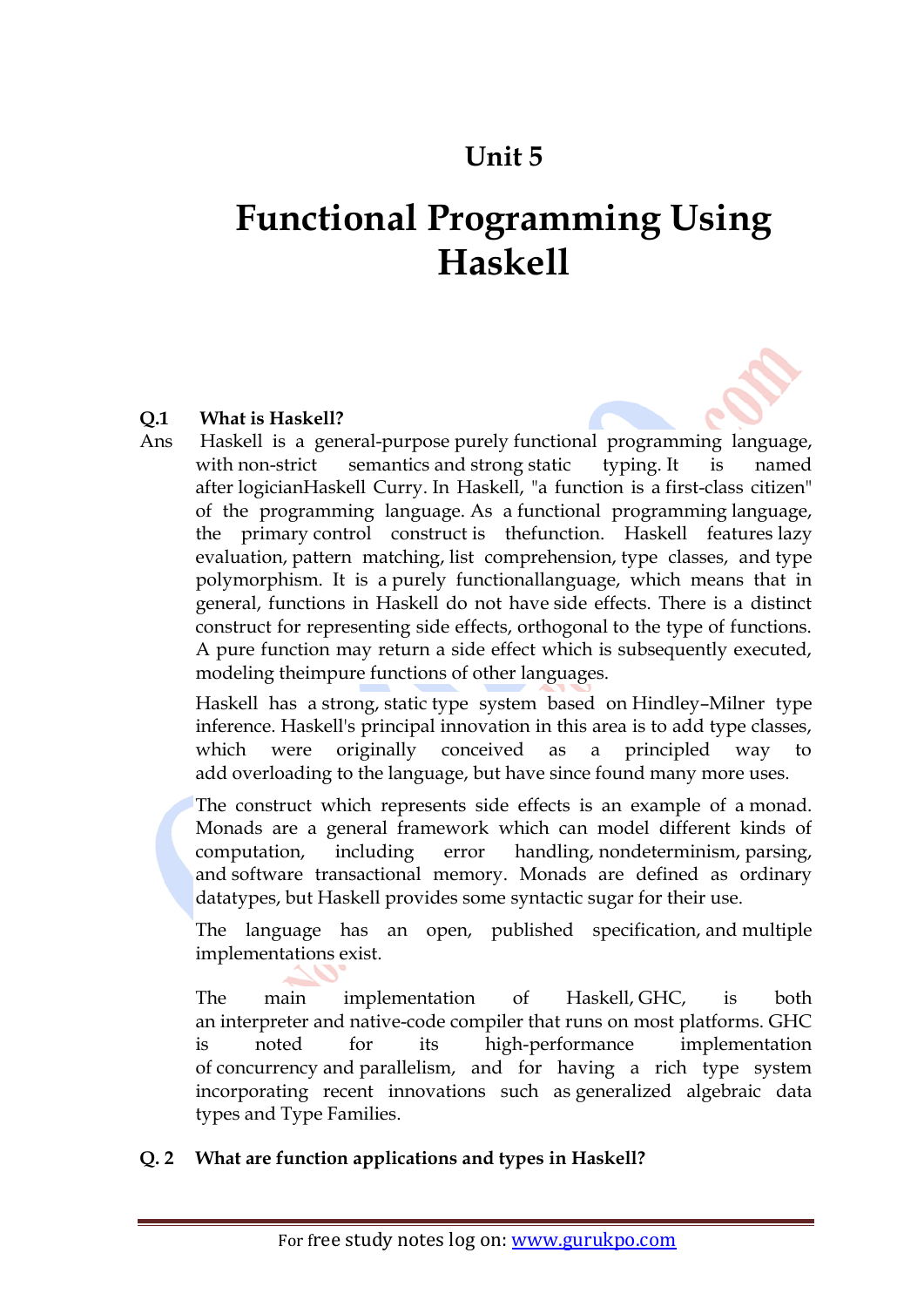**Ans:**

## **Function application**: Haskell syntax

• In mathematics, if

F is a function that takes two arguments and a,b,c,d are values, we write:

 $f(a,b) + cd$ 

• In Haskell the same is written as:  $f$  a  $b + c^*d$ -function application has higher priority than other operators, hence the line above is equivalent to  $(f a b) + c^*d$ 

#### **Types in Haskell**

• Haskell is statically typed

•we write v :: T to state that value v has type T–for example

False :: Bool

not :: Bool > Bool

not False :: Bool

- not is a function that takes a Bool as argument and returns a Bool
- Some basic types (mostly self-explanatory):

Bool

Char

**String** 

Int

Integer-Integer represents integer numbers with arbitrary precision Float.

#### **Q.3 Define lists, tuples and function types**.

Ans:

o **Lists**

•Lists: sequences of elements of the same type, e.g.:

[False, True, False] :: [Bool]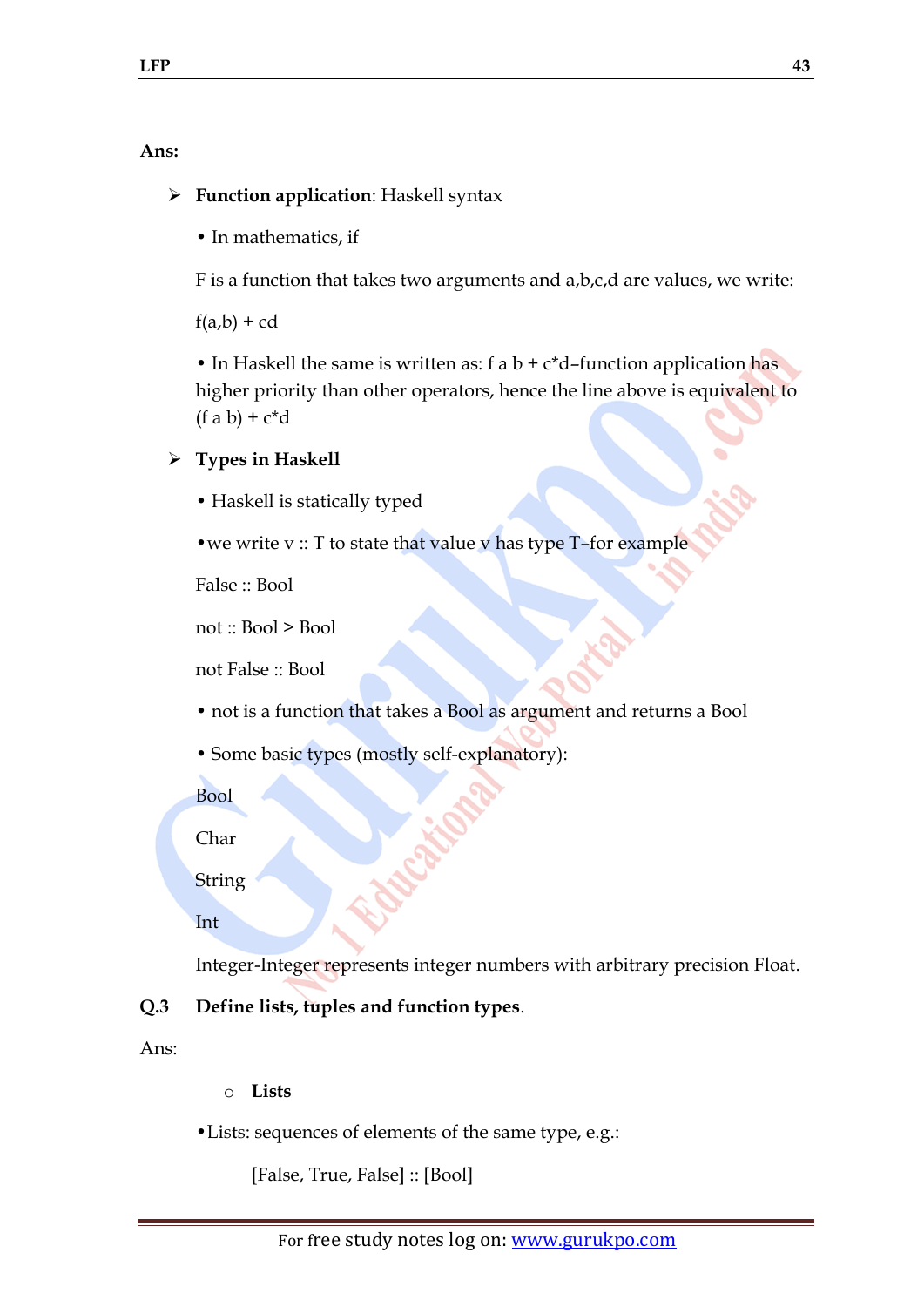$['a', 'b', 'c', 'd'] :: [Char]$ 

["One", "Two", "Three"] :: [String]

- The empty list: []
- •Lists of lists, e.g.:  $[[a', 'b'], ['c', 'd', 'e']]$  ::  $[[Char]]$
- Operations on lists (i.e., basic functions that take lists as arguments):

–length xs

• number of elements in list xs

–

head xs

• first element of list xs

–tail xs

all elements of list xs except first  $\bullet$ 

 $-xs!!n$ 

• n-th element of list xs(starting from 0) take n xs

• list made of first n elements of list xs

–drop n xs

- list obtained by removing first n elements of list  $xs$  ,  $xs$  ++  $ys$
- list obtained by appending list ys after list xs reverse xs
- list obtained by reversing the elements of list xs

## **Tuples**

• Tuple: finite sequence of elements of possibly different type,

e.g.:

(False, True) :: (Bool, Bool)

(False, "a", True) :: (Bool, Char, Bool)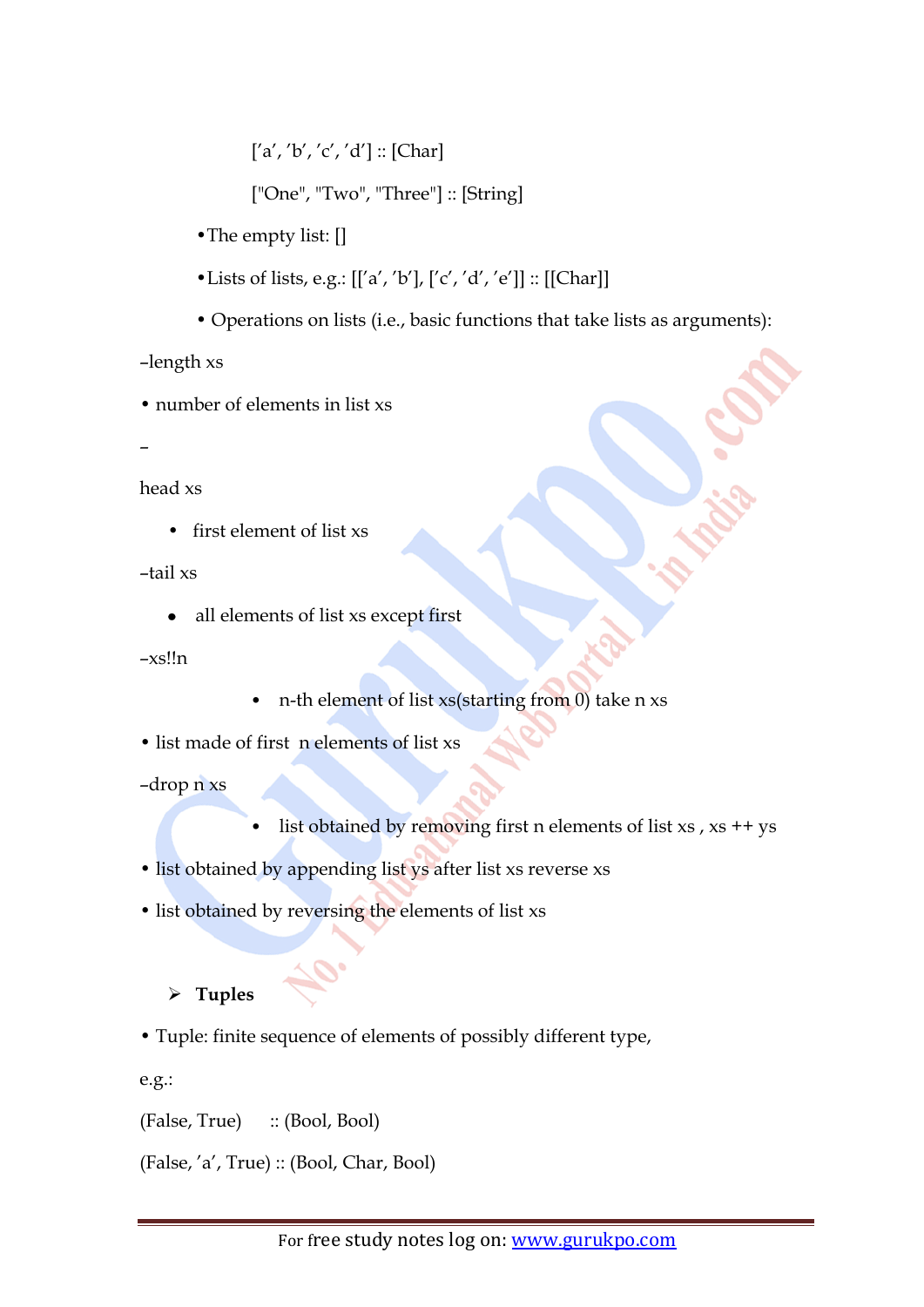("Yes", True, "a") :: (String, Bool, Char)

• empty tuple: ()

• More examples:

 $('a', (False', b')) :: (Char, (Bool, Char))$ 

 $([a', 'b'], [False, True]) :: ([Char], [Bool])$ 

 $[(a', False), (b', True)] :: [(Char,Bool)]$ 

## **Function types**

```
• Function: mapping from values of a certain type to values of
```
another type, e.g.:

not :: Bool > Bool

isDigit :: Char > Bool

• Using tuples and lists no more than one argument is needed:

add  $::$  (Int, Int)  $>$  Int

add  $(x, y) = x + y$ 

zeroto  $::$  Int > [Int]

zeroto  $n = [0..n]$ 

• Another way of dealing with multiple arguments: functions

that return functions, e.g.:

add' :: Int > (Int > Int)

add'  $x y = x + y$ 

–

Add is a function that takes an Int as argument, and returns a function that, given another Int, returns an Int

• It works also for more than two arguments: mult :: Int  $>$  (Int  $>$  (Int  $>$  Int))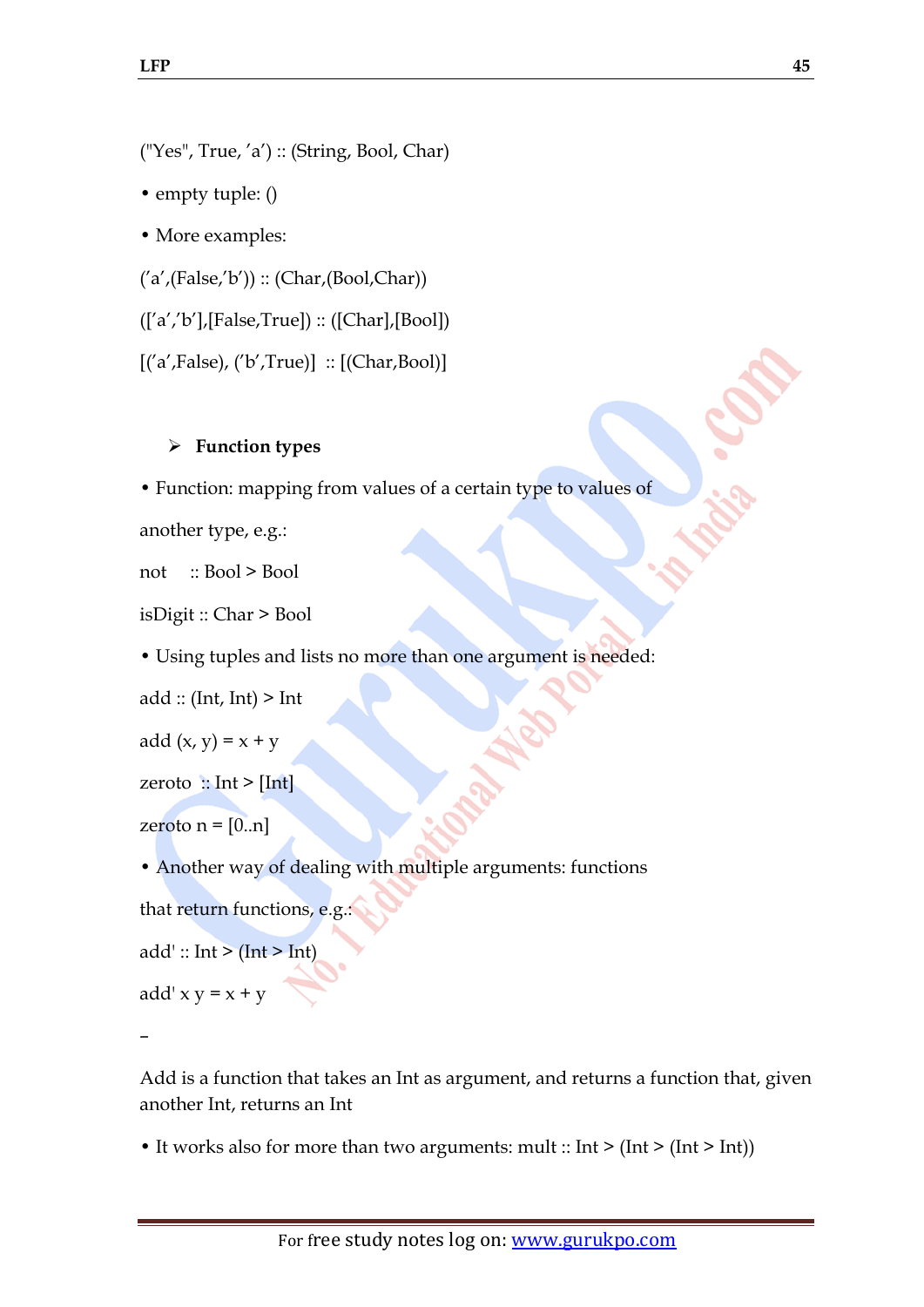mult  $x y z = x y z**$ 

• Functions such as add' and mult that take arguments one at a time are called curried.

## **Q.4 What are Curried functions and partial application?what are polymorphic types?**

Ans:

## **Curried functions and partial application**

• Curried functions lend themselves to partial application -this occurs when not all arguments are supplied to the function application the result of partially applying arguments to a curried function is

another function, e.g.: add' 1 :: Int > Int

• we could also define

inc  $:$  Int  $>$  Int

```
inc = add' 1
```
then, the result of

inc 10 is 11

- Note that the function arrow
- $\triangleright$  associates to the right, i.e.

 $Int > Int > Int > Int$ 

means

Int >  $(\text{Int} > (\text{Int} > \text{Int}))$ 

• Function application, instead, associates to the left, i.e.

mult x y z means

 $((mult x) y) z$ 

## **Polymorphic types**

• length is a function that can be applied to lists of different types of elements: length [1, 3, 5, 7]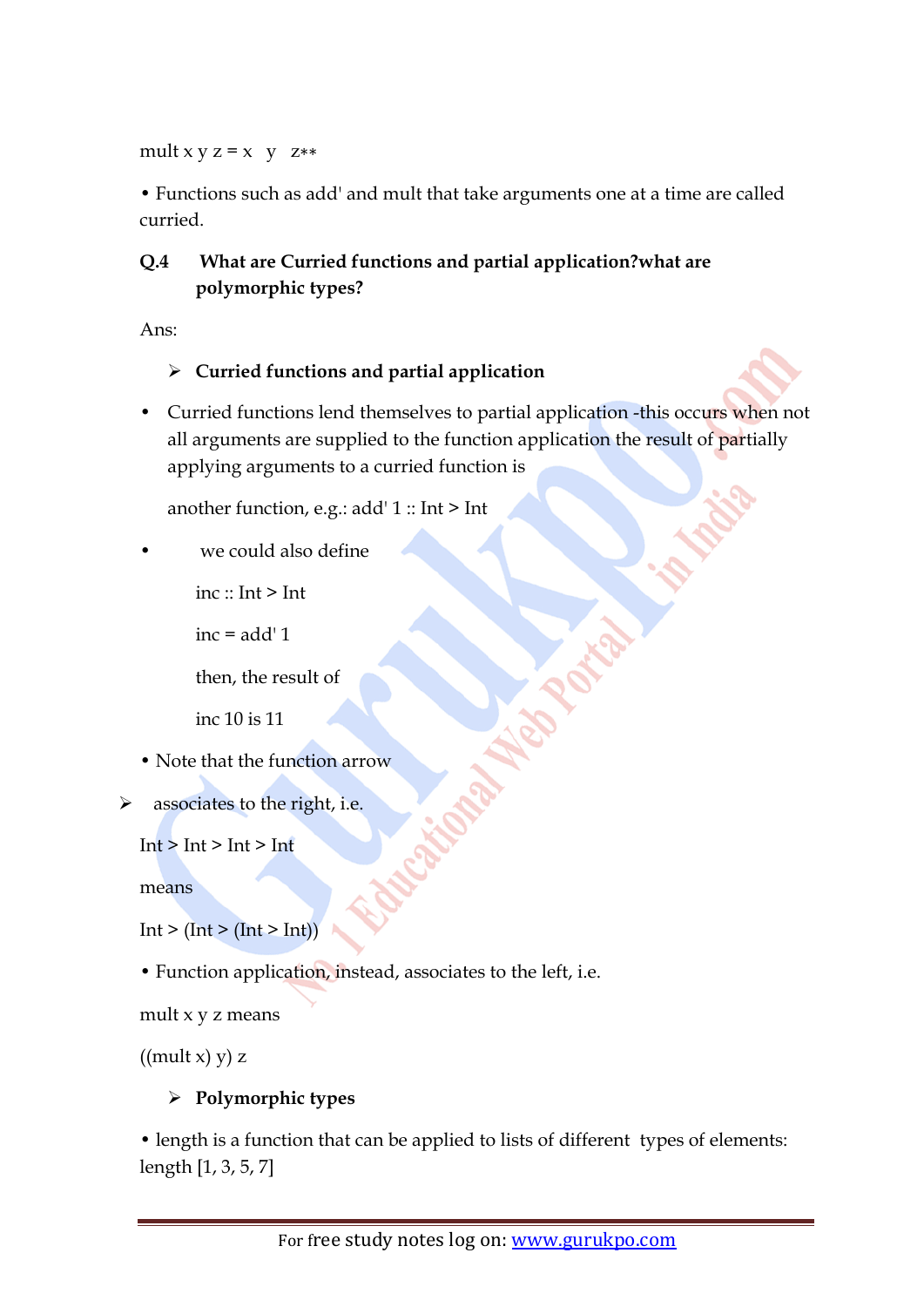length ["Yes", "No"]

length [ isDigit , isLower , isUpper ]

• In fact, the type of length is polymorphic(and length is a polymorphic function) as it contains a type variable

:

length :: [a] > Int a is the type variable

• type variables must start with a lowercase letter

•Other examples of polymorphic functions:

fst ::  $(a, b)$  > a

head  $:: [a] \ge a$ 

take :: Int > [a] > [a]

 $zip : [a] > [b] > [(a, b)]$ 

 $id :: a > a$ 

## **Q.5 What are Type classes, overloaded types, and methods?**

**Ans**

- **Type class** = a collection of types for example, class,Num contains any numeric types (e.g., Int, Float)
- If a is a type variable and Cis a type class, C ais a class constraint -it states that type a must be an instance of type class C
- **Overloaded type**: a type that includes a class constraint, e.g.,
	- 3 Num a => a-3 is a constant that is defined for any numeric type a
- Also, +is an overloaded function:

 $(+)$  :: Num a => a > a > a -(+)

is a (curried) function that can be applied to any pairs of values that belong to an instance of type class Num

• Other examples of overloaded functions:

(−) :: Num a =>  $a > a > a$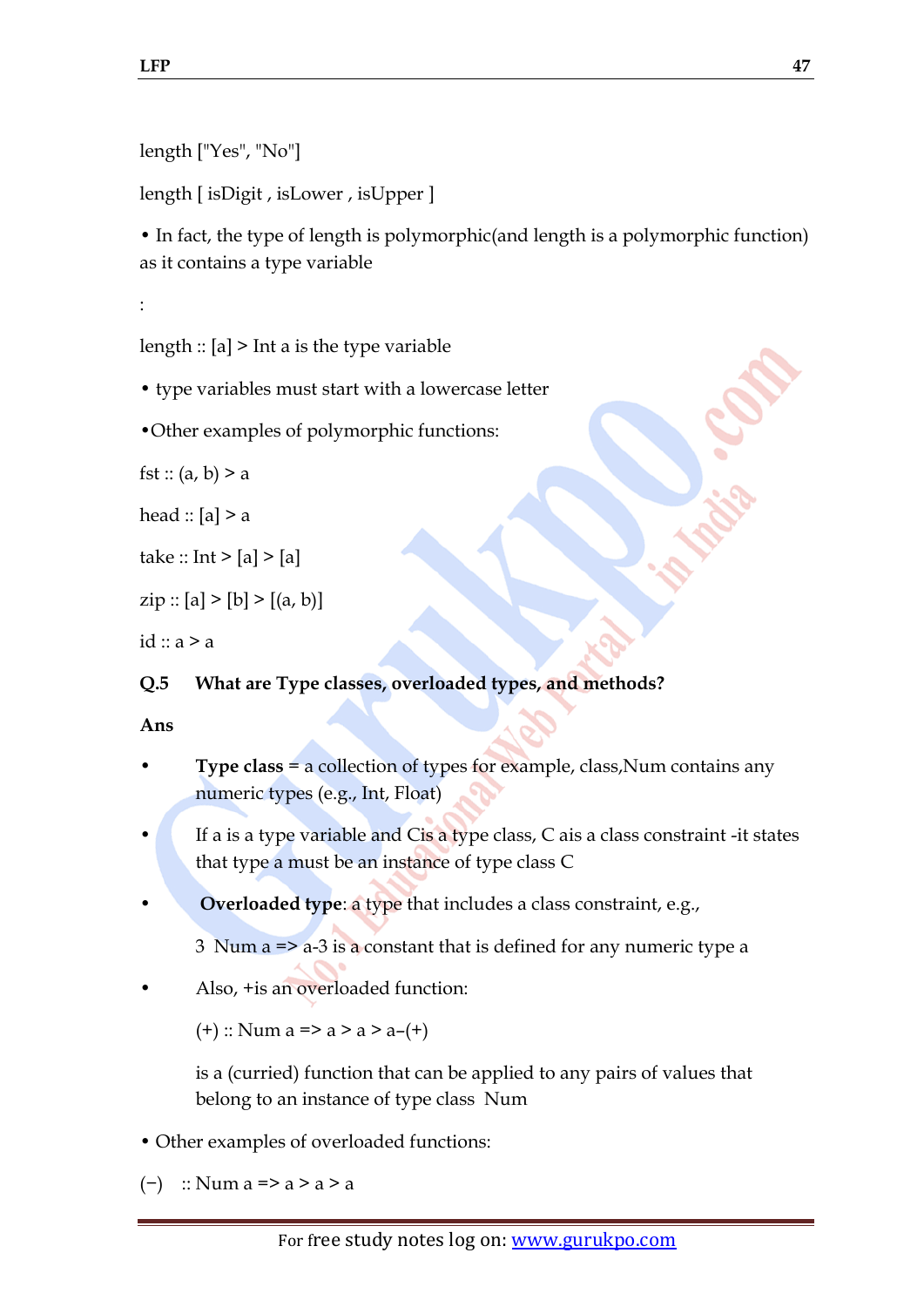( ) :: Num a =>  $a > a > a$ ∗negate :: Num a => a > a abs  $::$  Num a => a > a signum :: Num  $a \Rightarrow a \ge a$ 

• In general, a type class defines methods, i.e., overloaded functions that can be applied to values of instances of the type class

• For example, type class Eq contains types that can be compared for equality and inequality; as such, it defines the following 2 methods:

```
(==) :: a > a > 3(\neq) :: a > a > Bool
–
```
Bool, Char, String, Int, Integer, Float are all instances of Eq; so are list and tuple types, if their element types are instances of Eq

## **Q6 How is Class declaration done in Haskell?**

## **Ans**

–

```
 Class declaration
```

```
• A new class is declared using the class
```
keyword: class Eq a where

 $(==), (=): a > a > 3$ 

$$
x / = y = not (x == y)
$$

this declaration contains a default definition for method  $/ =$ , so an instance of Eq must only define method ==

• Example o instance of class Eq: instance Eq Bool where

 $False = False = True$ 

True  $== True = True$   $==$   $False$ 

• Classes can be extended to form new classes: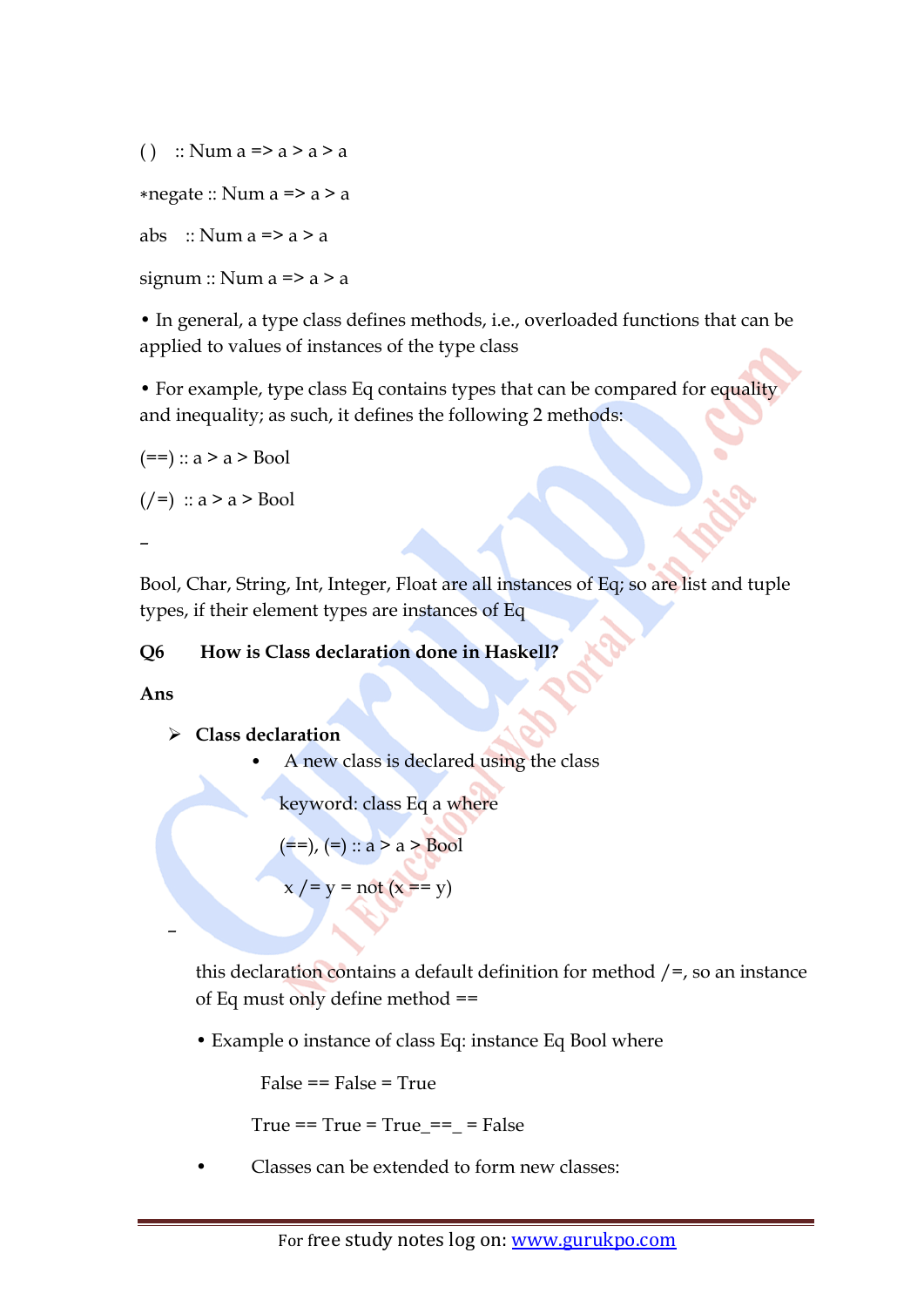class Eq  $a \equiv$  Ord a where  $(\le)$ ,  $(\le)$ ,  $(\ge)$ ,  $(\ge)$  :: a > a > Bool min, max ::  $a > a > a$ min x y  $\vert x \vert < y = x \vert$  otherwise =y

max  $x y \mid x \mid y = y \le \mid$  otherwise = x

• To define an instance of Ord, we need to provide the definition of methods  $\leq$ ,  $\leq$  > and > = :instance Ord Bool where False  $\leq$  True = True  $\leq$  = False

$$
b <= c \quad = (b < c) \mid | \quad (b == c)
$$
\n
$$
b > c \quad = c < b
$$

 $b \geq c$  =  $c \leq b$ 

 $\triangleright$  Other basic classes

• Ord– ordered types–it contains instances of class Eq, whose values in addition are

totally (linearly) ordered–it provides the following six methods:

$$
(\leq) :: a > a > \text{Bool}
$$

 $(\leq=):$  a > a > Bool

$$
(\geq) :: a \geq a \geq \text{Bool}
$$

 $(>=)$  :: a > a > Bool

min ::  $a > a > a$ 

 $max :: a > a > a$ 

- Bool, Char, String, Int, Integer, Float are instances of Ord; so are list and tuple types, if their elements...
- Show– showable types–types whose values can be converted into strings of characters

using the following method

show  $:: a > String$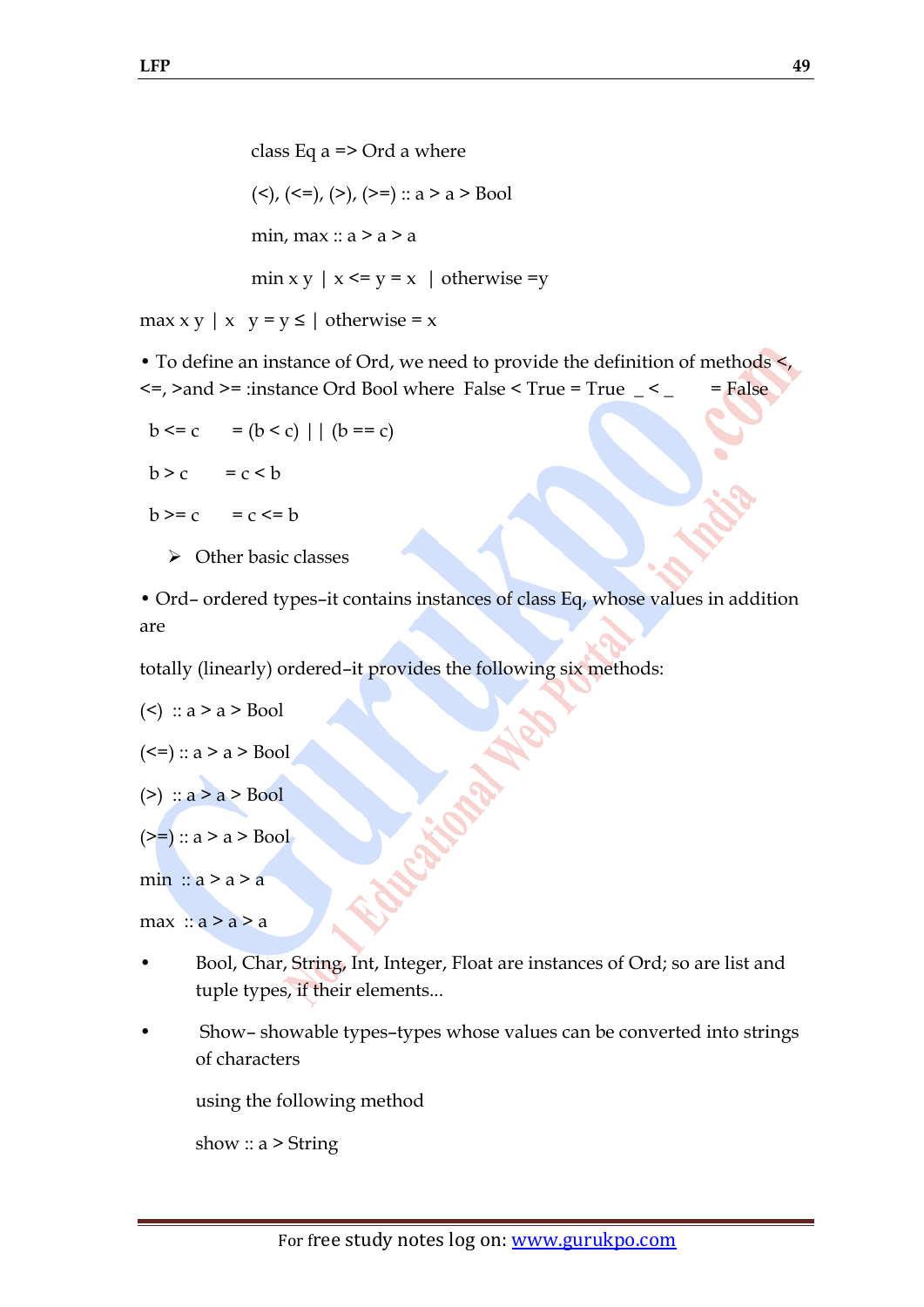- Bool, Char, String, Int, Integer, Float are instances of Show; so are list and tuple types, if their elements...
- Read– readable types–types whose values can be obtained from strings of characters

using the following methodread :: String > a

• Bool, Char, String, sssInt, Integer, Float are instances of Read; so are list and tuple types, if their elements...

 $\triangleright$  foldr

- A pattern often used to define a function f that applies an operator  $\bigoplus$  to the values of a list (with v some value): f  $[] = v f(x:xs) = x \oplus f xs$
- For example: product  $[] = 1$  product  $(x : xs) = x$  product  $xs*$  and  $[] = True$ and  $(x:xs) = x \&\&$  and  $xs$
- The (higher-order) foldr function captures this pattern:

foldr ::  $(a > b > b) > b > [a] > b$  foldr f v  $[] = v$ foldr f v  $(x : xs) = f x$  (foldr f v xs)

• Defining functions product and and in terms of foldr:

```
product = foldr (*) 1
```

```
and = foldr ( & \&) True
```
- For example, if we apply foldr  $(*)$  1 to list 1:(2:(3:(4:[]))) we obtain  $1*(2*(3*(4*1)))$
- another example of using foldr to define a function: length = foldr  $(\_ v > 1 + v$ ) 0
- In general, the behavior of foldr is: foldr ( ) v  $[x0,x1,\dots,xn] = x0(x1)$  ( $\cdots$ (xn v)∙∙∙))

⊕⊕⊕⊕ essentially, foldr corresponds to the application to the elements of a list of an operator that associates to the right(hence, foldr)26 foldl

- (higher-order) function foldl is the dual of foldr: it corresponds to the application of an operator that associates to the left
- It corresponds to the pattern: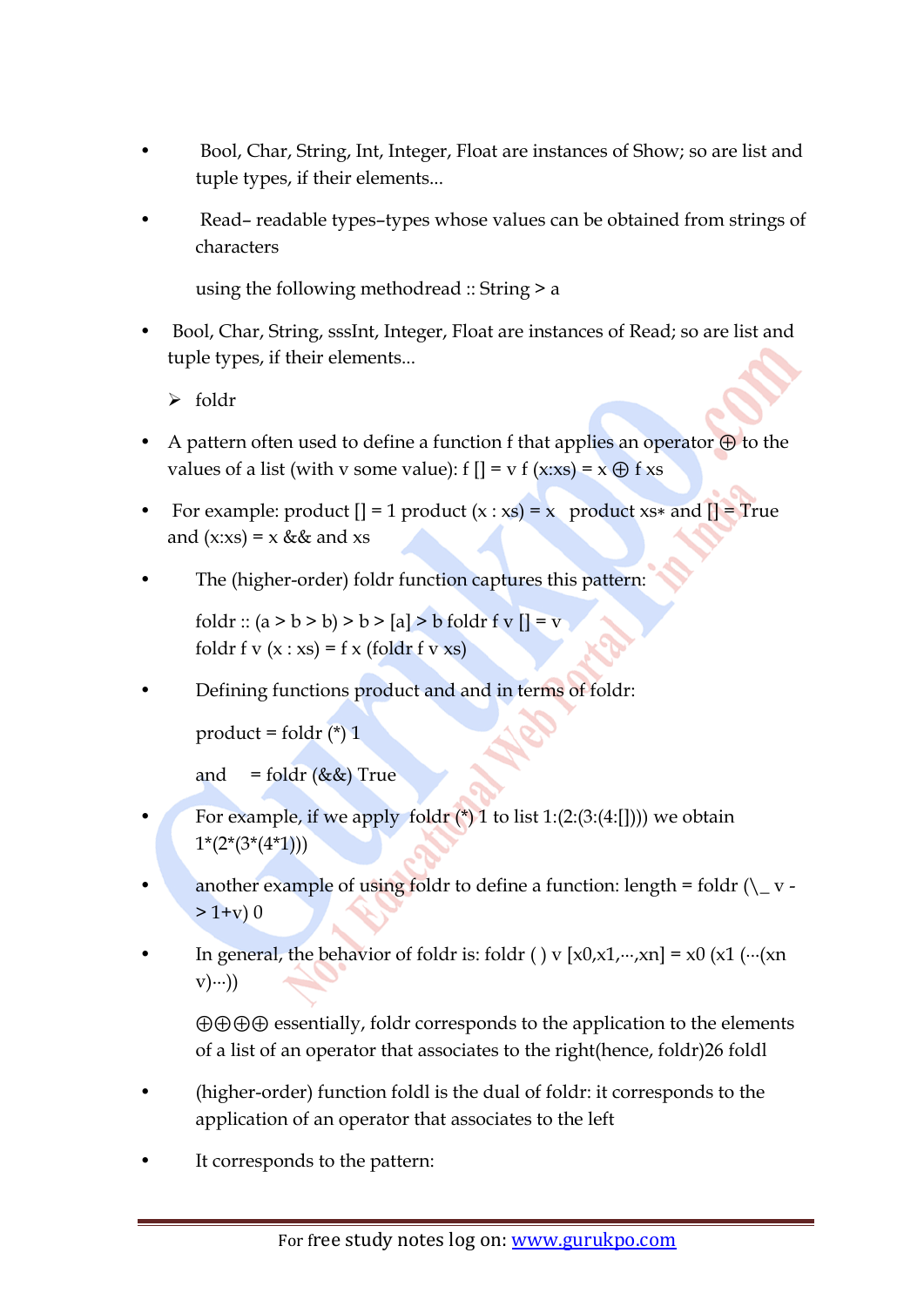f v  $[] = vf$  v  $(x:xs) = f(v \oplus x)$  xs argument v works as an accumulator, which evolves by applying operator  $\oplus$  with the value of the head of the list

- This is captured by the following definition: foldl ::  $(b > a > b) > b > [a] > b$ foldl f v  $[] = v$  foldl f v  $(x:xs) =$  foldl f  $(f v x)$  xs
- In general, its behavior is:

foldl ( ) v [x0,x1,…,xn ] = (…((v x0 ) x1)…) xn  $\oplus \oplus \oplus$ 

Examples of definitions using

foldl: product = foldl (\*) 1 and = foldl (&&) True product and can be defined either with foldr

or with foldl since they are both associative

• Another example:

reverse = foldl  $(\x\$  x > x:xs) []

for example the result of reverse  $[1, 2, 3]$  is  $3:(2:(1:[))$ 

- $\triangleright$  Composition of functions
	- The (higher-order) composition operator . takes two functions f and g as arguments, and applies f to the result obtained by applying g to its argument the type of the argument of g must be the same as the type of the result of f

In other words:

(.) ::  $(b > c) > (a > b) > a > c$ 

f .  $g = \x \gt f(g x)$ 

• The composition operator can be used to make some definitions more concise: instead of

odd n = not (even n)

twice  $f x = f(f x)$ 

sumsqreven  $xs = sum (map (^2) (filter even xs))$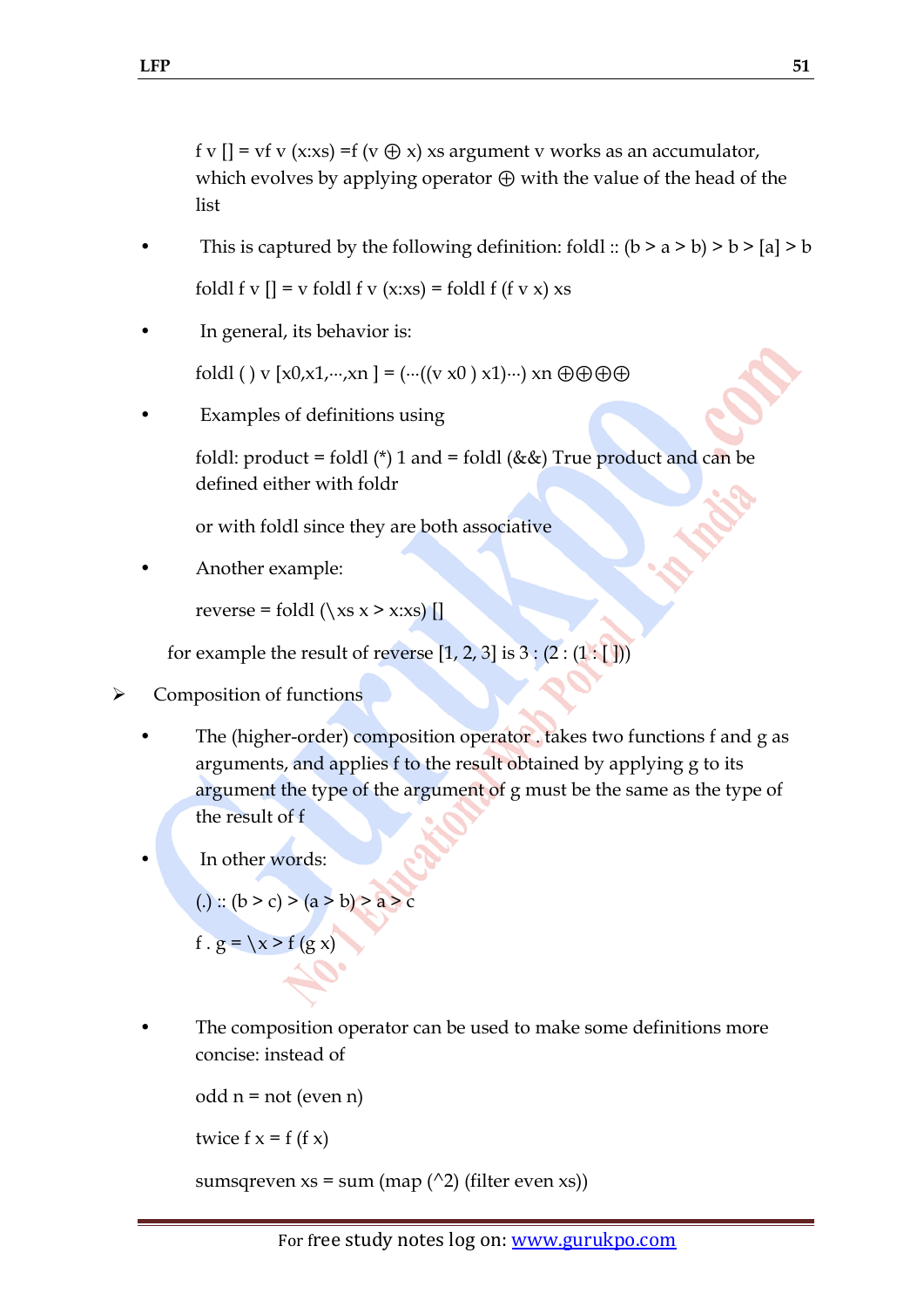we can define:

odd = not . even

 $twice = ff$ 

sumsqreven = sum.map  $(2)$ .filter even the last definition works because composition is associative:

f .  $(g h) = (f g) h$ 

the identity function

 $id = \{x > x \text{ is the unit for } ., \text{ i.e., for any function } f \text{ we have } f \text{.} id = id \text{.} f$ 

We exploit id and foldr to define a composition of lists of functions:

compose ::  $[a > a] > a > a$ 

compose = foldr (.) id

 $\triangleright$  Type declarations

The simplest way to declare a type is as a synonym of an existing type:

type

String = [Char]

type

```
Pos = (Int, Int)
```
type

 $Board = [Pos]$ 

• Type parameters are admitted:

type

Assoc k  $v = [(k,v)]$ 

Assoc represents, through a list, a lookup table of <key, value> pairs, where the keys are of type k, and the values of type v,a function that, given a key and a lookup table, returns the value associated with the key: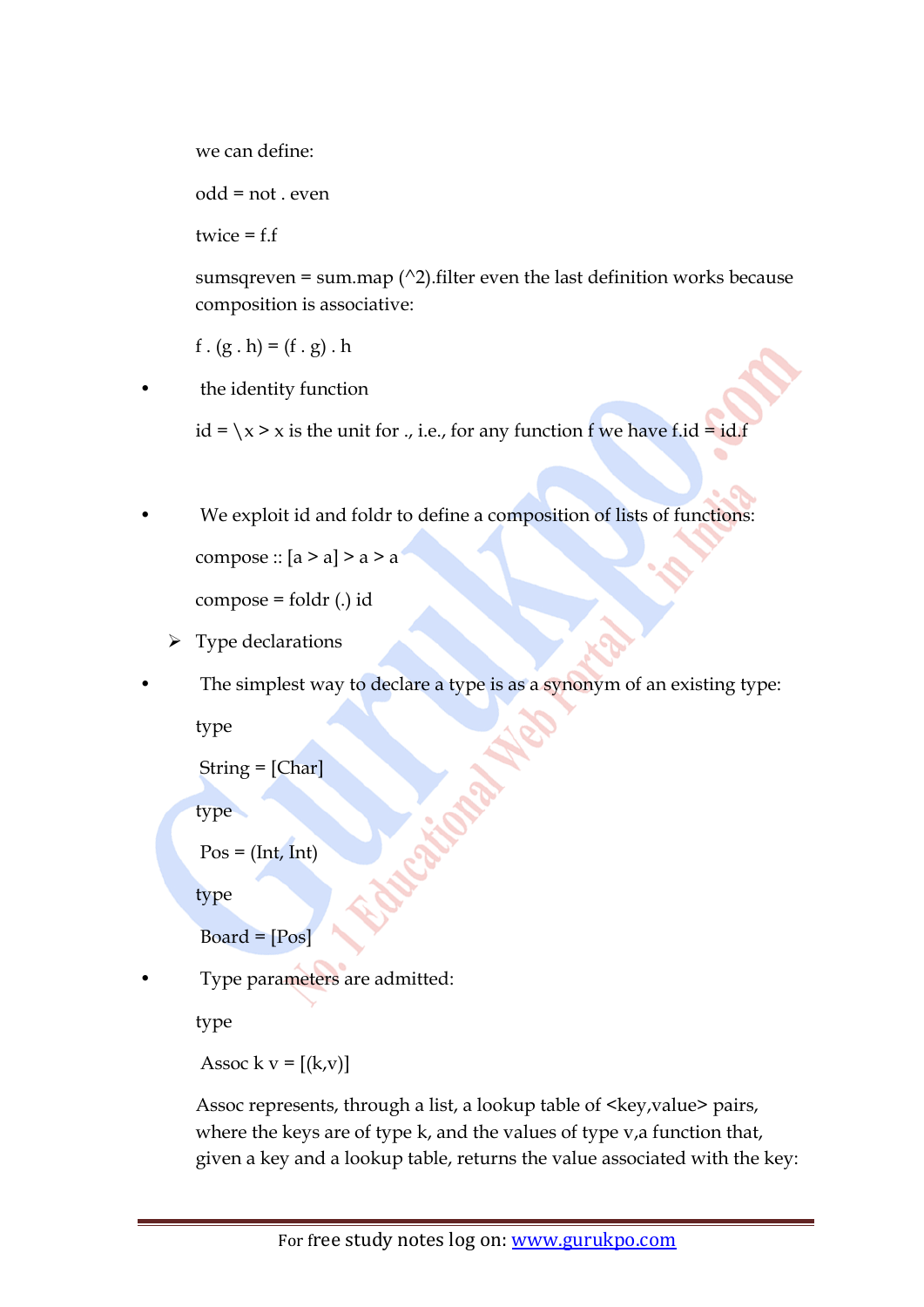find :: Eq  $k \geq k$  > Assoc k v > v

find k t = head[v | (k', v) < t, k == k']

• In Haskell one can also declare entirely new types, through a data declaration, e.g.: data

 $Bool = False \mid True$ 

New types can be used in functions:

data

Move = Left | Right | Up | Down

move :: Move > Pos > Pos

move Left  $(x,y) = (x1, y)$ 

move Right  $(x,y) = (x+1, y)$ 

move  $Up(x,y) = (x, y+1)$ 

move Down  $(x,y) = (x, y1)$ 

moves :: [Move] > Pos > Pos

moves  $\begin{bmatrix} p \\ p \end{bmatrix}$  = p

moves  $(m : ms)$   $p = moves ms (move m p)$ 

 $\triangleright$  Type declarations with parameters

• Constructors in data declarations can have parameters: data

Shape = Circle Float | Rect Float Float

Examples of functions on type

Shape:

square :: Float > Shape

square  $n =$  Rect  $n n$ 

area :: Shape > Float

area (Circle r) = pi  $r \wedge 2$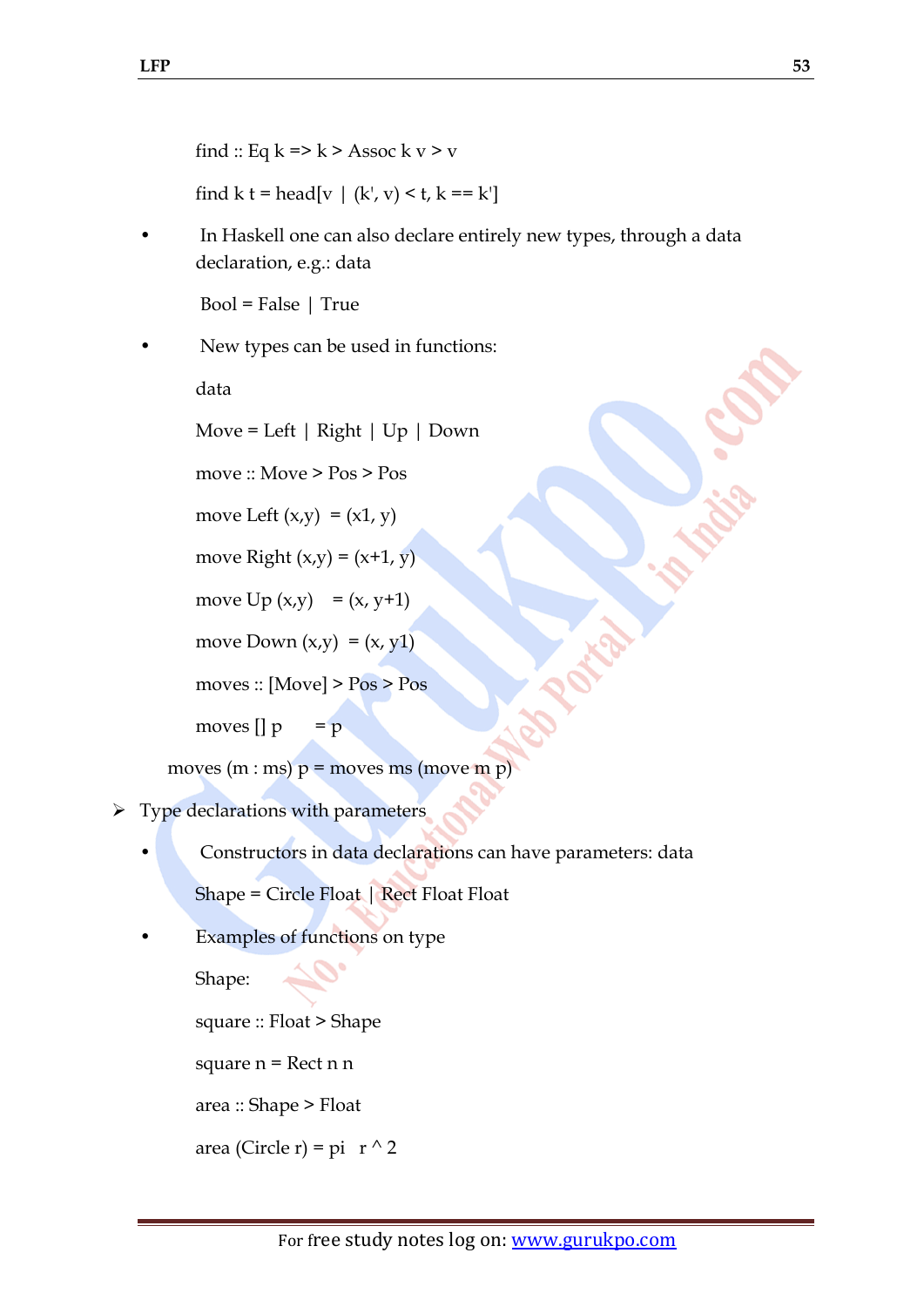```
area (Rect x y) = x \, y
```
∗

∗

notice that we can use pattern matching with the constructors

- Circle and Rect are constructor functions: their results are values of type Shape Circle 1.0 is a value onto itself, of type Shape, it is not evaluated any further
- data declarations can also have (type) parameters, e.g.: data Maybe a = Nothing | Just a type Maybe represents optional values (i.e., values that may fail): if the value is undefined, then its value is Nothing, otherwise it is Just v(with v a value of type a) example of use of type Maybe: "safe" functions that, in case of errors, simply return a Nothing

value:

safediv :: Int > Int > Maybe Int

safediv  $_0$  = Nothing

safediv m  $n =$  Just (m `div` n)

```
safehead :: [a] > Maybe a
```

```
safehead [] = \text{Nothing}
```
safehead  $xs =$  Just (head  $xs$ )

30. Recursive types

• Types defined through data declarations can be recursive: data

Tree a = Leaf a | Node (Tree a) a (Tree a)

functions on type Tree:

occurs :: Eq a => a > Tree a > Bool

occurs v (Leaf  $x$ ) =  $y == x$ 

occurs v (Node t1 x t2) =  $v = x$  ||

occurs v t1 ||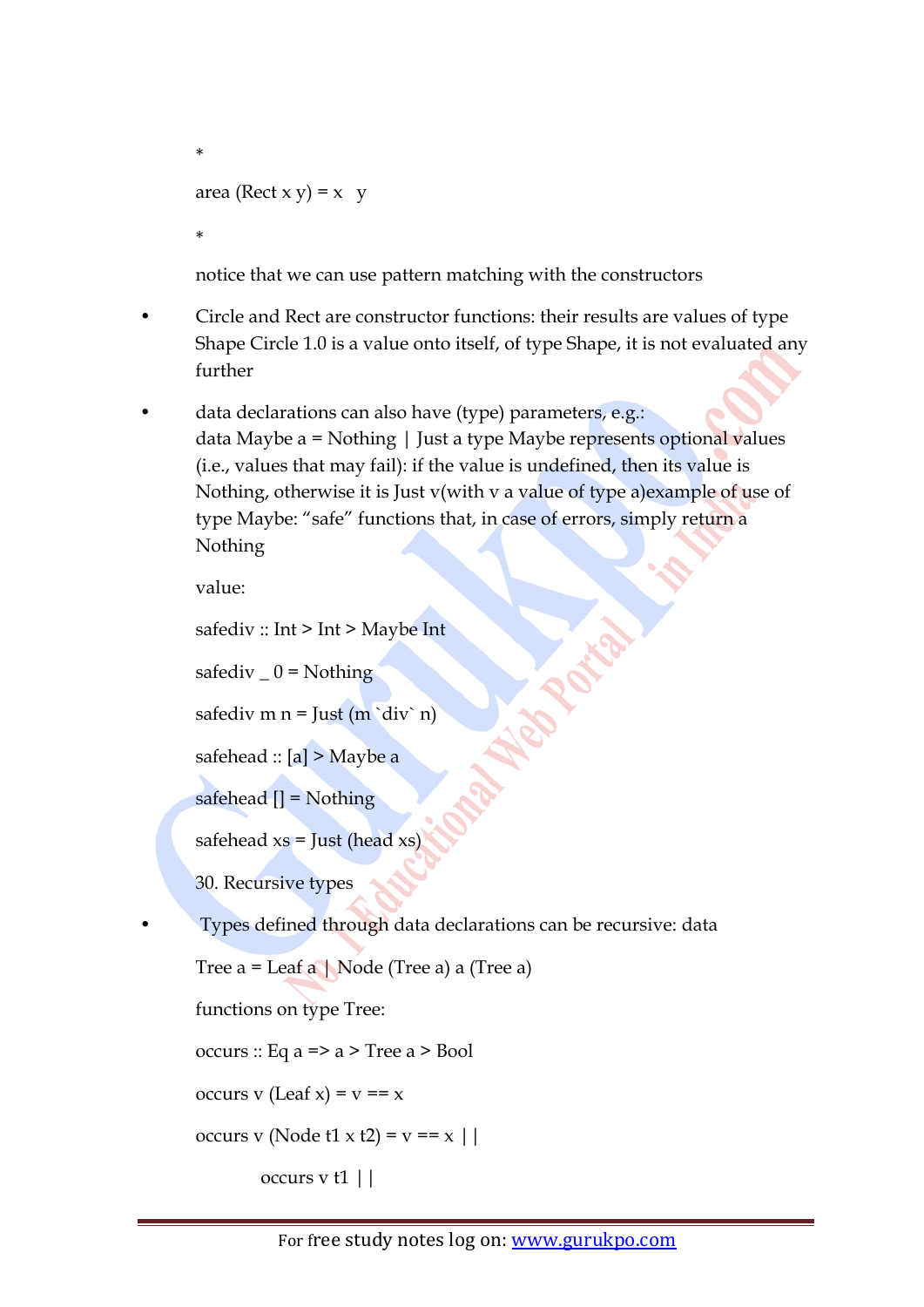#### occurs v t2

flatten :: Tree a  $>$  [a]

flatten (Leaf v) =  $[v]$ 

flatten (Node t1 v t2) = flatten t1 + +  $[v]$ 

++ flatten t2

- $\triangleright$  Extended example: tautology checker
- (subset of) Propositional logic: constants: False, True

propositional variables: A, B, C, ... Z

connectives: ¬,(not),  $\land$ ,(and),  $\Rightarrow$  (parentheses: (,)

• examples of formulas:

 $A \wedge \neg A$ 

$$
(A \land B) \Rightarrow A
$$

 $A \Rightarrow (A \land B)$ 

tautology: a formula that is true, no matter the values of the propositional variable

for example,  $(A \wedge B) \Rightarrow A$  is a tautology

We declare a type for propositions: data

Prop = Const Bool

| Var Char

| Not Prop

| And Prop Prop

- | Imply Prop Prop
- The value of a proposition depends on the values assigned to its variables; we use a type

Subst to represent possible assignments of values to variables, through a lookup table: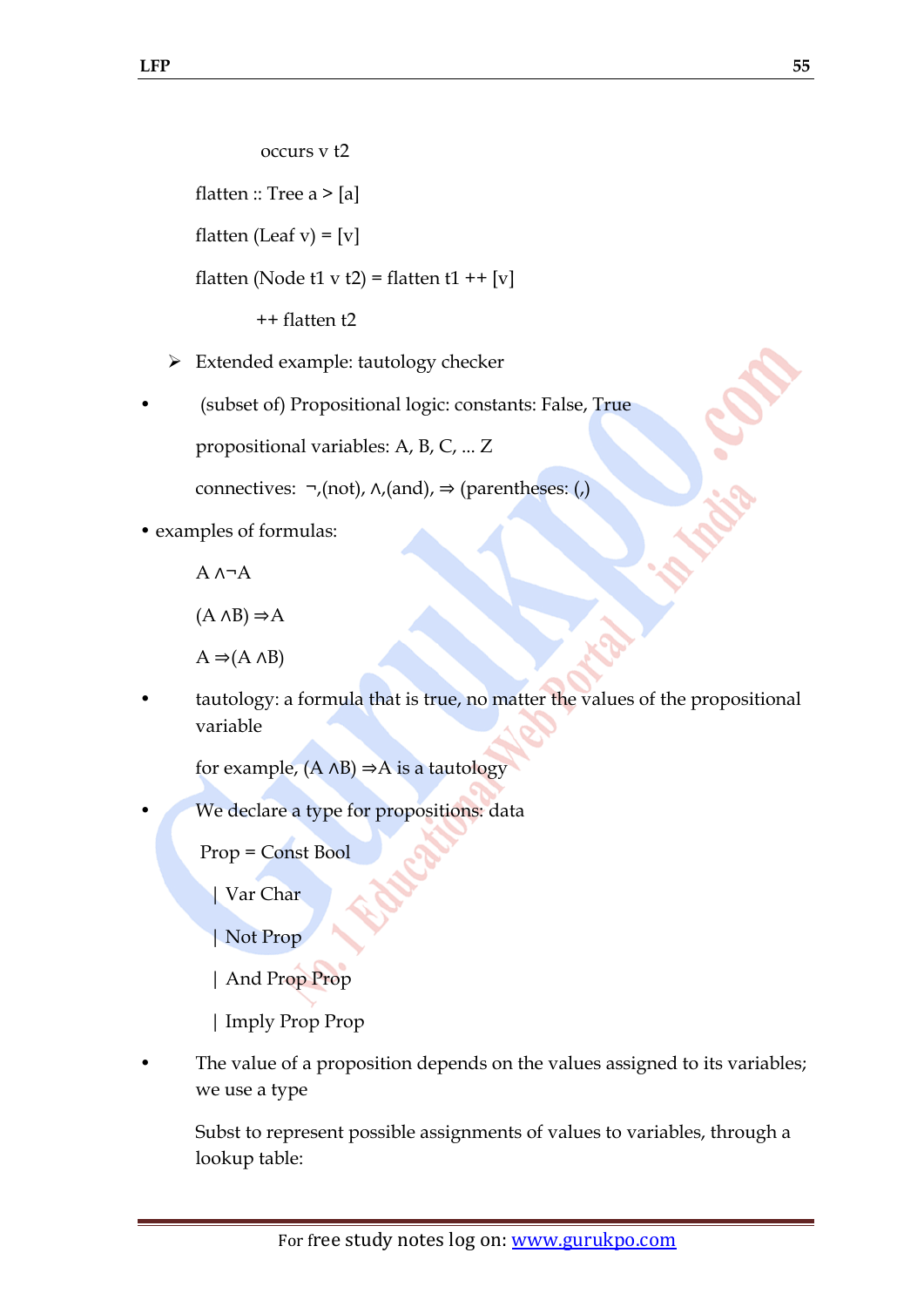type Subst = Assoc Char Bool example of assignment: [('A', False),('B',True)]

- > Tautology checker (cont.)
- We define a function that, given a proposition and an assignment of values to variables, returns the value of the proposition in that assignment:

eval :: Subst > Prop > Bool

eval  $(Const b) = b$ 

eval s (Var  $v$ ) = find  $v$  s

eval s (Not  $p$ ) = not (eval s  $p$ )

eval s (And  $p1 p2$ ) = eval s  $p1$  & & eval s  $p2$ 

eval s (Imply  $p1 p2$ ) = eval s  $p1 \le$  eval s  $p2$ 

We define a function that returns all variables in a proposition:

vars :: Prop > [Char]

vars  $(Const b) = []$ 

vars (Var  $v$ ) = [v]

vars (Not  $p$ ) = vars  $p$ 

vars (And  $p1 p2$ ) = vars  $p1$  ++ vars  $p2$ 

vars (Imply  $p1 p2$ ) = vars  $p1$  ++ vars  $p2$ 

• A function that removes duplicates from a list:

rmdups :: Eq a => [a] > [a]

rmdups  $[] = []$ 

rmdups  $(x:xs) = x :$ rmdups (filter  $(2-x)$ xs)

Tautology checker (end)

• A function that, given a number n, returns all possible combinations of Booleans of length n: bools :: Int > [[Bool]]

```
bools 0 = \lceil \rceil
```
bools  $n+1$  = (map (False:) bss)++(map (True:) bss)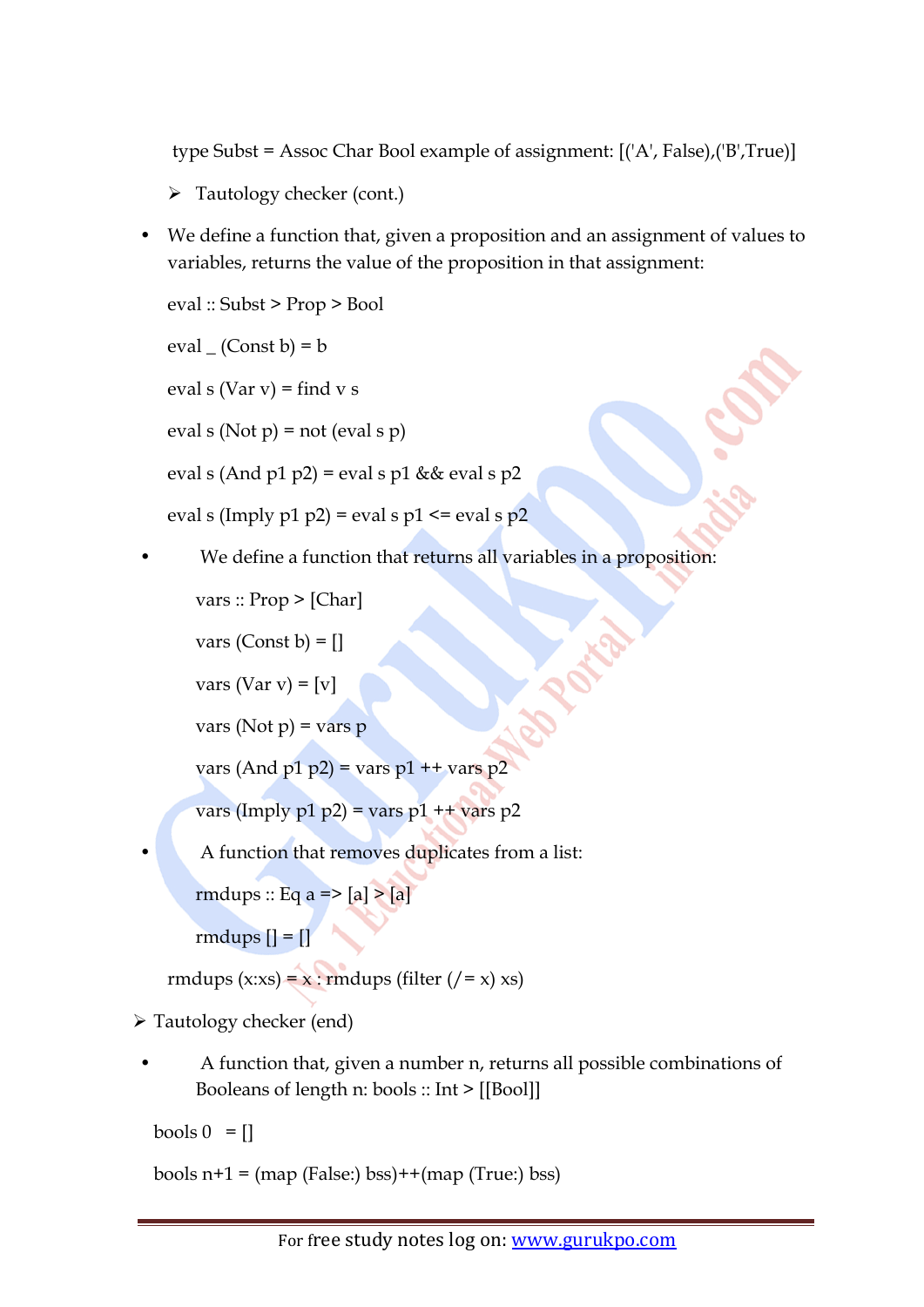```
where bss = bools n e.g., the result of bools 2 is
[[False,False],[False,True],[True,False],[True,True]]
```
• A function that generates all possible assignments to the variables of a proposition: substs :: Prop > [Subst]

substs  $p = map (zip vs) (books (length vs))$ 

where  $vs =$  rmdups (vars  $p$ )

- finally, the desired function: is Taut  $::$  Prop  $>$  Bool isTaut  $p =$  and [eval s  $p | s <$  (substs p)]
- In fact the result of isTaut (Imply (And (Var 'A') (Var 'B')) (Var 'A')) is True.

## **Q7 Implement quicksort in Haskell.**

- Ans Quicksort in Haskell
	- qsort  $| \cdot |$  =  $| \cdot |$

qsort (x:xs) = qsort smaller ++  $[x]$  ++ qsort larger

where

smaller =  $[a \mid a < xs, a < x]$ 

 $larger = [b \mid b < xs, b > x]$ 

The two equations define that quicksort is a function that is applied to sequences of values and that:

–if qsort is applied to an empty sequence, the sequence is already sorted otherwise, let us call  $x$  the first element of the sequence, and  $xs$  the rest of the sequence; then, if smaller is the subsequence of xs that contains all elements no bigger than x, and larger is the subsequence of xs that contains all elements bigger than x, the sorted sequence is given by concatenating smaller, x and larger

Example of execution:

qsort  $[3, 5, 1, 4, 2] = \{$  applying qsort $\}$ 

```
qsort [1, 2] ++ [3] ++ qsort [5, 4]= { applying qsort}
```